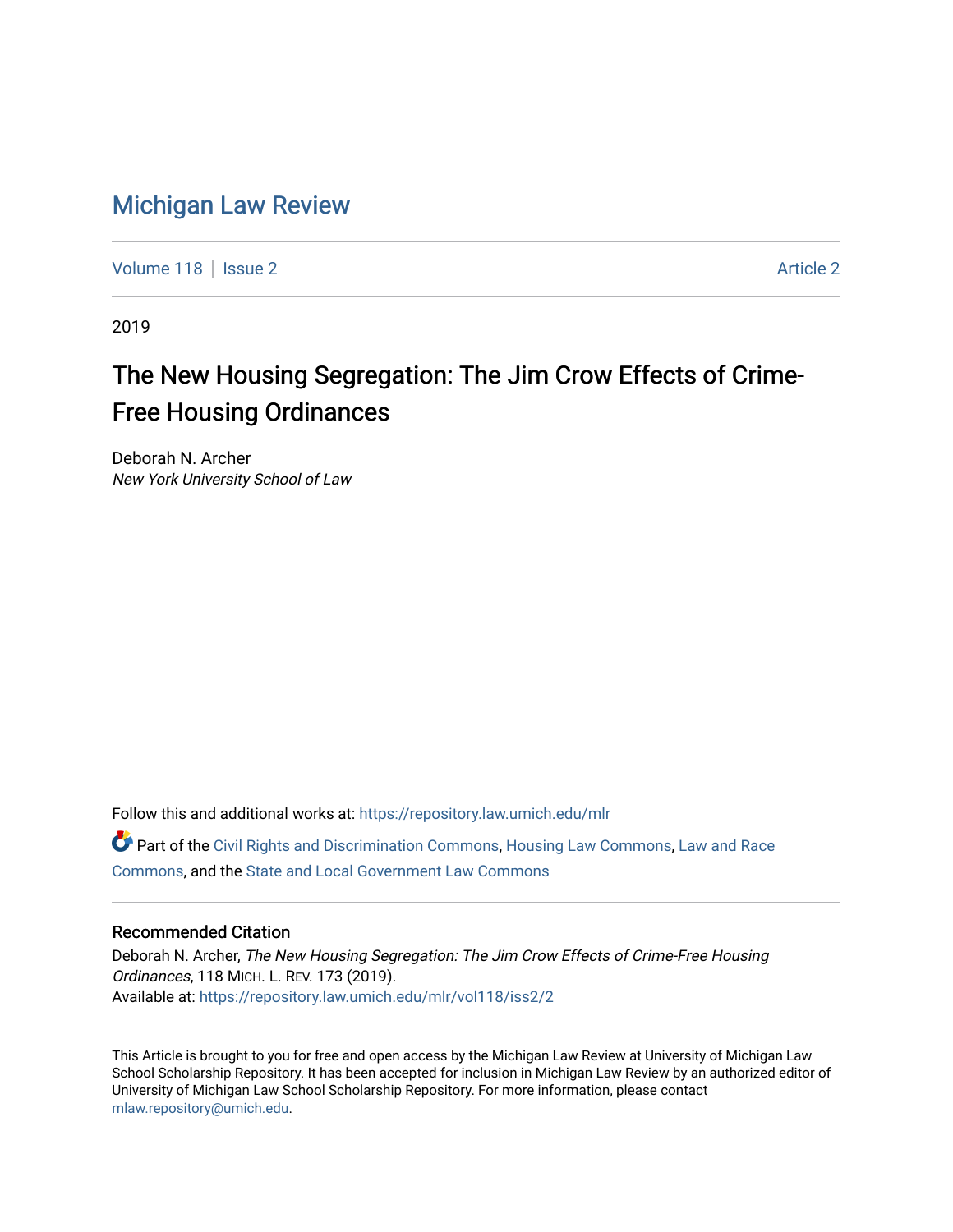## **THE NEW HOUSING SEGREGATION: THE JIM CROW EFFECTS OF CRIME-FREE HOUSING ORDINANCES**

#### Deborah N. Archer $*$

America is profoundly segregated along racial lines. We attend separate schools, live in separate neighborhoods, attend different churches, and shop at different stores. This rigid racial segregation results in social, economic, and resource inequality, with White communities of opportunity on the one hand and many communities of color without access to quality schools, jobs, transportation, or health care on the other. Many people view this as an unfortunate fact of life, or as a relic of legal systems long since overturned and beyond the reach of current legal process. But this is not true. On the contrary, the law continues to play a profound role in creating and legitimizing patterns of racial segregation all across America . Crime-free housing ordinances are one of the most salient examples of the role law plays in producing and sustaining racial segregation today. They are, in this respect, a critical mechanism for effectuating the new housing segregation.

Crime-free housing ordinances are local laws that either encourage or require private landlords to evict or exclude tenants who have had varying levels of contact with the criminal legal system. Though formally race neutral, these laws facilitate racial segregation in a number of significant ways. This is the first article to explain precisely how they do so. The Article contends that crime-free housing ordinances enable racial segregation by importing the racial biases, racial logics, and racial disparities of the criminal legal system into private housing markets. While scholars have examined the important role local laws played in effectuating racial inequality, they have not paid attention to crime-free housing ordinances . In addition to foregrounding how crime-free housing ordinances reinforce and perpetuate racially segregated

Associate Professor of Clinical Law and Co-Faculty Director, Center on Race, Inequality, and the Law, New York University School of Law. I thank Elise Boddie, Richard Buery, I. Bennett Capers, Devon Carbado, Andrea Dennis, Roger Fairfax, Rachel Goodman, Janai Nelson, Tony Thompson, and Erika Wilson for helpful suggestions and comments on earlier drafts. I also appreciate the helpful comments I received from workshop participants at the 2018 Lutie Lytle Writing Workshop at Southern Methodist University Dedman School of Law, the 2018 Clinical Law Review Writers' Workshop at New York University School of Law, and the 2018 New York Clinical Theory Workshop. I am grateful to Nelson Castaño and Rashelle James for their excellent research assistance and to the wonderful editors of the Michigan Law Review. I gratefully acknowledge support from the Filomen D'Agostino and Max E. Greenberg Research Fund at New York University School of Law. In the interest of disclosure, I worked on the development of Jones v. City of Faribault, No. 18-cv-01643 (D. Minn. filed June 13, 2018), a case that influenced some of the discussion in this Article.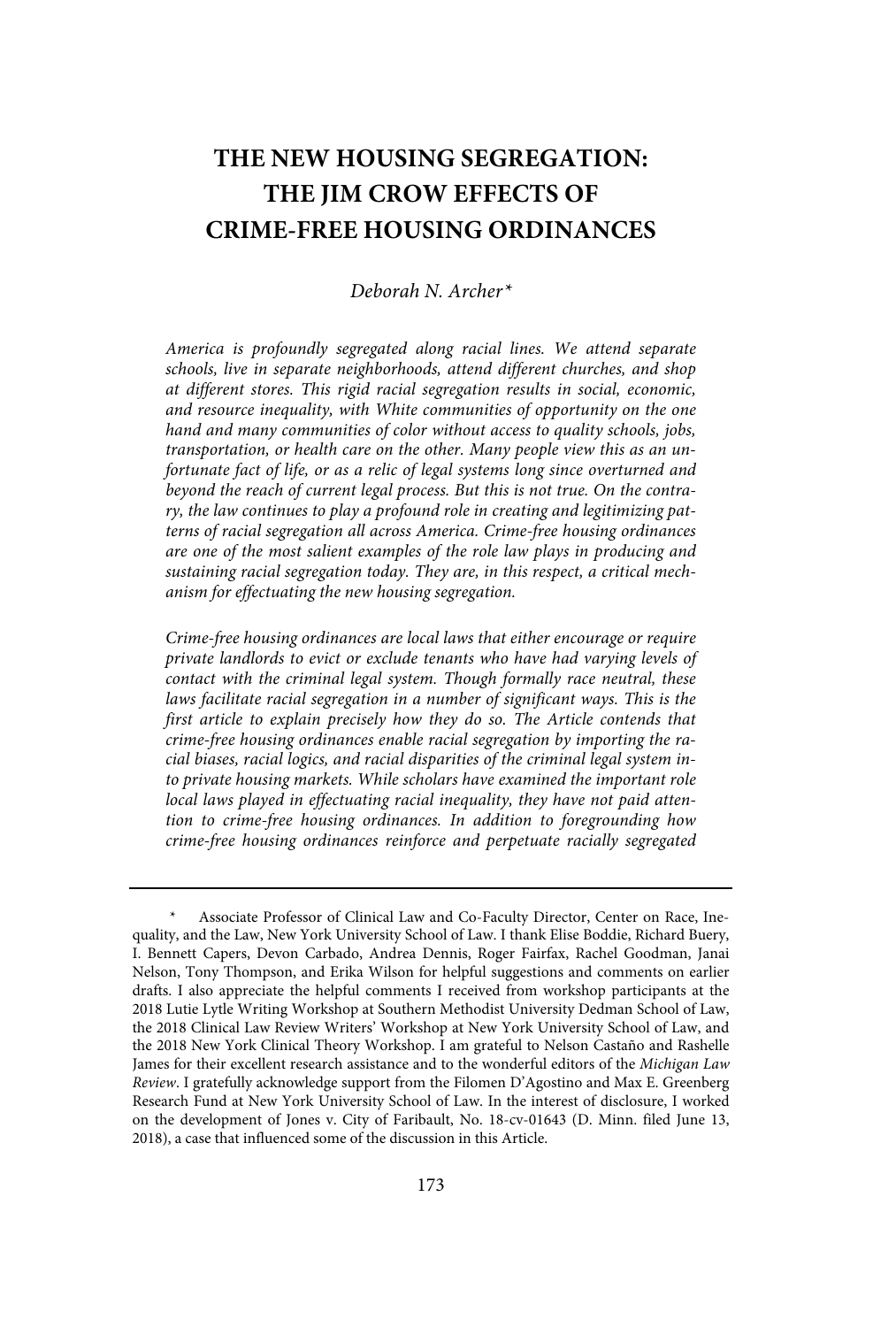communities, this Article proposes an intervention: a "segregative effects" claim, an underutilized cause of action under the Fair Housing Act of 1968, to challenge this segregative impact. While this intervention would not end the pervasive nature of housing segregation across the United States, it could eliminate at least one of the causes of this persistent problem: a body of law whose formal race neutrality has obscured its racially segregative effects.

## TABLE OF CONTENTS

| I.   |                                                   | EXCLUSIONARY LOCALISM AND RACIAL SEGREGATION 180          |  |
|------|---------------------------------------------------|-----------------------------------------------------------|--|
| II.  |                                                   | THE RISING TIDE OF CRIME-FREE ORDINANCES 186              |  |
|      | А.                                                |                                                           |  |
|      | B <sub>r</sub>                                    |                                                           |  |
|      |                                                   | Rental Housing Licensing Programs 189<br>1.               |  |
|      |                                                   | Background Checks and Crime-Free Databases  191<br>2.     |  |
|      |                                                   | 3.                                                        |  |
|      |                                                   | C. Specific Crime-Free Housing Ordinances Examined 195    |  |
|      |                                                   | 1.                                                        |  |
|      |                                                   | 2.                                                        |  |
| III. |                                                   |                                                           |  |
|      |                                                   | A. Adoption in Response to Increasing Racial Diversity in |  |
|      |                                                   |                                                           |  |
|      | B.                                                | The Promotion of Destructive Messages Concerning          |  |
|      |                                                   | People with Criminal Legal System Contacts 201            |  |
|      | C.                                                | Importing Harmful Policing Practices into the Private     |  |
|      |                                                   |                                                           |  |
| IV.  | THE RACIALLY EXCLUSIONARY REALITY OF CRIME-FREE   |                                                           |  |
|      |                                                   |                                                           |  |
|      | А.                                                | Racially Discriminatory Impact in the Adopting            |  |
|      |                                                   |                                                           |  |
|      | B.                                                | The Perpetuation of Systemic Segregation in Surrounding   |  |
|      |                                                   |                                                           |  |
| V.   | THE POTENTIAL OF THE FAIR HOUSING ACT OF 1968 AND |                                                           |  |
|      |                                                   | THE SEGREGATIVE EFFECTS CAUSE OF ACTION  215              |  |
|      | А.                                                | The FHA's Segregative Effects Provision 216               |  |
|      | B.                                                | Applying the FHA to Crime-Free Ordinances223              |  |
|      |                                                   |                                                           |  |
|      |                                                   |                                                           |  |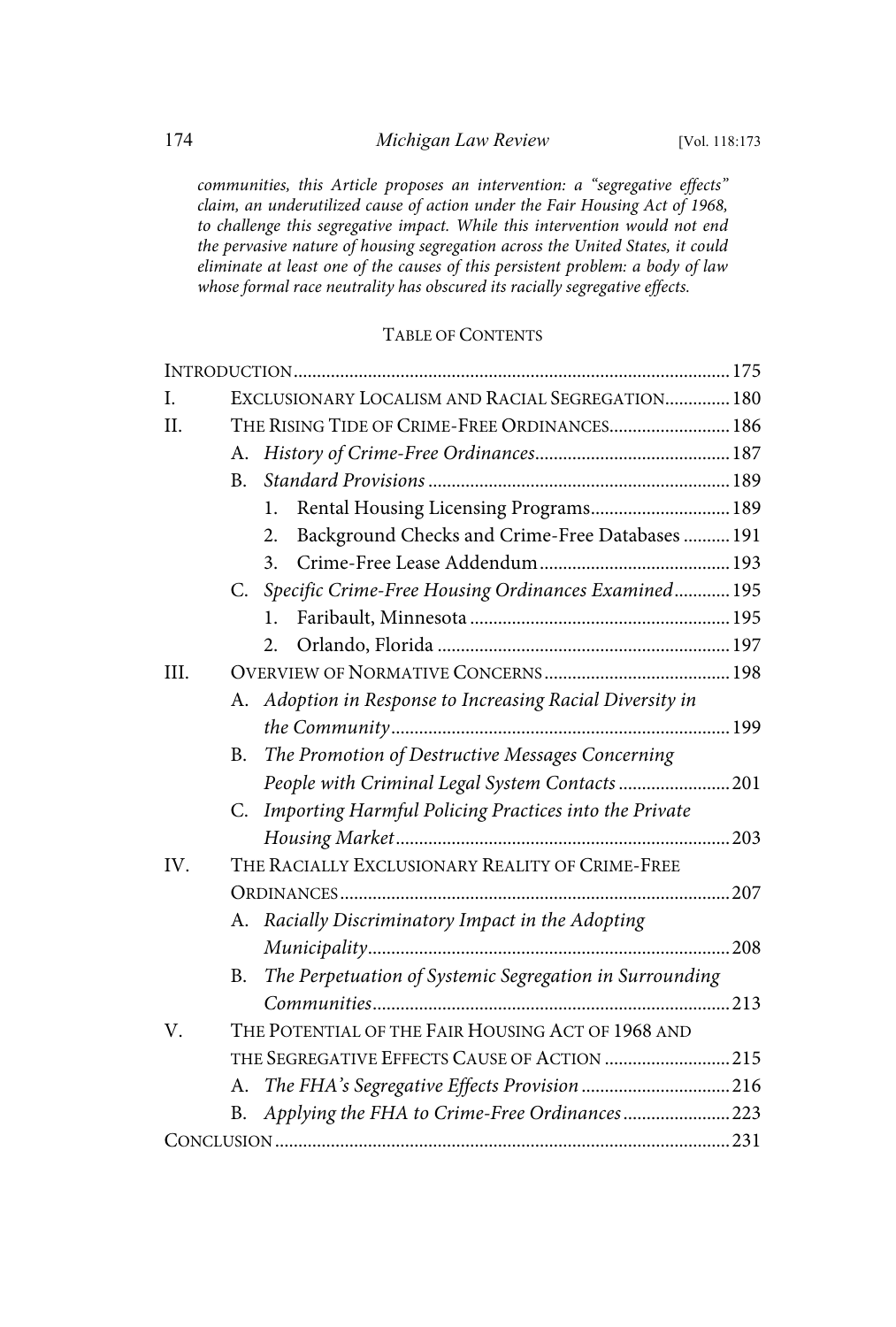#### INTRODUCTION

Crime-free housing ordinances and programs are part of the expanding web of zero-tolerance policies adopted by private landlords and public housing authorities. These policies ban renting to individuals with a criminal history or allowing those individuals to live with their families.<sup>1</sup> In many cases, they bar and expel people from rental housing without consideration for the amount of time that has passed since the conviction, the nature of the underlying conduct, the actions of a formerly incarcerated person postconviction, or the preexisting racial and class disparities in the criminal legal system. Take the story of Melvin Lofton. At the age of twenty, Mr. Lofton was convicted for burglary and theft. Today, at the age of fifty-one, Mr. Lofton has been out of prison for over twenty years. Yet his conviction makes it extremely difficult to find housing on his own.<sup>2</sup> Or, consider the story of a New York mother threatened with eviction after her fifteen-year-old son was "banned" because of an arrest for marijuana possession.<sup>3</sup> These stories are not unique. Across the country, people involved in the criminal legal system and their families are being squeezed out of various housing markets. At best, many of these people find themselves with one option: to live in poor communities of color already struggling with a shortage of affordable housing and the impact of high concentrations of residents with criminal records.

The adoption of crime-free housing ordinances and programs ("crimefree ordinances") is becoming a national trend. According to one estimate, approximately 2,000 municipalities across forty-eight states have adopted crime-free housing ordinances.<sup>4</sup> These local ordinances have the purported goal of stemming crime in rental housing by forcing landlords, either through mandatory action or seemingly voluntary guidance, to exclude or evict tenants who have had some degree of contact with the criminal legal

<sup>1.</sup> EMILY WERTH, SARGENT SHRIVER NAT'L CTR. ON POVERTY LAW, THE COST OF BEING "CRIME FREE": LEGAL AND PRACTICAL CONSEQUENCES OF CRIME FREE RENTAL HOUSING AND NUISANCE PROPERTY ORDINANCES 2–4 (2013), http://www.povertylaw.org/files /docs/cost-of-being-crime-free.pdf [https://perma.cc/8Z5N-L6QG] (discussing the features of crime-free and nuisance property ordinances); Ann Cammett, Confronting Race and Collateral Consequences in Public Housing, 39 SEATTLE U. L. REV. 1123, 1137–38 (2016) (identifying restrictions on housing opportunities as one of the most significant obstacles to successful reentry); Jesse Kropf, Note, Keeping "Them" Out: Criminal Record Screening, Public Housing, and the Fight Against Racial Caste, 4 GEO. J.L. & MOD. CRITICAL RACE PERSP. 75 (2012).

<sup>2.</sup> Camila Domonoske, Denying Housing over Criminal Record May Be Discrimination, Feds Say, NPR (Apr. 4, 2016, 1:14 AM), https://www.npr.org/sections/thetwo-way/2016/04/04 /472878724/denying-housing-over-criminal-record-may-be-discrimination-feds-say [https:// perma.cc/8UAK-PRS6].

<sup>3.</sup> Manny Fernandez, Barred from Public Housing, Even to See Family, N.Y. TIMES (Oct. 1, 2007), https://www.nytimes.com/2007/10/01/nyregion/01banned.html (on file with the Michigan Law Review).

<sup>4</sup> . Crime Free Multi-Housing: Keep Illegal Activity off Rental Property, INT'L CRIME FREE ASS'N, http://www.crime-free-association.org/multi-housing.htm [https://perma.cc/ DUG2-EJ9C]. In Illinois alone, over 100 municipalities have adopted crime-free rental housing ordinances. WERTH, supra note 1, at 1.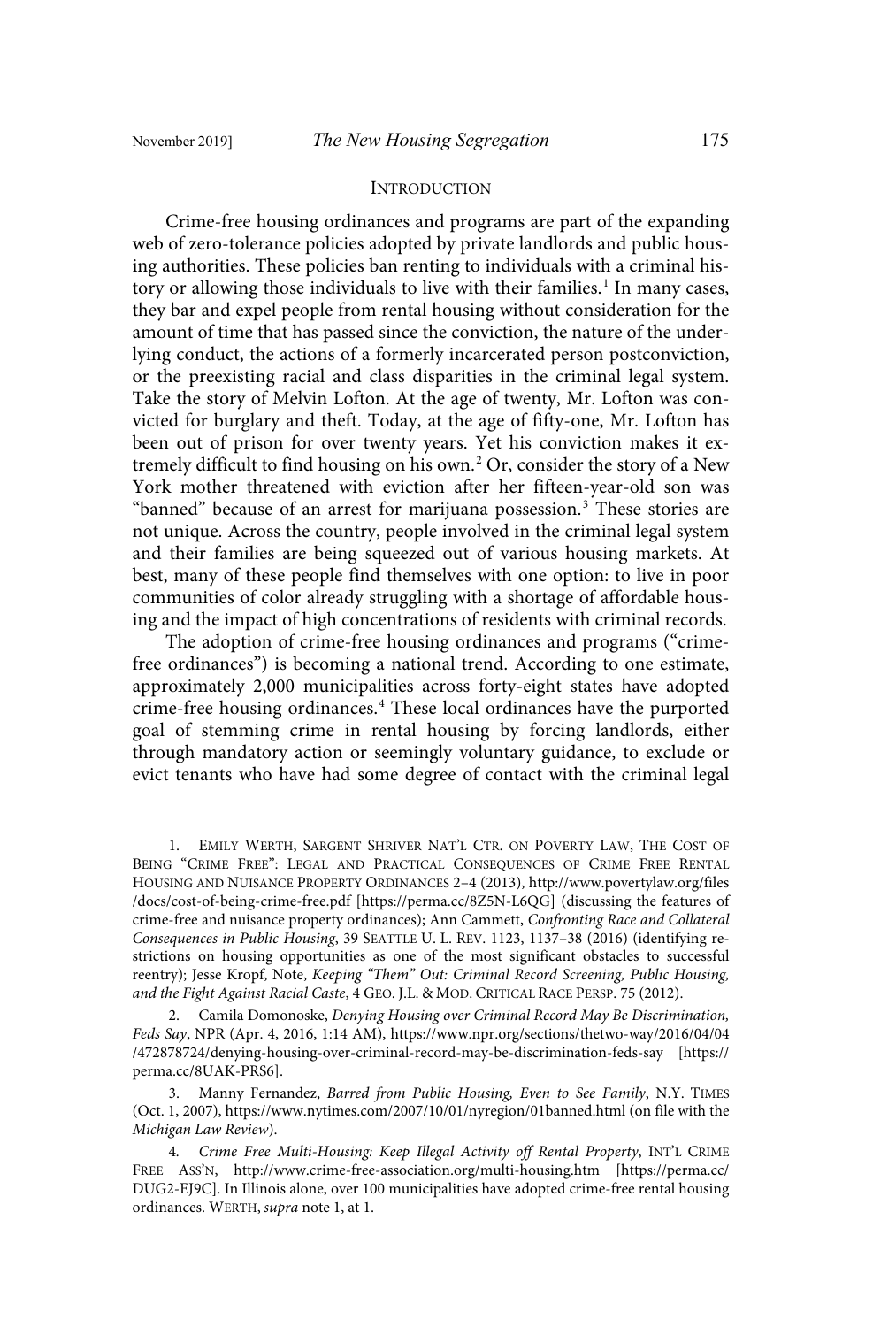system. As I will explain, while there is no evidence that these ordinances reduce crime, there is reason to believe that they play a role in restricting access to affordable housing and promoting racial segregation.

The impact of crime-free ordinances on racial segregation should be a matter of great public concern. At a time when America's population has become more racially diverse, 5 extreme residential segregation on the basis of race nonetheless persists. <sup>6</sup> The United States has a long and complicated history of racial segregation in housing, enforced through public policies,<sup>7</sup> individual acts of discrimination,<sup>8</sup> and mob violence.<sup>9</sup> The cumulative effects of this segregation on people of color are profound. Research has consistently concluded that Black and Latinx people living in racially segregated communities, with the concentrated poverty that often accompanies such segregation, have profoundly limited life opportunities.<sup>10</sup> Residential segregation affects an individual's access to quality education,<sup>11</sup> employment opportuni-

See id. at 9-10 (discussing the persistence of racial segregation between 1980 and 2000 in some metropolitan areas, and the continuation of this segregation in 2010); William H. Frey, Census Shows Modest Declines in Black-White Segregation, BROOKINGS (Dec. 8, 2015), https://www.brookings.edu/blog/the-avenue/2015/12/08/census-shows-modest-declines-inblack-white-segregation [https://perma.cc/62VZ-2DUE] (finding that 2010–2014 census data identified "continued high levels" of segregation, but also some decline in select parts of the country); see also SHERYLL CASHIN, THE FAILURES OF INTEGRATION: HOW RACE AND CLASS ARE UNDERMINING THE AMERICAN DREAM, at XI–XIII (2004) (discussing some of the obstacles standing in the way of integration).

7. See infra notes 38-53 and accompanying text.

8. See CASHIN, supra note 6, at XI-XII (discussing the racist attitudes that have stood in the way of integration); infra notes 44-46 and accompanying text.

See RICHARD ROTHSTEIN, THE COLOR OF LAW: A FORGOTTEN HISTORY OF HOW OUR GOVERNMENT SEGREGATED AMERICA, at VII–VIII, 41–42 (2017); infra notes 44, 46.

10. See, e.g., CASHIN, supra note 6, at 3; TODD R. CLEAR, IMPRISONING COMMUNITIES: HOW MASS INCARCERATION MAKES DISADVANTAGED NEIGHBORHOODS WORSE 70 (2007) (discussing the harms of concentrated disadvantage); ROTHSTEIN, supra note 9, at 186–87 (discussing the fact that young Black people are more likely to live in poor neighborhoods than young White people); MARGUERITE L. SPENCER & REBECCA RENO, KIRWAN INST. FOR THE STUDY OF RACE AND ETHNICITY, THE BENEFITS OF RACIAL AND ECONOMIC INTEGRATION IN OUR EDUCATION SYSTEM: WHY THIS MATTERS FOR OUR DEMOCRACY (2009), http://www.kirwaninstitute.osu.edu/reports/2009/02\_2009\_EducationIntegrationBenefitsRepo rt.pdf [https://perma.cc/39SM-T5PM] (discussing the ways in which socioeconomic and racial segregation decreases life opportunities); see also I. Bennett Capers, Policing, Race, and Place, 44 HARV. C.R.-C.L. L. REV. 43 (2009) (discussing criminal law and procedure's role in facilitating segregated spaces).

11. See Daniel Kiel, The Enduring Power of Milliken's Fences, 45 URB. LAW. 137, 144 (2013); john a. powell, Living and Learning: Linking Housing and Education, 80 MINN. L. REV. 749 (1996); Aaron J. Saiger, The School District Boundary Problem, 42 URB. LAW. 495, 499–501 (2010) (shedding light on the academic success disparities between schools in neighboring school districts); Erika K. Wilson, Toward a Theory of Equitable Federated Regionalism in Public Education, 61 UCLA L. REV. 1416, 1418–19 (2014) (discussing the case of Kelley Williams-

<sup>5.</sup> See JOHN R. LOGAN & BRIAN J. STULTS, US2010 PROJECT, THE PERSISTENCE OF SEGREGATION IN THE METROPOLIS: NEW FINDINGS FROM THE 2010 CENSUS 1–2 (2011), https://s4.ad.brown.edu/Projects/Diversity/Data/Report/report2.pdf [https://perma.cc/3UYL-8WLP] (discussing the growth of communities of color in the United States).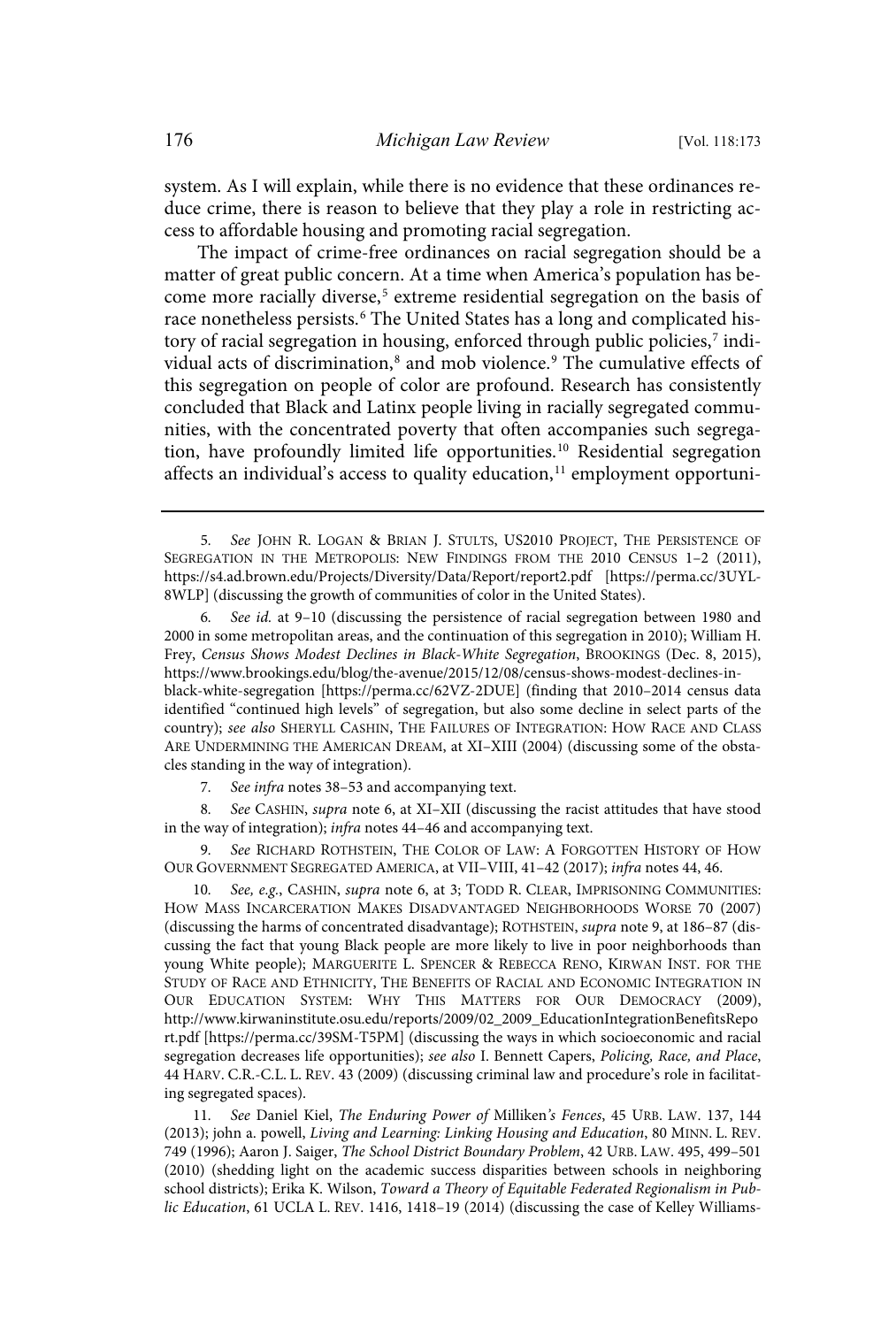ties,<sup>12</sup> government services,<sup>13</sup> and social capital.<sup>14</sup> Residents of racially segregated communities also experience increased contact with the criminal legal system—one of the critical drivers of unequal opportunity in America.<sup>15</sup> Poor, isolated, over-policed, and under-resourced communities of color are a legacy of housing discrimination. 16

Yet, despite the persistent impacts of residential racial segregation, housing discrimination is often perceived as a relic of history, solved long ago with the passage of the Fair Housing Act of 1968<sup>17</sup> and decades of its enforcement by the government and private citizens. According to this narrative, lingering segregation is largely driven by regrettable but understandable private choices beyond the reach of the law—rational decisions motivated by the desire to live in safe communities with high-quality schools, good amenities, and high property values.<sup>18</sup> The narrative concludes that the fact that safer and more resourced communities happen to be predominantly White

14. See Claude S. Fischer, Network Analysis and Urban Studies, in NETWORKS AND PLACES: SOCIAL RELATIONS IN THE URBAN SETTING 19 (Claude S. Fischer et al. eds., 1977); Capers, supra note 10, at 49–52 (discussing the impact of social capital on a person's opportunities in life); Xavier de Souza Briggs, Bridging Networks, Social Capital, and Racial Segregation in America 8 (Harvard Univ. Kennedy Sch. of Gov't Faculty Working Paper Series, No. RWP02- 011, 2003), https://www.hks.harvard.edu/publications/social-capital-and-segregation-raceconnections-and-inequality-america [https://perma.cc/7WHC-NWSP] (summarizing the findings of different studies focused on relationships formed in neighborhoods with different racial makeups).

15. See generally Robert J. Sampson & William Julius Wilson, Toward a Theory of Race, Crime, and Urban Inequality, in CRIME AND INEQUALITY 37 (John Hagan & Ruth D. Peterson eds., 1995) (showing that the racial disparities in crime among people of different races are due to structural disadvantages); Capers, *supra* note 10, at 62-72 (explaining the ways in which the criminal justice system has been racialized).

16. See CASHIN, supra note 6, at 96; Jonathan Kaplan & Andrew Valls, Housing Discrimination as a Basis for Black Reparations, 21 PUB. AFF. Q. 255, 255–56 (2007) (arguing that the history of housing discrimination is partly to blame for current racial inequality); Stacy E. Seicshnaydre, The Fair Housing Choice Myth, 33 CARDOZO L. REV. 967, 981 (2012) (arguing that White residents have wielded significant power in their ability to choose neighborhoods to live in). See generally ROTHSTEIN, supra note 9 (summarizing the history of housing discrimination in the United States).

17. Fair Housing Act, Pub. L. No. 90-284, 82 Stat. 81 (1968) (codified as amended at 42 U.S.C. §§ 3601–3631 (2012)).

18. See ROTHSTEIN, supra note 9, at VII-VIII, XII.

Bolar, an African American mother of two convicted of two felony counts of tampering with records because she falsified her address to enroll her children into a suburban school).

<sup>12.</sup> See Xavier de Souza Briggs, More Pluribus, Less Unum? The Changing Geography of Race and Opportunity, in THE GEOGRAPHY OF OPPORTUNITY 17, 35 (Xavier de Souza Briggs ed., 2005); James R. Elliott, Social Isolation and Labor Market Insulation: Network and Neighborhood Effects on Less-Educated Urban Workers, 40 SOC. Q. 199 (1999) (examining how poverty and social networks within a neighborhood affect labor prospects of individuals with lowlower levels of educational training); Katherine S. Newman, Dead-End Jobs: A Way Out, BROOKINGS REV., Fall 1995, at 24 (explaining the reasons for the stagnation of jobs in inner city communities).

<sup>13.</sup> See Briggs, supra note 12, at 35.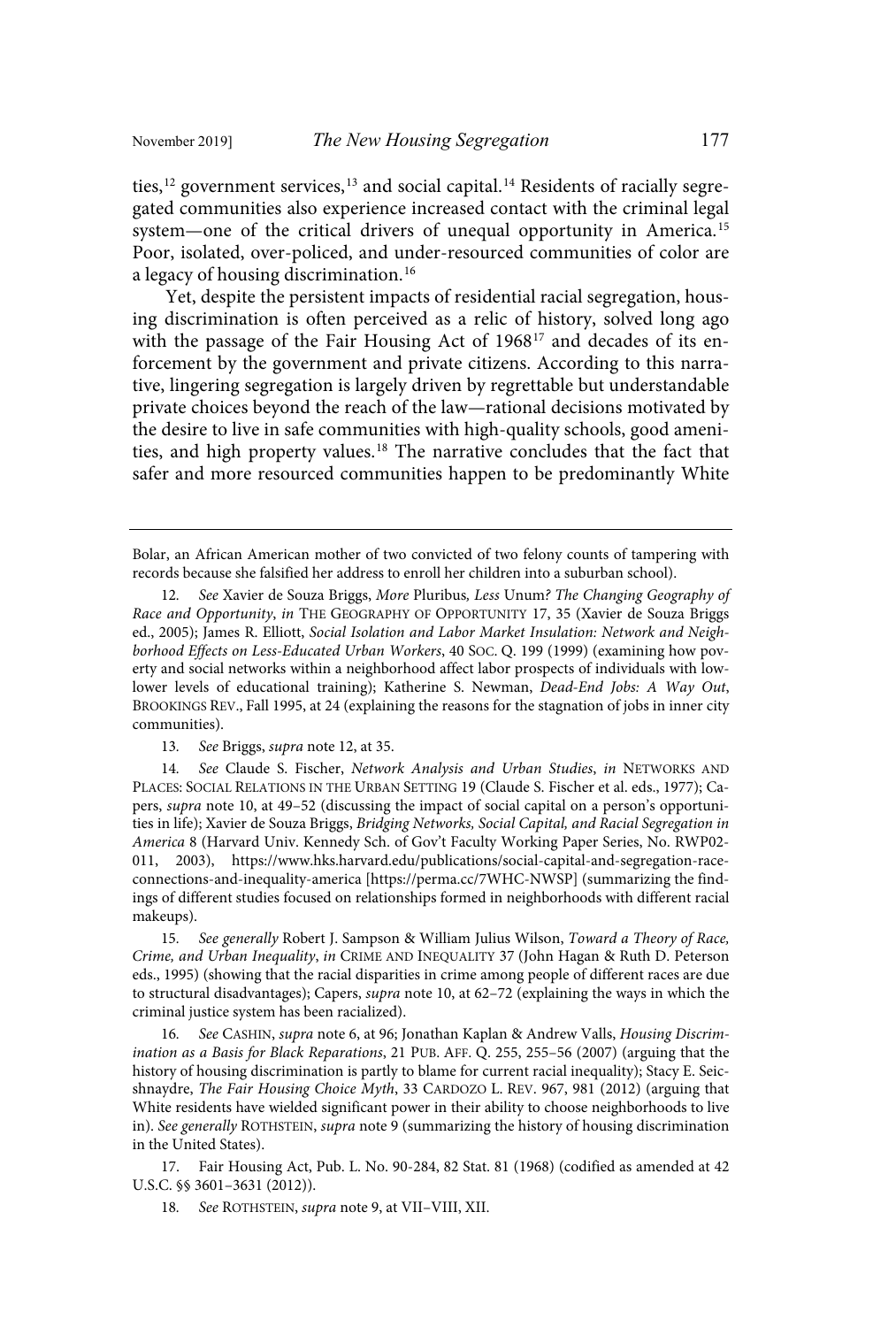is mostly a result of historic racial discrimination, not current laws, policies, or practices.<sup>19</sup>

As with many narratives about the end of government-sponsored racial discrimination, the truth is significantly more complex. Racial segregation continues to be a problem not simply of history, but of current design. Although the nature of racism in housing continues to change, government policies continue to sustain racial segregation, often working to resegregate communities that had managed to achieve some level of integration.

Local laws are often more central than federal or state laws to creating and perpetuating racially segregated neighborhoods. Exclusionary local laws and policies are among the primary mechanisms used by predominantly White communities to ward off racial integration.<sup>20</sup> Seemingly race-neutral local laws have had a profound role in driving systemic racial exclusion and residential segregation. <sup>21</sup> Exclusionary zoning laws are the paradigmatic example, effectively erecting fences that exclude poor people of color from that community.<sup>22</sup> But exclusionary localism did not begin or end with exclusionary zoning laws.<sup>23</sup>

See, e.g., ROTHSTEIN, supra note 9, at 42; Richard Thompson Ford, The Boundaries of Race: Political Geography in Legal Analysis, 107 HARV. L. REV. 1841, 1860–85 (1994) (discussing how local laws and policies have been used to control the makeup of neighborhoods).

21. See Ford, supra note 20, at 1861; Wilson, supra note 11, at 1418 (identifying the negative effect school district boundaries have on segregation and inequality).

22. Myron Orfield, Land Use and Housing Policies to Reduce Concentrated Poverty and Racial Segregation, 33 FORDHAM URB. L.J. 877, 878 (2006).

<sup>19.</sup> See Kaplan & Valls, supra note 16, at 258-59 (arguing that housing discrimination is a central source of racial disparities); Sarah Schindler, Architectural Exclusion: Discrimination and Segregation Through Physical Design of the Built Environment, 124 YALE L.J. 1934 (2015) (discussing different city designs and policies that have left negative, long-term effects on communities of color); Richard Rothstein, Research Assoc., Econ. Policy Inst. & Senior Fellow, Chief Justice Earl Warren Inst. on Law & Soc. Policy, Univ. of Cal. Berkeley Sch. of Law, Modern Segregation (Mar. 6, 2014), https://www.epi.org/files/2014/MODERN-SEGREGATION .pdf [https://perma.cc/76YH-HD4P] ("Segregation is now locked in place by exclusionary zoning laws in suburbs where black families once could have afforded to move in the absence of official segregation, but can afford to do so no longer with property values appreciated.").

<sup>23.</sup> Recent examples include ordinances requiring landlords to verify the citizenship status of rental applicants. See, e.g., Rebecca Elliott, State Sued over Housing Discrimination Law, HOUS. CHRON. (Feb. 17, 2017, 9:12 PM), https://www.houstonchronicle.com/news /politics/houston/article/State-sued-over-housing-discrimination-law-10941911.php [https:// perma.cc/E9ZX-HCFQ] (discussing Texas's law preventing localities from passing Section 8 antidiscrimination ordinances); David Hendee, Catch-22 Keeps Fremont from Acting on Controversial Housing Ordinance, OMAHA WORLD-HERALD (Apr. 12, 2015), https://www.omaha .com/news/metro/catch--keeps-fremont-from-acting-on-controversial-housing-ordinance /article\_34091da3-ddd3-5643-8076-f474fd328260.html [https://perma.cc/2ZLK-UKWQ] (explaining that the Fremont, Nebraska ordinance requires renters to apply for an "occupancy license," which asks them to confirm their citizenship status and requires that those found to be in the country unlawfully have the license revoked); cf. Adam Belz, Judge Strikes Down Minneapolis Section 8 Protection, STAR TRIB. (June 8, 2018, 9:04 PM), http://www.startribune.com /judge-strikes-down-minneapolis-section-8-anti-discrimination-law/484998931/ [https:// perma.cc/7VTV-S6HN] (discussing an antidiscrimination ordinance in Minneapolis struck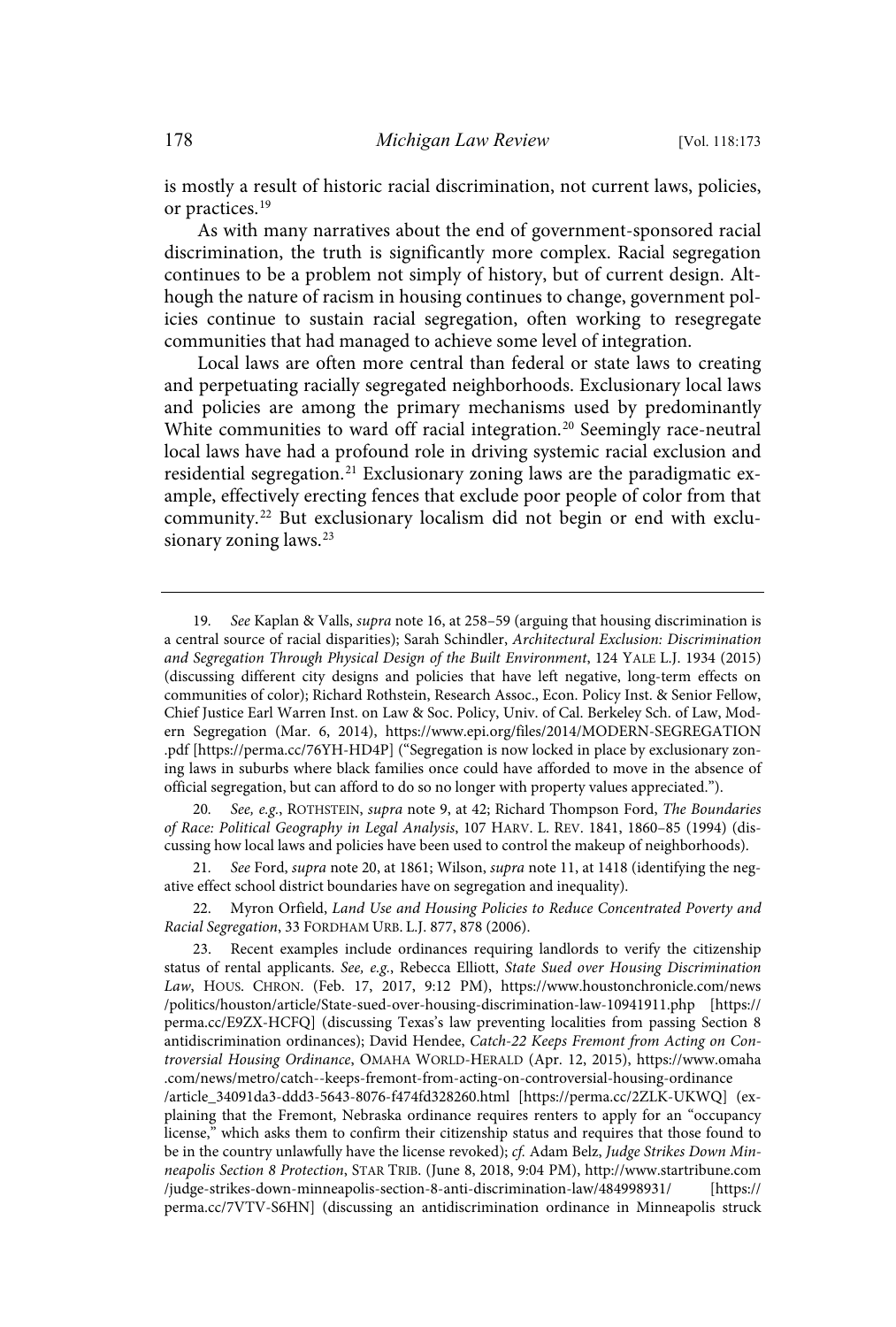Crime-free ordinances are an emerging and increasingly effective tool of exclusionary localism. Proponents of crime-free housing ordinances, which have their roots in the law enforcement community and are based on principles of policing, assert that the ordinances will deter criminal activity in a community by punishing private landlords and tenants for the suspected criminal activity of residents.<sup>24</sup> The ordinances and programs take various forms, but all encourage or require landlords in the municipality to take steps aimed at keeping people with criminal legal system contacts out of rental housing and, ultimately, out of the municipality altogether. 25

Troublingly, crime-free ordinances extend the reach and impact of these types of exclusionary policies, moving them from optional to mandatory for private landlords and stretching the definition of "criminal activity" beyond any reasonable definition of crime. These ordinances affect people who cannot reasonably be said to pose a threat to the health or safety of other residents. Crime-free ordinances not only block tenants like Mr. Lofton because of unreasonably long periods of time during which convictions are considered. By casting such a wide net, they also may exclude individuals with convictions for shoplifting, jaywalking, or driving on a suspended license. Even more disturbing, crime-free ordinances criminalize and exclude people without any conviction at all: the individual stopped by the police on an almost daily basis because of discriminatory policing or the friends repeatedly accused of loitering for hanging out in a community park.

There is a long history of using the narrative of Black criminality as a justification for segregation.<sup>26</sup> Indeed, the assumption of Black dangerousness stubbornly remains a central part of America's cultural view and a relentless narrative that drives debate and policy ranging from criminal justice reform to education. Crime-free ordinances fit squarely into this historical narrative. So it should be no surprise that laws ostensibly motivated by the desire to keep certain communities "safe" would act as a fence against racial integration. Racial discrimination and racial disparities in the criminal legal system are undeniable. By using contact with the criminal legal system as a tool for exclusion, documented racial biases in policing and the criminal legal system are imported into the private housing market, furthering systemic racial exclusion and residential segregation.

25. See infra Section II.B.

down by a judge, thereby allowing landlords to continue rejecting applicants using Section 8 vouchers).

<sup>24</sup> . See Crime Free Programs: A Brief History, INT'L CRIME FREE ASS'N, http://www.crime-free-association.org/history.htm [https://perma.cc/SM9Q-CGT4].

<sup>26.</sup> See Brief for the National Black Law Students Ass'n as Amicus Curiae Supporting Petitioner, Buck v. Davis, 137 S. Ct. 759 (2017) (No. 15-8049); GEORGE M. FREDRICKSON, THE BLACK IMAGE IN THE WHITE MIND: THE DEBATE ON AFRO-AMERICAN CHARACTER AND DESTINY, 1817–1914, at 45 (1987); ROTHSTEIN, supra note 9, at 41–42.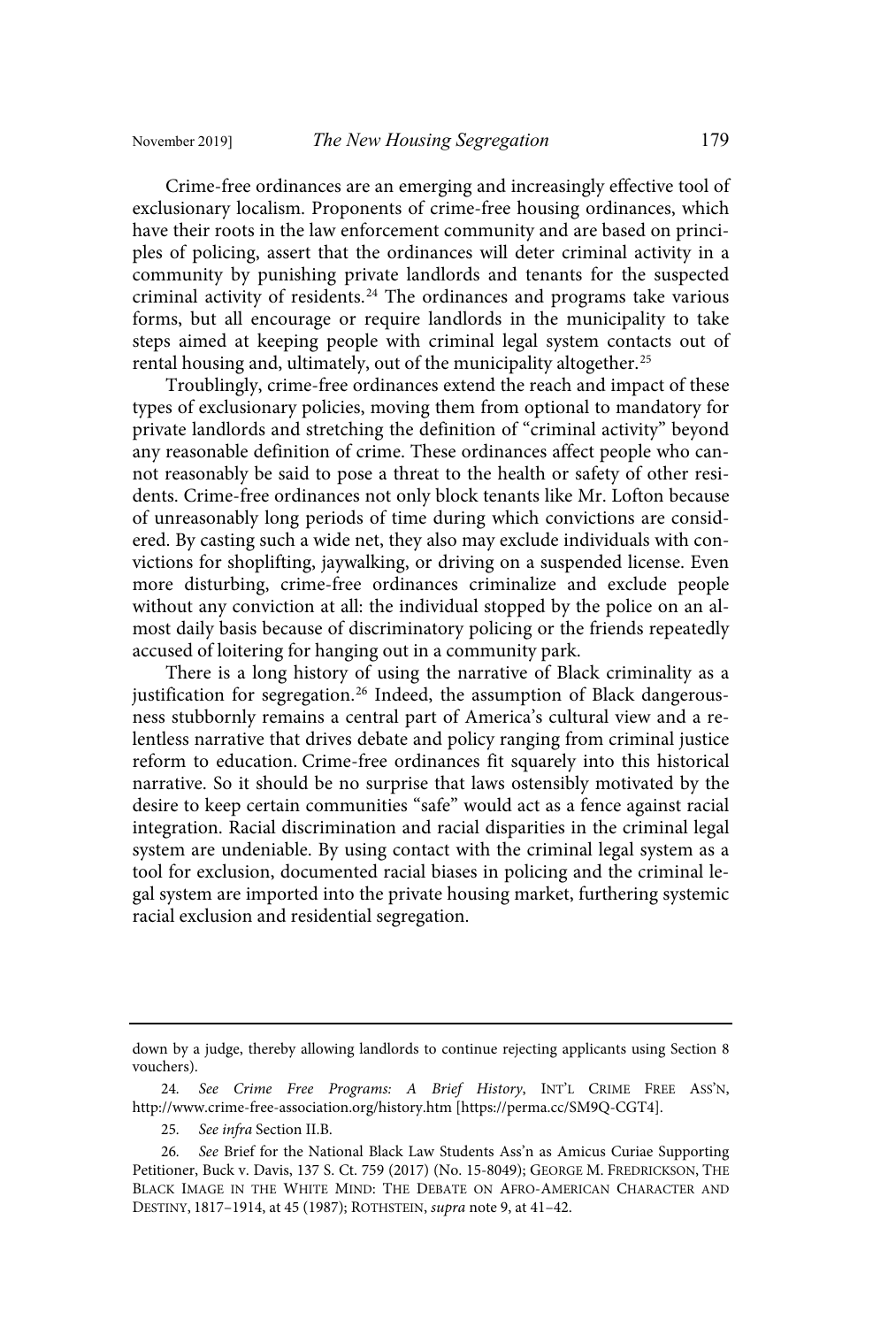Study of the issues raised by crime-free housing ordinances is just emerging in the legal literature.<sup>27</sup> This Article is the first to explore in-depth the racially exclusionary impact of crime-free ordinances. The Article proceeds in five parts. Part I provides a brief overview of the ways in which exclusionary local laws and policies have contributed to racial disparities and segregation. My aim is to suggest that crime-free ordinances emerged against the backdrop of a range of historical practices of predominantly White communities, who have deployed their local authority as a fence to ward off racial integration. Part II then turns to crime-free housing ordinances themselves. Here, I offer a critical examination of the nationwide trend of towns and cities enacting crime-free housing ordinances. Part II focuses particularly on examples from Minnesota and Florida to identify common elements of these ordinances. Part III explores some of the public policy and civil rights concerns raised by crime-free housing ordinances. Although crime-free ordinances present a range of troubling issues, this Part will focus on the impact these ordinances may have on policing people of color, the role they play in advancing a narrative that stigmatizes people with criminal convictions, the racial bias that often motivates their adoption, and the potential they hold to arm police officers with a new tool for harassment and discrimination. Part IV sets forth the ways that crime-free ordinances combine with racialized policing and racial disparities in the criminal legal system to perpetuate racial segregation. Finally, Part V argues that the segregative effects cause of action under the Fair Housing Act should be used to challenge the cumulative impact crime-free ordinances have in reinforcing or perpetuating racially segregated communities. A segregative effects claim challenges a policy or practice that harms communities by "creating, increasing, reinforcing, or perpetuating segregated housing patterns."<sup>28</sup> In focusing on the community-based impact of housing policies and practices, the segregative effects provision presents a mechanism to prevent communities from using the racial bias embedded in the criminal legal system to maintain segregation.

#### I. EXCLUSIONARY LOCALISM AND RACIAL SEGREGATION

Localism—the delegation of political power to decentralized and autonomous local governmental units—is a foundation of the American political

<sup>27.</sup> See Kathryn V. Ramsey, One-Strike 2.0: How Local Governments Are Distorting a Flawed Federal Eviction Law, 65 UCLA L. REV. 1146 (2018) (examining crime-free municipal ordinances as an outgrowth of federal "one-strike" policies); Sarah Swan, Home Rules, 64 DUKE L.J. 823 (2015) (arguing that home rule authority is increasingly used by municipalities as a form of third-party policing, governing families and intimate spaces).

<sup>28.</sup> Implementation of the Fair Housing Act's Discriminatory Effects Standard, 78 Fed. Reg. 11,460, 11,468–69 (Feb. 15, 2013) (to be codified at 24 C.F.R. pt. 100); see also Tex. Dep't of Hous. & Cmty. Affairs v. Inclusive Cmtys. Project, 135 S. Ct. 2507, 2523–24 (2015); Robert G. Schwemm, Segregative-Effect Claims Under the Fair Housing Act, 20 N.Y.U. J. LEGIS. & PUB. POL'Y 709, 713 (2017).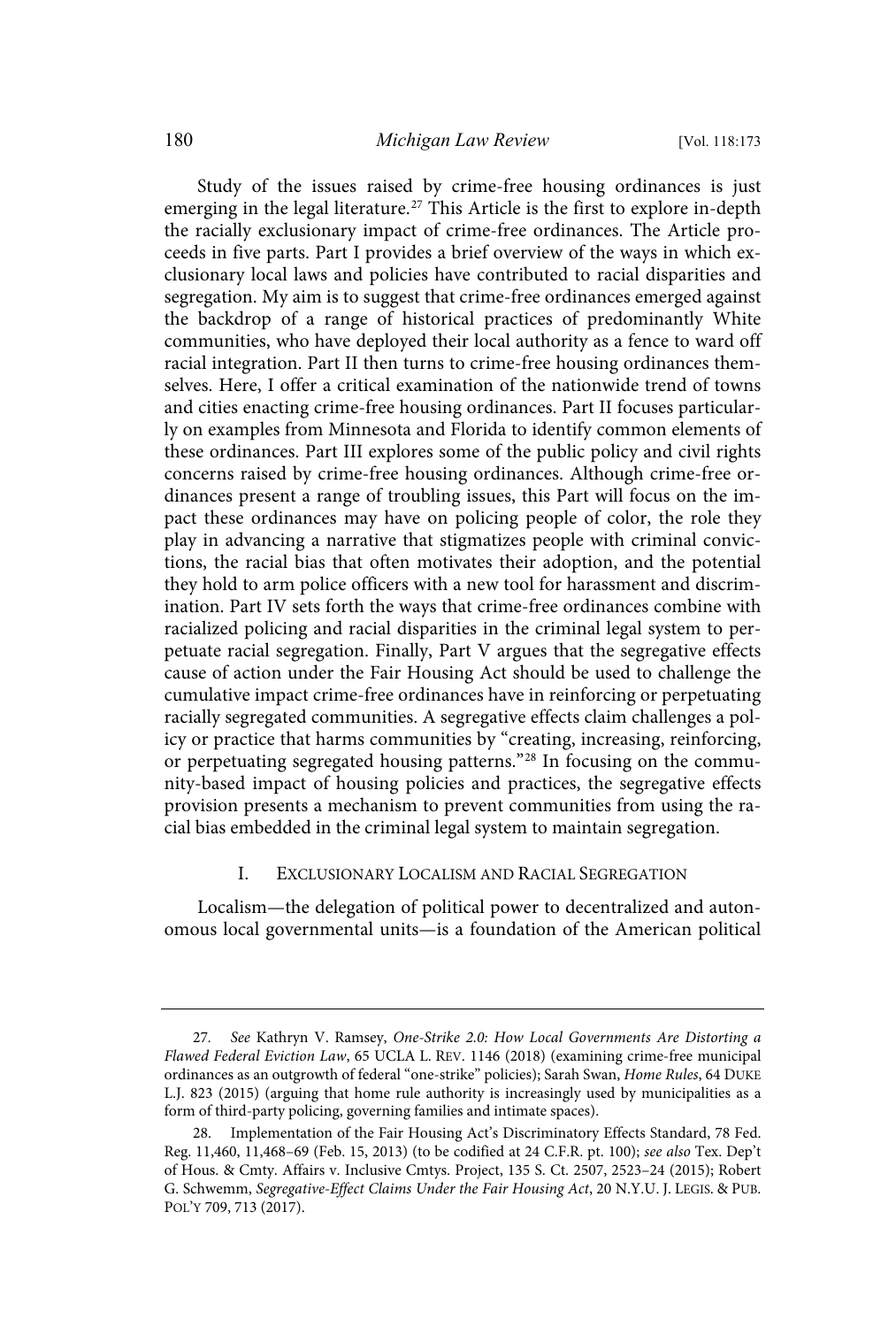system. <sup>29</sup> Localism enables residents of a municipality to make decisions on a range of local policies and the provision of local services.<sup>30</sup> Localism is deeply rooted in American legal and political culture, with most localities enjoying considerable autonomy over political, economic, and regulatory concerns.<sup>31</sup> This authority is so institutionalized that we seldom question the exclusionary impact of localism, viewing the resulting community-based inequalities as the natural order of things. This Part provides a brief overview of localism and its role in creating and perpetuating residential segregation.

Scholars of local government law have explored the benefits of localized political power. The theoretical benefits of localism are substantial. They include opportunities for governmental innovation and the potential for increased efficiencies born of local competition for residents.<sup>32</sup> Indeed, local governments have historically broken new ground in public health, education, sanitation, and infrastructure development.<sup>33</sup> One of the primary justifications for localism is the idea that small units of government facilitate robust political participation and civic engagement.<sup>34</sup> In essence, the idea is

See Richard Briffault, Our Localism (pt. 1), 90 COLUM. L. REV. 1, 1 (1990) ("State legislatures, often criticized for excessive interference in local matters, have frequently conferred significant political, economic and regulatory authority on many localities."); Cashin, supra note 29, at 1998–2001 (explaining that "the values of democratic participation, efficiency, and community" make localism popular in the United States).

32. See Jerry Frug, Decentering Decentralization, 60 U. CHI. L. REV. 253, 257 (1993) (discussing the values of local control and decentralization).

Briffault, supra note 31, at 15; see ERNEST S. GRIFFITH, A HISTORY OF AMERICAN CITY GOVERNMENT: THE PROGRESSIVE YEARS AND THEIR AFTERMATH, 1900–1920, at 85–99, 216–30 (1974).

34. Cashin, supra note 29, at 1998–2000 (discussing why citizen participation is viewed as a normative justification for localism); see GREGORY R. WEIHER, THE FRACTURED METROPOLIS: POLITICAL FRAGMENTATION AND METROPOLITAN SEGREGATION 2–3 (1991); Gerald E. Frug, The City as a Legal Concept, 93 HARV. L. REV. 1057, 1068–70 (1980) (arguing that individual participation is an important political value and that such individual involvement can only occur in small political units); Clayton P. Gillette, Plebiscites, Participation, and Collective Action in Local Government Law, 86 MICH. L. REV. 930, 930 (1988) ("Participation is again in the air. Apparently fueled by current debates concerning decentralized power and republican versus pluralist traditions in our political and legal theory, those concerned with political decisionmaking have turned their attention to calls for increased public involvement in the process." (footnotes omitted)); Charles M. Tiebout, A Pure Theory of Local Expenditures, 64 J. POL. ECON. 416, 418–21 (1956) (positing the theory that people elect to live in the community that best provides the resources they desire, and that once they are in that community

<sup>29.</sup> See Richard Briffault, Our Localism (pt. 2), 90 COLUM. L. REV. 346, 357 (1990) (discussing how local government law has affected the development of cities); Sheryll D. Cashin, Localism, Self-Interest, and the Tyranny of the Favored Quarter: Addressing the Barriers to New Regionalism, 88 GEO. L.J. 1985, 1988 (2000) (arguing that localism has helped create segregated communities); Wilson, supra note 11, at 1425, 1432–33 (discussing the definition of political decentralization—localism—and its prominence).

<sup>30.</sup> Richard Briffault, The Local Government Boundary Problem in Metropolitan Areas, 48 STAN. L. REV. 1115, 1115 (1996) ("Local government law enables people who live within these discrete areas to organize themselves into distinct political units and gives those units power to make decisions with respect to a range of public policies and services.").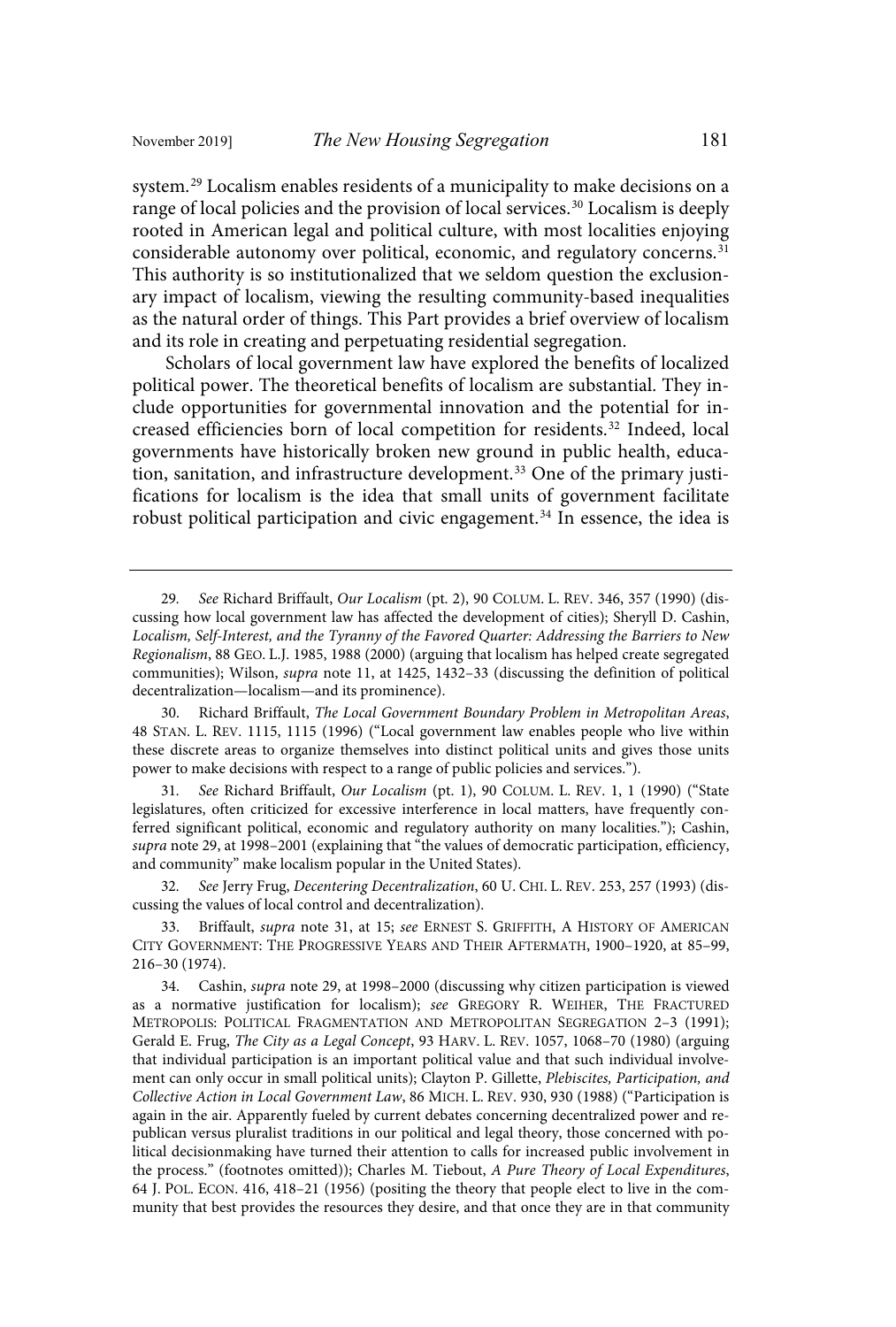that "citizen participation in governmental affairs is an important political value that can only be achieved through small units of government because only through such units is meaningful hands-on participation by individual citizens possible." <sup>35</sup> Moreover, people will only participate if they see that their political efforts will meaningfully affect their daily lives.<sup>36</sup> Accordingly, the primary focus of individual participation in local governance in most communities is on issues that affect the private lives of residents—"their homes, families, privacy and personal security."<sup>37</sup>

The theoretical benefits of local governance do not always measure up to reality, particularly when it comes to the power of local governments to exclude classes of individuals. Scholars have highlighted the exclusionary potential of local citizens exercising their political power to "protect" their own communities, critiquing localism as a politically reinforced tool for strengthening social inequalities and perpetuating race and class segregation.<sup>38</sup> Sheryll Cashin has argued that "the values of civic participation and efficiency that undergird localism clash with the values of fairness and equity when one confronts the real world impact of local autonomy."<sup>39</sup> As she further explains, "[t]he decentered nature of American governance . . . has given birth to a systematic practice of exclusion." 40

Local control includes the power to exclude.<sup>41</sup> Too frequently the authority invested in local governments has been used to exclude residents

36. Cashin, supra note 29, at 1998–99; Frug, supra note 34, at 1068–70 ("No one is likely to participate in the decisionmaking of an entity of any size unless the participation will make a difference in his life.").

37. Briffault, supra note 29, at 440.

38. See id. at 440-41 (arguing that the residential concerns of local politics are usually focused on maintaining homogeneity and protecting against "deterioration," which is usually attributed to an influx of lower-income people and people of color); Cashin, *supra* note 29, at 1988 ("Localism . . . has helped to produce fragmented metropolitan regions stratified by race and income."); David D. Troutt, Katrina's Window: Localism, Resegregation, and Equitable Regionalism, 55 BUFF. L. REV. 1109, 1145–46 (2008); Wilson, supra note 11, at 1420 (discussing the ways in which localism has bolstered "exclusion and inequality in public education along the lines of race and class"). See generally Briffault, supra note 31 (discussing the history of localism and how it has been used to facilitate segregation).

39. Cashin, supra note 29, at 1997.

40. Id. at 1993; see also Briffault, supra note 31, at 41, 57 (discussing the functions and effects of exclusionary zoning laws).

41. Troutt, supra note 38, at 1146 ("Local control must mean the power to exclude even more than the power to include . . . .").

they attempt to maintain the status quo of that community); Wilson, *supra* note 11, at 1425 ("[S]cholars also contend that political decentralization facilitates democracy and democratic values because smaller local governments are closer to citizens and more readily allow citizens to participate in the democracy.").

<sup>35.</sup> Cashin, supra note 29, at 1998–99; Clayton P. Gillette, Fiscal Federalism and the Use of Municipal Bond Proceeds, 58 N.Y.U. L. REV. 1030, 1076–79 (1983) ("Given the distance between electors and elected at the state and national levels, local politics remains the last bastion of political participation."); Gillette, *supra* note 34, at 952 ("[O]nly at the local level [can] the mass of individuals . . . fully participate and realize their potential.").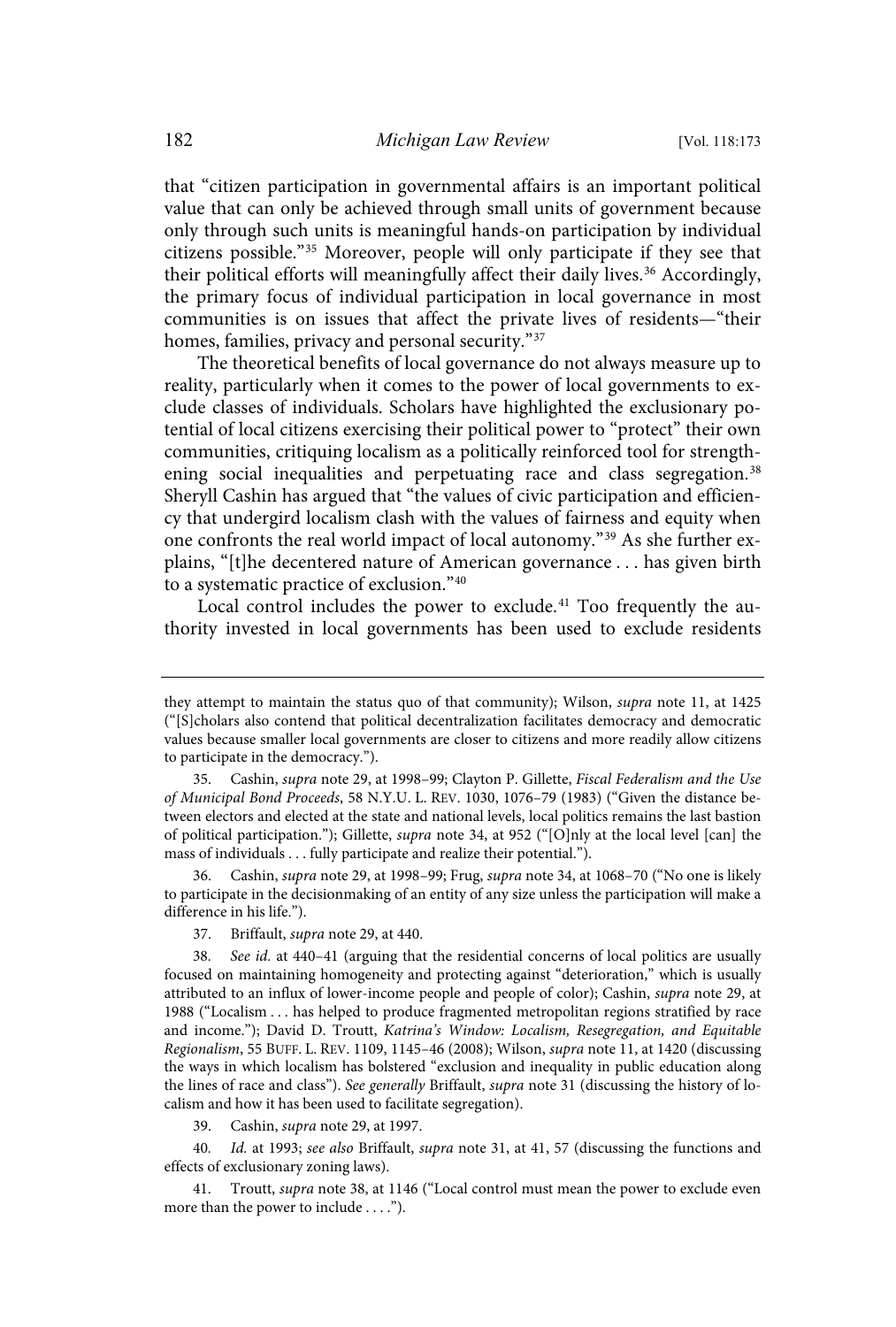deemed "undesirable." <sup>42</sup> Unfortunately, that undesirability is often defined along racial lines. In this way, localism has been a driver of racial exclusion and segregation by limiting movement across municipal boundaries. As Richard Briffault has written, this brand of localism

results in a local politics aimed at the maintenance of class and ethnic homogeneity. Local homogeneity is attained by separate incorporation, often followed by the adoption of exclusionary land-use policies. Although most common in affluent areas, exclusion is not the prerogative of the wealthy; less well-to-do communities are just as concerned about maintaining community status against the deterioration usually attributed to the influx of racial and ethnic minorities and poorer people . . . . "[O]ne need only attend a few public hearings on controversial zoning changes in suburban areas to realize that the people consider their right to pass judgment upon their future neighbors as sacred." 43

The long history of racially exclusionary localism reaches back to "sundown towns," which excluded Black people through ordinances and policies, exclusionary covenants, threats, and harassment by local law enforcement officers.<sup>44</sup> Hundreds of cities across America have been sundown towns at some point in their history.<sup>45</sup> Not only were Black people barred from living in these towns, but Black people who entered the town or were found there after sunset were subject to harassment, threats, and acts of violence. <sup>46</sup> As

45. LOEWEN, supra note 44, at 4–7 (revealing that sundown towns have existed almost everywhere in the country).

<sup>42.</sup> Briffault, supra note 30, at 1134; see also Cashin, supra note 29, at 1987 ("Marginalized populations, particularly the minority poor who are regulated to poverty-ridden, central city neighborhoods, are largely excluded from participating in the favored quarter's economic prosperity.").

<sup>43.</sup> Briffault, supra note 29, at 441 (quoting RICHARD F. BABCOCK & FRED P. BOSSELMAN, EXCLUSIONARY ZONING 90 (1973)).

<sup>44.</sup> JAMES W. LOEWEN, SUNDOWN TOWNS: A HIDDEN DIMENSION OF AMERICAN RACISM 4 (2005) ("Many towns drove out their black populations, then posted sundown signs. . . . Other towns passed ordinances barring African Americans after dark or prohibiting them from owning or renting property; still others established such policies by informal means, harassing and even killing those who violated the rule."); ROTHSTEIN, supra note 9, at 42.

<sup>46.</sup> Id. at 228-29; ROTHSTEIN, supra note 9, at 42 (stating that "police and organized mobs" enforced policies "forbidding African Americans from residing or even from being within town borders after dark"). Black people were not the only people driven out of communities by sundown laws and related harassment. For example, in the late 1800s, Chinese people were driven out of Idaho. LOEWEN, supra note 44, at 51. In 1870, Chinese people constituted approximately one-third of Idaho's population. Id. By 1910, almost none remained. Id. In Gardnerville, Nevada, the town blew a whistle at 6:00 p.m. each day to alert Native Americans of the need to leave the town by sundown. Id. at 23. And, in parts of Colorado, signs were posted that read, "No Mexicans After Night." Peter Carlson, When Signs Said 'Get Out' in 'Sundown Towns,' Racism in the Rearview Mirror, WASH. POST (Feb. 21, 2006), http://www.washingtonpost.com/wp-dyn/content/article/2006/02/20/AR2006022001590.html [https://perma.cc/V69V-43AK].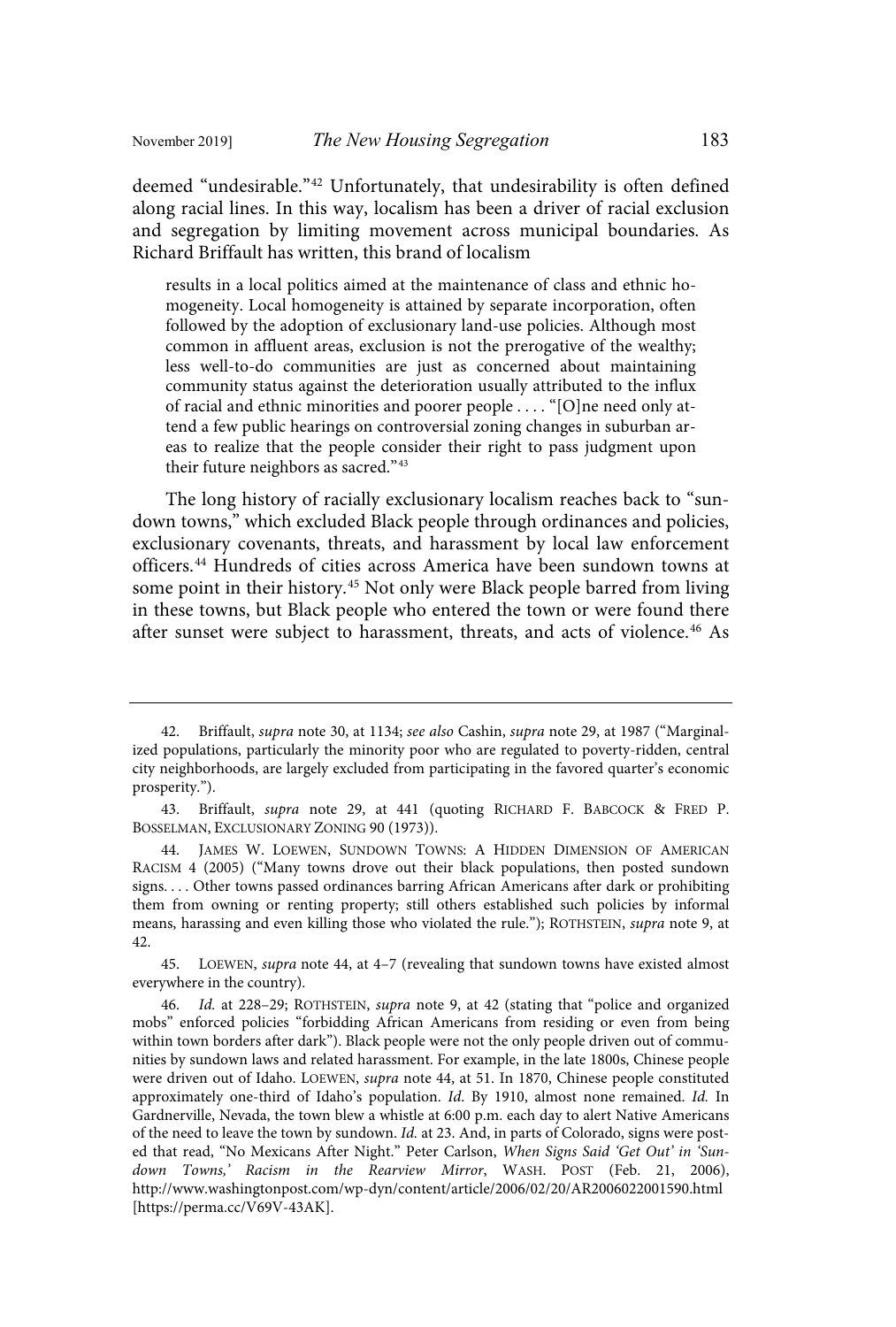Richard Rothstein writes, "[s]ome towns rang bells at sundown to warn" Black people to leave. 47

Other scholars have written extensively about the role that local laws and policies have played, and continue to play, in creating racially segregated communities and preserving racial segregation.<sup>48</sup> But it is important to highlight, as one researcher demonstrated, that local political boundaries and control over entry into the community "facilitate a recruitment and selection process" that contributes to economic and racial inequality.<sup>49</sup> As citizens use local authority to shape their daily lives, they too often employ a narrow conception of self-interest that rests on racial and economic differences.<sup>50</sup>

Although localities are creatures of the state and can only exercise power the state has delegated, states have delegated to localities significant authority that has been reinforced by the courts.<sup>51</sup> State and federal courts have repeatedly supported strong local government and local control of fundamental services. <sup>52</sup> A series of Supreme Court decisions in the 1970s affirmed the power of localities to construct "desirable communities" using devices that disproportionately exclude people of color and ratified the sanctity of the exercise of local powers within jurisdictional boundaries.<sup>53</sup>

47. ROTHSTEIN, supra note 9, at 42.

49. Cashin, supra note 29, at 1993.

50 . Id . at 2015 ("[F]ragmentation gives effect to and inculcates a narrow conception of self-interest, one premised on cultural, racial, and economic differences that effectively blinds citizens to their potential regional allies.").

51. Briffault, supra note 31, at 7, 100–02 (discussing Supreme Court cases holding that educational decisionmaking should be done on the local level); Troutt, supra note 38, at 1147 (discussing cases).

52. Briffault, supra note 31, at 1 ("State courts, usually characterized as hostile to localities and condemned for failing to vindicate local rights against the states, have repeatedly embraced the concept of strong local government and have affirmed local [regulatory] power and local control of basic services.").

See Village of Arlington Heights v. Metro. Hous. Dev. Corp., 429 U.S. 252 (1977) (sustaining local exclusion of subsidized housing and finding that a community can zone itself solely for single-family households and refuse to rezone to accommodate a small subsidized housing project); Warth v. Seldin, 422 U.S. 490 (1975) (rejecting the right of outsiders to challenge a locality's zoning, refusing to take a regional perspective on the impact of local zoning practices, and effectively precluding federal judicial review of most local exclusionary zoning practices); Village of Belle Terre v. Boraas, 416 U.S. 1 (1974) (holding that municipalities can exclude nontraditional households and affirming local zoning power and the right of localities to exclude potential residents whose presence would be inconsistent with the local vision of proper community character); Milliken v. Bradley, 418 U.S. 717 (1974) (underscoring the lack of state derivative liability for local misconduct, rejecting interdistrict busing as a remedy for unconstitutional segregation in the Detroit school system, and concluding that the state and its school districts stood on independent legal footings); San Antonio Indep. Sch. Dist. v. Rodri-

<sup>48.</sup> See, e.g., id. (discussing the history of laws that have created and helped maintain segregated communities in the United States); Cashin, supra note 29, at 1988 (arguing that localism has facilitated the creation of segregated communities); Ford, supra note 20, at 1861 ("[A]n important source of segregation and of the isolation and oppression of minorities that accompany it, is the autonomous municipality that forms a racially homogenous jurisdiction."); Troutt, supra note 38, at 1145–46; Wilson, supra note 11, at 1418.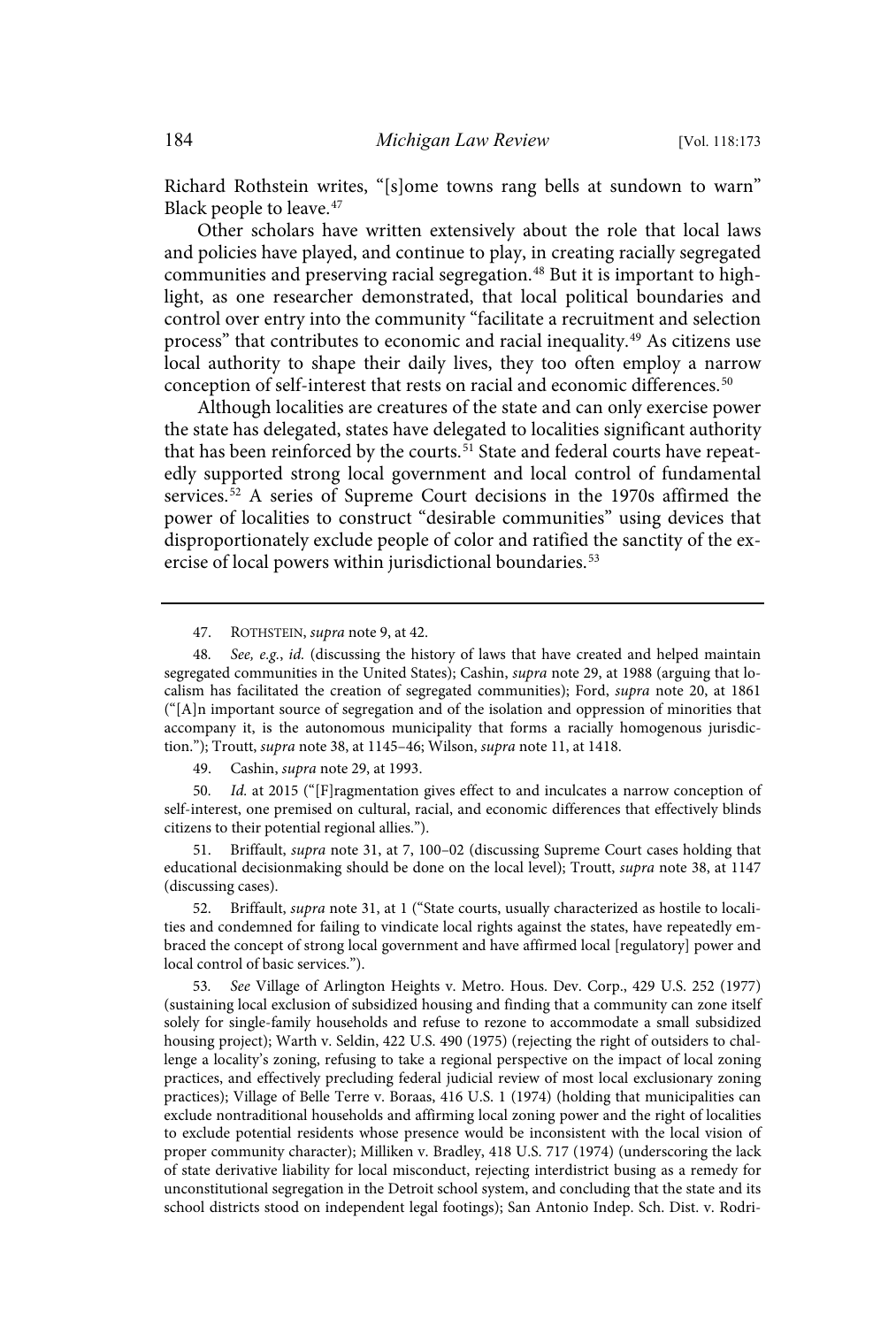Through exclusionary housing policies that masquerade as race-neutral principles of rational planning and home rule, homogeneous municipalities can, and do, act on their worst biases.<sup>54</sup> Many local communities exercise their local power to relegate poor people of color to marginalized, resourcestarved neighborhoods, away from the economic prosperity of their own communities.<sup>55</sup> For centuries, local governments have enacted land use, zoning, and tax policies that prevent poor or minority residents from being able to move into those communities. While many commentators point to zoning laws as the paradigmatic example of exclusionary localism, other examples abound. In examining the impact of Hurricane Katrina on racial segregation in New Orleans, David Troutt highlighted powerful examples of the exclusionary exercise of local authority in the aftermath of the hurricane. Three days after Hurricane Katrina, Jefferson Parish armed police officers closed the Gretna Bridge to Black evacuees desperately fleeing flooded New Orleans. <sup>56</sup> In addition to the incident on the Gretna Bridge, in the days after Hurricane Katrina, predominantly White St. Bernard Parish enacted an ordinance preventing homeowners from renting out their homes to anyone other than a blood relative without a permit to prevent the relocation of Black New Orleanians seeking new homes. <sup>57</sup> Similarly, following the hurricane, Jefferson Parish passed a resolution barring construction of any multifamily housing with the use of state-issued tax credits<sup>58</sup>—a move that was both racially and economically exclusionary.

Localism has a causal connection to racial segregation and concentrated poverty. Arguably, localism is "the primary agency behind resegregation, without which it would neither have been accommodated nor sustained."<sup>59</sup>

56. Troutt, supra note 38, at 1110.

- 58. Quigley, supra note 57.
- 59. Troutt, supra note 38, at 1146.

guez, 411 U.S. 1 (1973) (holding that significant differences in spending, taxing, and educational quality between local school districts based on delegation of responsibility for school funding to public schools of unequal wealth was not a sufficient basis for invalidating the school finance system).

<sup>54.</sup> See PAUL KANTOR, THE DEPENDENT CITY REVISITED: THE POLITICAL ECONOMY OF URBAN DEVELOPMENT AND SOCIAL POLICY 164 (rev. & updated ed. 1995); Cashin, supra note 29, at 1993 (citing one study finding that the desire for racial exclusion more strongly influenced local law than did the desire for better services and lower taxes); Troutt, supra note 38, at 1166 n.228.

<sup>55.</sup> Cashin, supra note 29, at 1987 ("Marginalized populations, particularly the minority poor who are regulated to poverty-ridden, central city neighborhoods, are largely excluded from participating in the favored quarter's economic prosperity.").

<sup>57.</sup> Bill Quigley, Editorial, Eighteen Months After Katrina, TRUTHOUT (Feb. 27, 2007), http://www.nathanielturner.com/eighteenmonthsafterkatrinabillquigley.htm

<sup>[</sup>https://perma.cc/437W-LV7J]; see also Angela A. Allen-Bell, Bridge over Troubled Waters and Passageway on a Journey to Justice: National Lessons Learned About Justice from Louisiana's Response to Hurricane Katrina, 46 CAL. W. L. REV. 241, 266–68 (2010) (noting that the Crescent City Bridge was also blocked off so that individuals, most of whom were African American, seeking refuge from the floodwaters could not enter Jefferson Parish).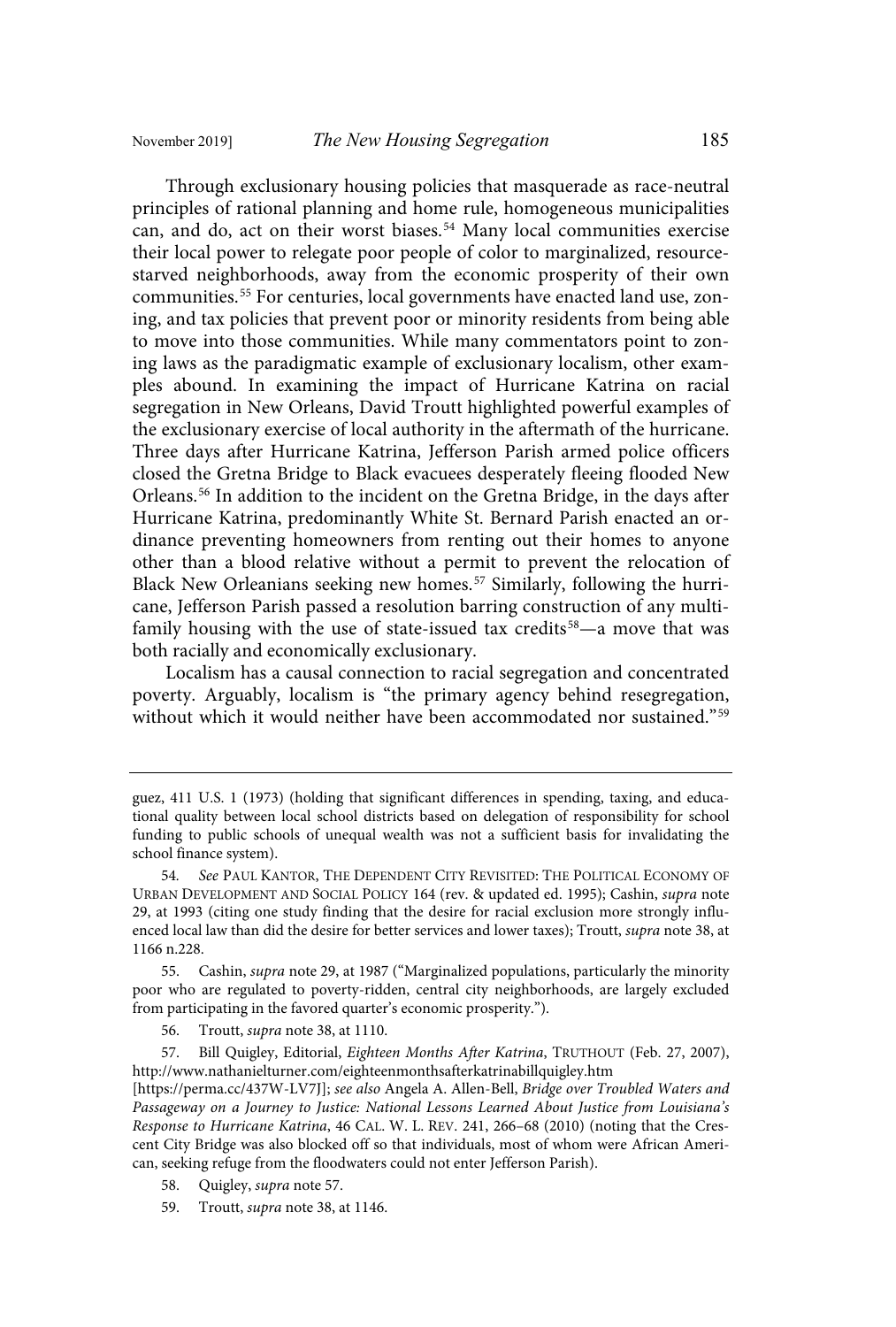One scholar pointedly called localism the modern successor to legal racial segregation.<sup>60</sup>

#### II. THE RISING TIDE OF CRIME-FREE ORDINANCES

Crime-free ordinances are a step in the evolution of exclusionary localism.<sup>61</sup> Though the ordinances vary in form and force, their common theme is keeping "undesirable" people out of rental housing. At the voluntary end of the spectrum, a municipality may offer a certification program for rental properties, which allows landlords to advertise their properties as "crime free" if the landlords or property managers attend a training session and take measures the municipalities claim will improve the safety of their properties, such as conducting criminal background checks. <sup>62</sup> At the mandatory end, these ordinances make alleged criminal activity a violation of the rental agreement and effectively allow police officers to decide (1) whether a potential tenant's criminal history disqualifies him from rental housing in the community, or (2) whether a tenant must be evicted because of alleged criminal activity, which requires revocation of a landlord's authorization to rent her property for failing to act on those police determinations. <sup>63</sup> This Part discusses the regulatory architecture of crime-free housing ordinances and contextualizes the problems they pose. It starts by laying out the history of crime-free ordinances and continues by describing the standard provisions of the ordinances using specific examples.

<sup>60.</sup> *Id.* at 1115.

<sup>61.</sup> Not surprisingly, the adoption of crime-free ordinances is not limited to White communities. Majority-minority communities, like Savannah, Georgia, and Dallas, Texas, have also adopted crime-free ordinances or programs. DALL. POLICE DEP'T, NUISANCE ABATEMENT ORDINANCE UPDATE (2017), https://dallascityhall.com/government/Council%20Meeting%20 Documents/pscj\_3\_nuisance-abatement-ordinance-update\_combined\_102317.pdf [https:// perma.cc/KFZ9-L7YP]; Rachel Goodman, Savannah Police Suspend Its Discriminatory 'Crime Free Housing Program,' ACLU (Feb. 1, 2018, 2:30 PM), https://www.aclu.org/blog/racial-justice /race-and-criminal-justice/savannah-police-suspend-its-discriminatory-crime-free [https:// perma.cc/JR2W-U5NW]; Naheed Rajwani, Dallas Police Can Now Shame Property Owners Who Tolerate Crime with a Sign, DALL. NEWS (Dec. 13, 2017), https:// www.dallasnews.com/news/crime/2017/12/13/dallas-police-can-now-shame-property-ownerstolerate-crime-sign [https://perma.cc/7J3L-MFM5]. This subset of crime-free ordinances is part of its own trend. Communities of color have often adopted or endorsed the racially biased programs and practices of other jurisdictions with the hope of creating safer communities for themselves, often with devastating consequences for their own members, particularly Black men. See, e.g., JAMES FORMAN JR., LOCKING UP OUR OWN: CRIME AND PUNISHMENT IN BLACK AMERICA (2017) (exploring how majority-Black communities endorsed criminal justice policies that disproportionately impact Black men).

See, e.g., WILLIAM D. GORE, SAN DIEGO CTY. SHERIFF'S DEP'T, SAN DIEGO COUNTY CRIME FREE MULTI-HOUSING PROGRAM: KEEPING ILLEGAL ACTIVITY OUT OF RENTAL PROPERTY, at v, 14–16 (2007) [hereinafter SAN DIEGO COUNTY CRIME FREE MULTI-HOUSING PROGRAM], http://www.sdsheriff.net/documents/cfmh\_manual.pdf [https://perma.cc/Q9SG-23J5]; infra notes 135–155 and accompanying text.

<sup>63.</sup> See, e.g., FARIBAULT, MINN., CODE § 7-42 (2018).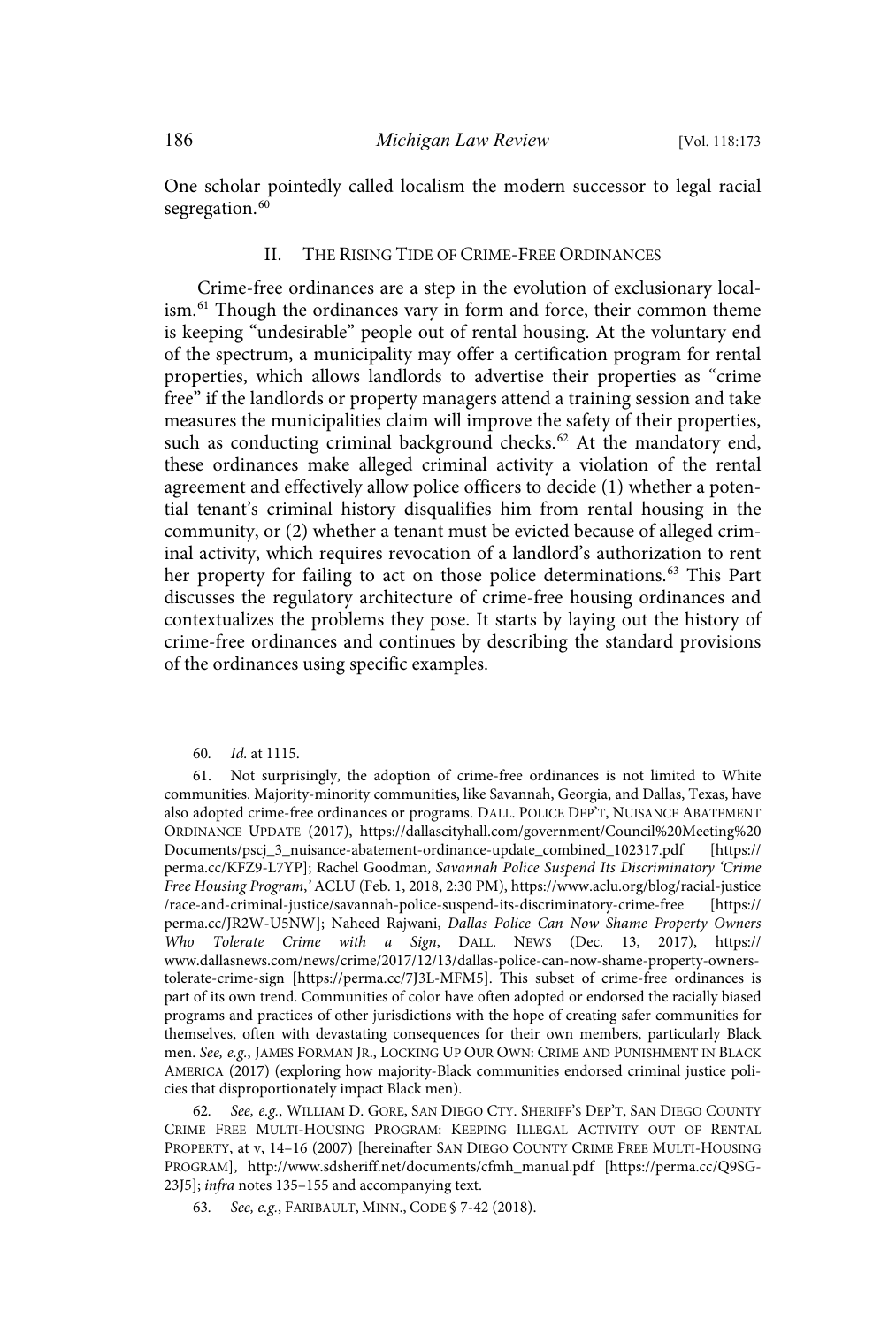#### A. History of Crime-Free Ordinances

Crime-free ordinances have their roots in the law enforcement community and are historically police-sponsored programs.<sup>64</sup> The first programs

<sup>64.</sup> See Crime Free Programs, supra note 24. Municipalities have often adopted chronic nuisance ordinances hand in hand with crime-free municipal ordinances. Chronic nuisance ordinances classify a broad range of tenant activities, ranging from noise violations to contact with the local police department, as a nuisance and incentivize or require landlords to evict tenants who engage in those activities. See NYCLU & ACLU, MORE THAN A NUISANCE: THE OUTSIZED CONSEQUENCES OF NEW YORK'S NUISANCE ORDINANCES 6 (2018), https:// www.nyclu.org/sites/default/files/field\_documents/nyclu\_nuisancereport\_20180809.pdf [https://perma.cc/DB4M-E95K] ("Nuisance ordinances are local laws that allow a city to label a property a nuisance when it is the site of a certain number of police responses or alleged nuisance conduct, a category that can include assault, harassment, stalking, disorderly conduct, city code violations, and much more."). These ordinances seek to label rental properties as a nuisance where they have surpassed a threshold of contact with the local police department. Because chronic nuisance ordinances may penalize tenants for police visits to rental property, whether called by the tenant or a third party, they raise distinct issues for crime victims and domestic violence survivors. See, e.g., WERTH, supra note 1, at 8-9 ("By linking law enforcement's activity at a property with the possibility of eviction of the tenants and/or penalties against the landlord, ordinances can actually deter tenants, landlords, and concerned citizens from reaching out to the police ...."); Erik Eckholm, Victims' Dilemma: 911 Calls Can Bring Eviction, N.Y. TIMES (Aug. 16, 2013), https://www.nytimes.com/2013/08/17/us/victimsdilemma-911-calls-can-bring-eviction.html [https://perma.cc/9M3J-KVR8] (telling the story of Lakisha Briggs, who was afraid to call police on her abusive boyfriend because she had been warned that her landlord would be forced to evict her if she called the police again); Julian Spector, Get Abused, Call 911, Get Evicted, CITYLAB (Nov. 13, 2015), https://www.citylab.com /equity/2015/11/get-abused-call-911-get-evicted/402709/ [https://perma.cc/KLB7-Y8LL] (noting that victims of domestic abuse are one group of people who may call 911 frequently). To date, the primary focus of challenges to crime-free and nuisance ordinances has been the way these laws punish landlords and tenants for calls for police assistance and the impact on vulnerable individuals, particularly survivors of domestic violence and people with disabilities. See, e.g., Complaint, Watson v. City of Maplewood, 2018 WL 2184347 (E.D. Mo. May 11, 2018) (No. 4:17-01268-JCH) (challenging an ordinance that authorized the revocation of a resident's occupancy permit due to requests for police assistance with domestic violence issues or because of crimes occurring on the property); Complaint, Markham v. City of Surprise, No. 2:15- 01696-SRB (D. Ariz. Aug. 27, 2015) (challenging a municipal ordinance pressuring landlords to evict a tenant if the tenant calls the police more than four times in thirty days or for crimes occurring at the property); Complaint, Briggs v. Borough of Norristown, No. 2:13-cv-02191- ER (E.D. Pa. Apr. 24, 2013) (challenging a municipal ordinance under which a domestic violence victim was facing eviction because she requested police protection from an abusive exboyfriend); Bd. of Trs. of the Vill. of Groton v. Pirro, 58 N.Y.S.3d 614 (App. Div. 2017) (challenging a nuisance law that made landlords liable if they accumulate enough "points" under the ordinance); see also Vicki Been & Leila Bozorg, Spiraling: Evictions and Other Causes and Consequences of Housing Instability, 130 HARV. L. REV. 1408, 1432 (2017) (reviewing MATTHEW DESMOND, EVICTED: POVERTY AND PROFIT IN THE AMERICAN CITY (2016)) (discussing impact of local nuisance ordinances on vulnerable populations and the risk of unfair evictions). Advocacy on behalf of those two groups led the Department of Housing and Urban Development to issue guidance on the application of the Fair Housing Act to local nuisance and crime-free ordinances against crime victims and people in need of emergency services. See U.S. DEP'T OF HOUS. & URBAN DEV., OFFICE OF GENERAL COUNSEL GUIDANCE ON APPLICATION OF FAIR HOUSING ACT STANDARDS TO THE ENFORCEMENT OF LOCAL NUISANCE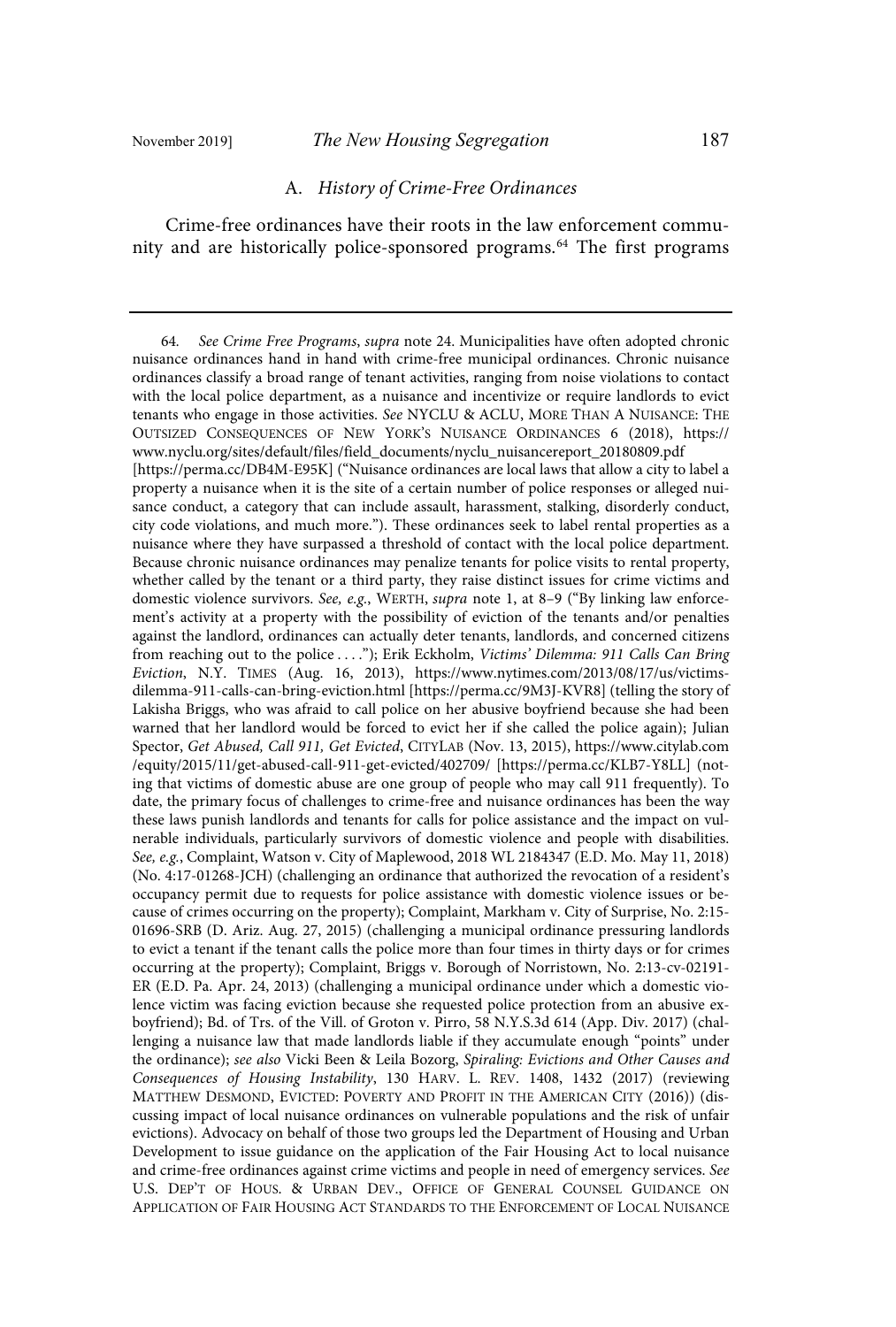were created by the International Crime Free Association (ICFA), an organization founded in 1992 by a member of the Mesa Police Department in Arizona. <sup>65</sup> The stated goal of the ICFA is to use "law enforcement based crime prevention" <sup>66</sup> to keep illegal activity, and the tenants believed to bring it, off of rental property. <sup>67</sup> In practice, the work of the ICFA has been to spread the adoption of crime-free ordinances across the United States and create a web of communities unwelcoming to outsiders, whether or not those individuals have had any meaningful involvement with the criminal legal system and whether or not those individuals pose an actual threat to the safety of the community.

To promote its vision of a crime-free community, ICFA offers nine "crime free programs," including distinct programs for multi-housing,<sup>68</sup> rental homes, mobile homes, condominiums, and motels.<sup>69</sup> At the core of the crime-free programs is a partnership between local law enforcement agencies and landlords, with the program being implemented under the supervision of local law enforcement.<sup>70</sup> The ICFA offers resources and information to rental property managers or owners and individual officers or police departments interested in implementing its crime-free program, including crime-free training modules<sup>71</sup> and model language for lease addenda. <sup>72</sup> ICFA's program consists of three phases—landlord and management training, police officer inspection and certification of the property, and inclusion of a crime-free lease addendum—and a rental property can only be certified as crime free upon completion of all three phases of the program.<sup>73</sup> The ICFA advertises the benefits of a fully certified rental property as reduced crime, reduced exposure to civil liability, and a stable resident base.<sup>74</sup>

The ICFA has a pronounced focus on drugs and gang activity in rental properties, warning, "[w]hen drug criminals and other destructive tenants operate out of rental property, neighborhoods suffer and landlords pay a

- 68. The ICFA uses the term multi-housing to refer to apartment complexes. See id.
- 69. Crime Free Programs, supra note 66.
- 70. Id.

74. See id.

AND CRIME-FREE HOUSING ORDINANCES AGAINST VICTIMS OF DOMESTIC VIOLENCE, OTHER CRIME VICTIMS, AND OTHERS WHO REQUIRE POLICE OR EMERGENCY SERVICES (2016).

<sup>65</sup> . See Crime Free Programs, supra note 24.

<sup>66</sup> . Crime Free Programs: Keep Illegal Activity off Rental Property, INT'L CRIME FREE ASS'N, http://www.crime-free-association.org/index.html [https://perma.cc/2CL2-HKES].

<sup>67.</sup> See Crime Free Multi-Housing, supra note 4.

<sup>71.</sup> Upcoming Instructor Trainer Workshop, INT'L CRIME FREE ASS'N, http://www.crimefree-association.org/workshop-2017.htm [https://perma.cc/BW52-LXBT].

<sup>72.</sup> Crime Free Association Site Index: Keep Illegal Activity off Rental Property, INT'L CRIME FREE ASS'N, http://www.crime-free-association.org/site\_index.htm [https://perma.cc/ 8DSX-BBD7].

<sup>73.</sup> Crime Free Multi-Housing, supra note 4.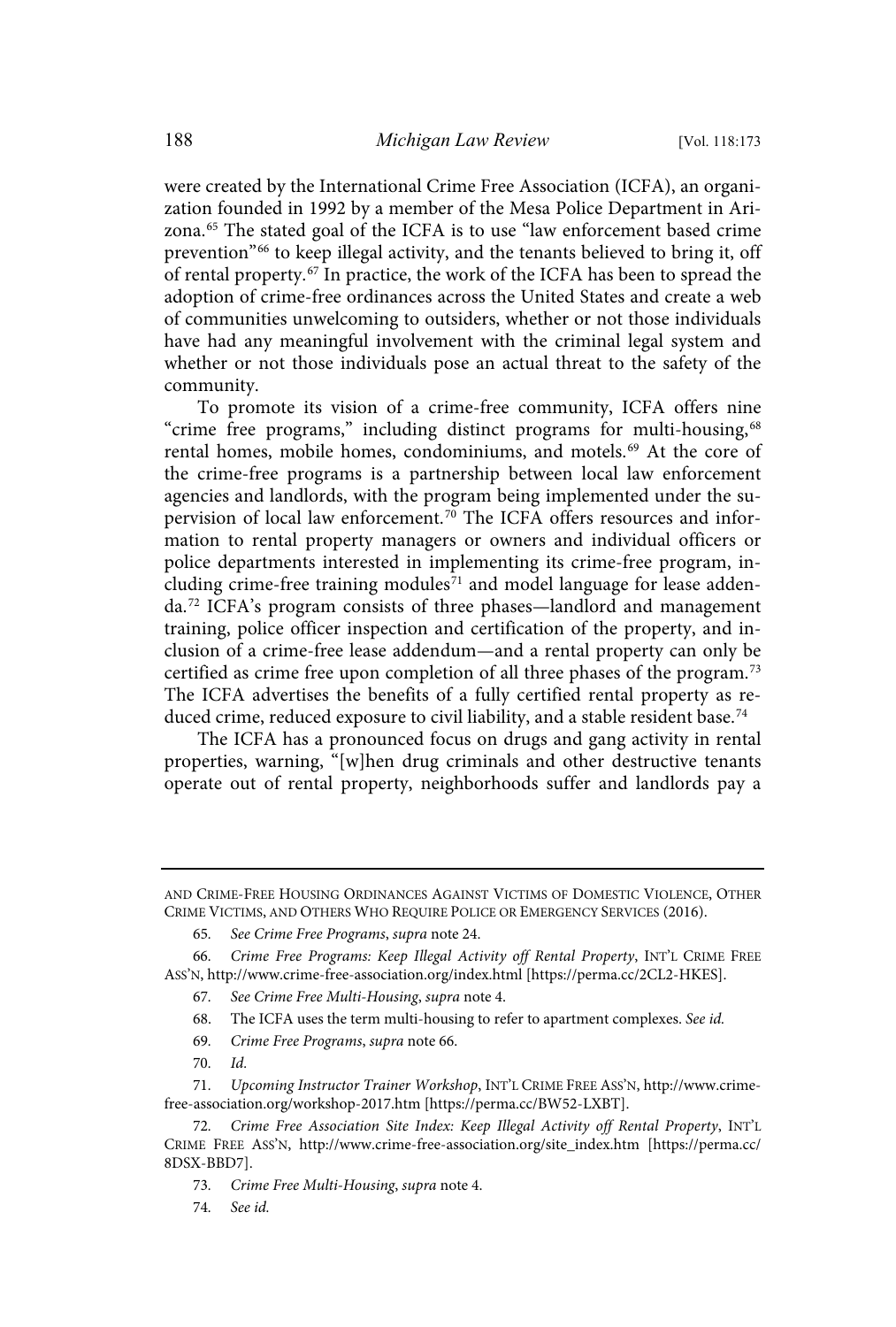high price."<sup>75</sup> The specific harms identified by the ICFA include a decline in property values, with the activity of gangs affecting the reputation of the entire neighborhood; property damage resulting from abuse, retaliation, and police raids; civil penalties as the result of seizure; and fear and frustration from dealing with "dangerous and threatening" tenants.<sup>76</sup> The Crime Free Multi-Housing Program (CFMH) is aimed at apartment complexes.<sup>77</sup> According to the ICFA, the CFMH is ground zero in the fight to keep rental housing safe; the ICFA believes that illegal activity in rental housing migrates from apartment complexes to condominiums and single-family rental homes.<sup>78</sup> The advertised benefits of adopting this program include a stable and satisfied tenant base, reduced police calls for service, lower maintenance and repair costs, reduced exposure to civil liability, and increased personal safety for tenants, landlords, and property managers.<sup>79</sup>

#### B. Standard Provisions

The principles and goals of the ICFA's Crime Free Multi-Housing Program have been adopted, largely verbatim, by municipalities around the country.<sup>80</sup> There are four common provisions found in many of these ordinances: (1) licensing programs and mandatory landlord training programs; (2) a crime-free database or background screenings; (3) a crime-free lease addendum; and (4) an enforcement scheme that encourages eviction and exclusion. As adopted, these ordinances compel private landlords to reject tenants deemed unsuitable by the municipality and stretch the definition of "criminal activity" beyond any reasonable definition of crime. These ordinances bar people who cannot reasonably be said to pose a threat to the health or safety of other residents.

#### 1. Rental Housing Licensing Programs

Many communities around the country have general rental housing licensing programs with the goal of protecting public health, safety, and welfare of tenants, but not all are packaged with a crime-free ordinance. General

76. Crime Free Multi-Housing, supra note 4.

<sup>75.</sup> Id.; e.g., Crime Free Multi-Housing Program, SARTELL MINN., http:// www.sartellmn.com/crime-free-multi-housing-program [https://perma.cc/DAM4-QCWT].

<sup>77.</sup> Id.

<sup>78.</sup> Crime Free Rental Housing: Keep Illegal Activity off Rental Property, INT'L CRIME FREE ASS'N, http://www.crime-free-association.org/rental\_housing.htm [https://perma.cc /8FUU-X9HS].

<sup>79.</sup> Crime Free Multi-Housing, supra note 4.

<sup>80.</sup> Id. ("The International Crime Free Multi-Housing Program has spread to nearly 2,000 cities in 48 U.S. states . . . ."). Municipalities that do adopt these crime-free ordinances will often adopt principles from the CFMH program and at times even verbatim language provided by the ICFA. This makes it difficult to divorce crime-free ordinances from the CFMH program.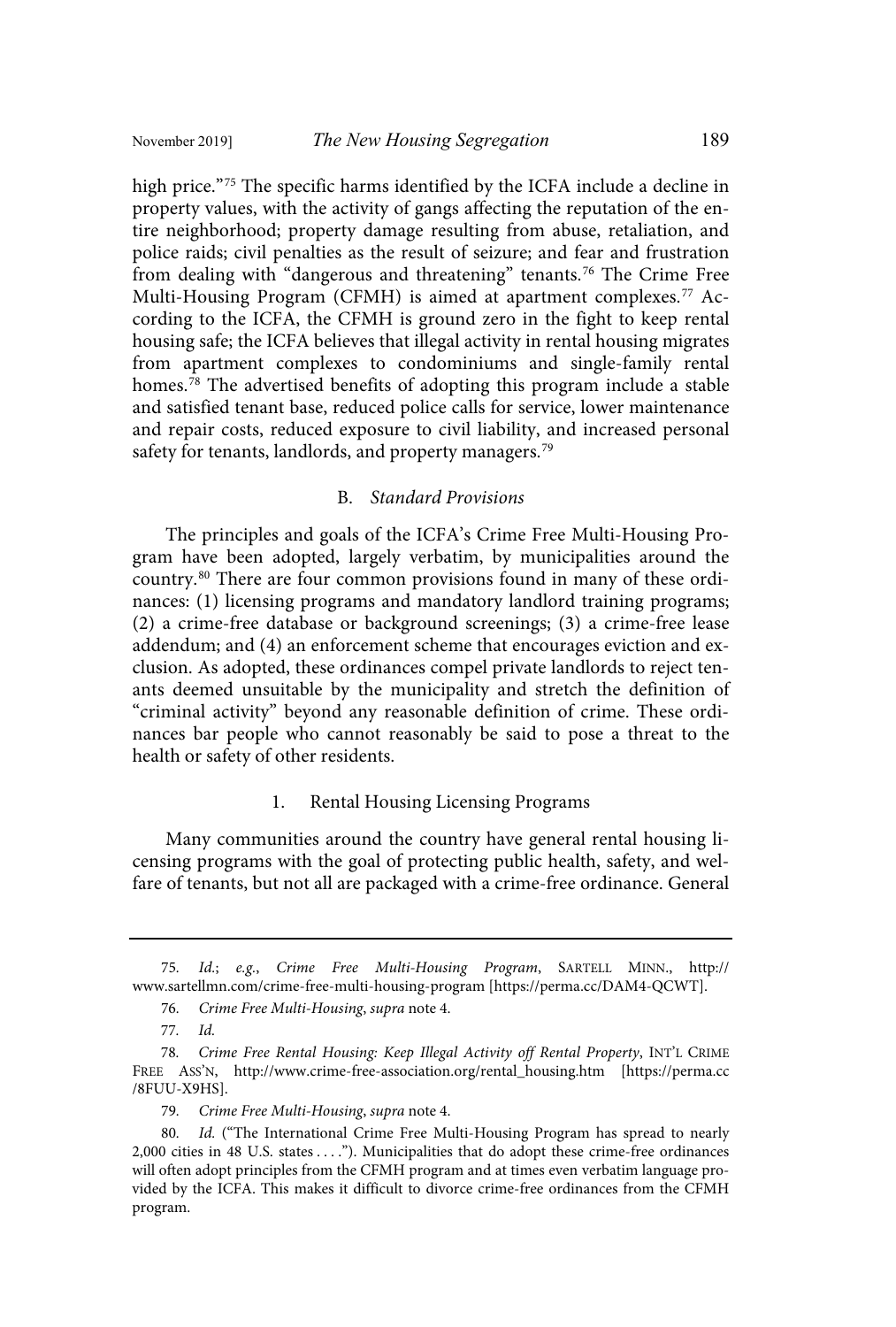rental housing licensing programs often require the identification of a local contact person, municipal inspection of rental units and common areas, and provision of basic safety and living standards.<sup>81</sup> In these communities, renting a dwelling without a license is illegal. <sup>82</sup> Crime-free ordinances typically are passed as part of a larger rental housing licensing program for all landlords and property managers engaged in residential renting in the municipality, and they require compliance with the crime-free ordinance provisions in order for landlords to obtain or maintain their residential operator's license. 83

Municipalities with crime-free programs often make rental housing licenses contingent upon participating in some variation of a landlord or property manager training program. <sup>84</sup> These programs are usually modeled after the CFMH training programs.<sup>85</sup> The training packet used by CFMH establishes guidance on everything from "Crime Prevention Through Environmental Design"<sup>86</sup> to improving landlord relationships with responding police officers.<sup>87</sup> For example, in San Diego—a program that is modeled on the CFMH and Mesa, Arizona programs—the training program is an eighthour course taught by lawyers, police officers, and fire personnel.<sup>88</sup> The training program covers the following topics: (1) crime prevention through

82. See sources cited supra note 81.

83. See, e.g., SCHAUMBURG, ILL., CODE § 99.10.05(A) (2015); FARIBAULT, MINN., CODE § 7-42 (2017); LAS VEGAS, NEV., CODE § 6.09.020(A) (2012).

84. E.g., SCHAUMBURG, ILL., CODE § 99.10.05(A) (2015); LAS VEGAS, NEV., CODE § 6.09.020(A) (2014).

85. In fact, a number of training manuals available on police department websites contain a copyright page establishing that the material is taken from the ICFA. See, e.g., LAS VEGAS METRO. POLICE DEP'T, LAS VEGAS CRIME FREE MULTI-HOUSING PROGRAM: LANDLORD TRAINING MANUAL, at i (2013) [hereinafter LAS VEGAS CRIME FREE MULTI-HOUSING PROGRAM]; SAN DIEGO COUNTY CRIME FREE MULTI-HOUSING PROGRAM, supra note 62.

Crime Free Multi-Housing, supra note 4; see also SAN DIEGO COUNTY CRIME FREE MULTI-HOUSING PROGRAM, supra note 62; LAS VEGAS CRIME FREE MULTI-HOUSING PROGRAM, supra note 85, at 15. Crime Prevention Through Environmental Design aims to deter crime in the parking lots or common areas of rental buildings. SAN DIEGO CRIME FREE MULTI-HOUSING PROGRAM, supra note 62.

87. See SAN DIEGO COUNTY CRIME FREE MULTI-HOUSING PROGRAM, supra note 62, at 13.

88. Id.

<sup>81.</sup> See, e.g., Residential Rental Licenses, CITY OF REHOBOTH BEACH, https:// www.cityofrehoboth.com/%3Cnolink%3E/residential-rental-licenses [https://perma.cc/TK8X-35H6]; Residential Rental Licensing Program, CITY OF NEW HAVEN, https:// www.newhavenct.gov/gov/depts/lci/rental\_property/residential\_rental.htm [https://perma.cc/ TN83-6KWY]; Rental Licensing, ROSEVILLE MINN., https://www.cityofroseville.com/ 3188/Rental-Licensing [https://perma.cc/Y85F-CZAJ]; Rental Housing Program, CITY OF BOWIE MD., https://www.cityofbowie.org/625/Rental-Housing-Program [https://perma.cc/ 4DLD-T2VB]; Rental Housing License, INVER GROVE HEIGHTS, https://www.invergrove heights.org/655/Rental-Housing-License [https://perma.cc/CZX4-KGTM]; Rental License Application, CITY OF COVINGTON, http://www.covingtonky.gov/forms-documents/view/rentallicense-application [https://perma.cc/43CG-FY5R].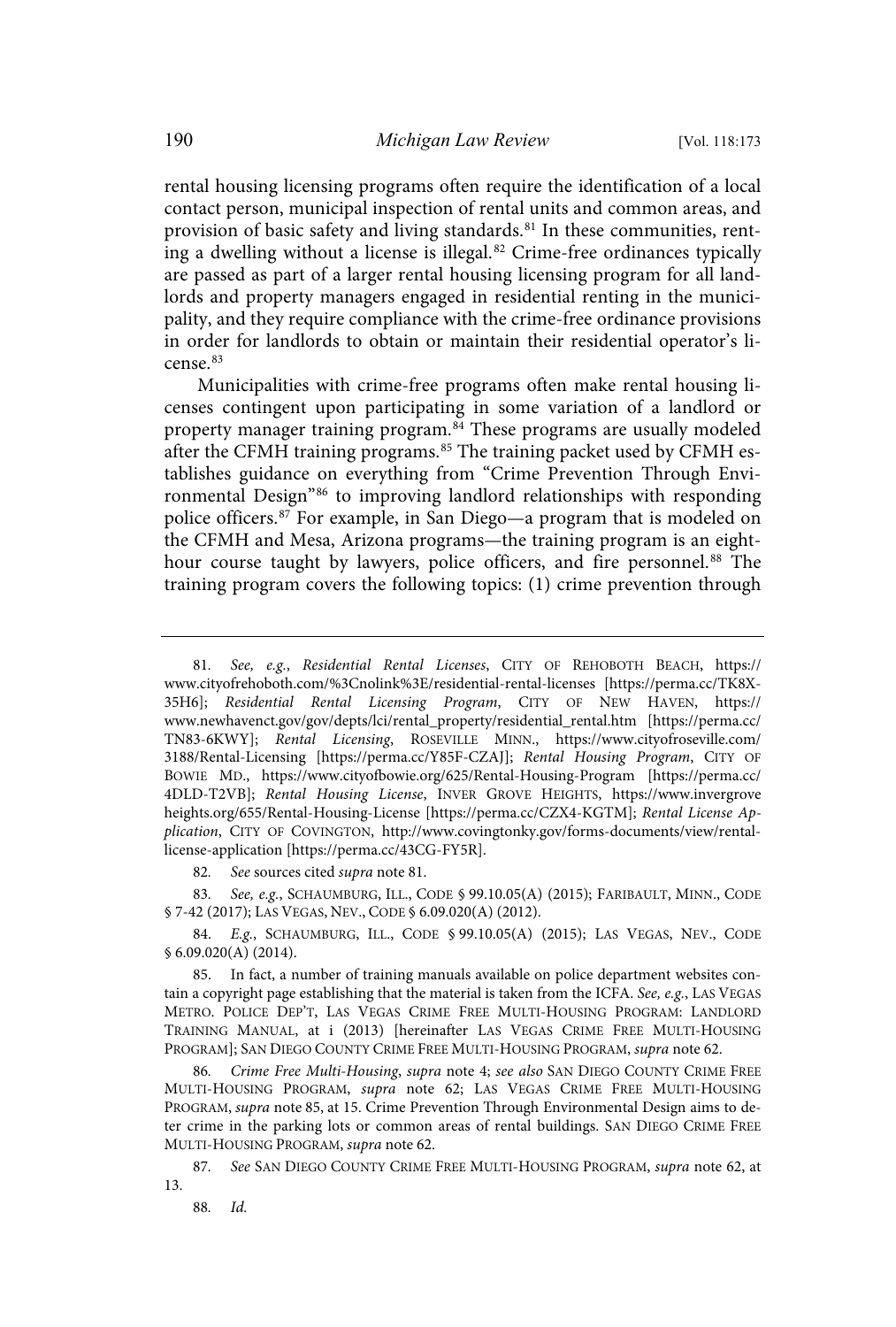environmental design; (2) understanding crime prevention resident selection; (3) commonsense self-defense; (4) establishing community rules and policies; (5) building apartment community; (6) good property management; (7) partnerships with the sheriff's department; (8) partnerships with the fire department; (9) dealing with noncompliance; and (10) applying federal fair housing laws. <sup>89</sup> Property managers must attend a training program every other year to maintain the building's certification.<sup>90</sup> Other topics that may be covered in training and certification programs include the benefits of screening applicants for contacts with the criminal legal system and a discussion of gangs, drugs, and related criminal activity.<sup>91</sup>

Rental housing licensing programs often contain provisions requiring fines and suspension or revocation of a license for failure to comply with provisions of the crime-free ordinance.<sup>92</sup> For example, in Hesperia, California, the crime-free ordinance gives the Hesperia City Council broad discretion to create a fee structure for owners whose properties have consistent violations of the crime-free policy. <sup>93</sup> In Minneapolis, Minnesota, the crimefree ordinance also allows for revocation of a rental license.<sup>94</sup> Notably, the city may choose to stop any adverse licensing action where the landlord has initiated eviction proceedings against tenants that the city or police department have identified as problematic.<sup>95</sup>

#### 2. Background Checks and Crime-Free Databases

Many municipal crime-free ordinances either require or encourage landlords to conduct criminal background checks before renting to a pro-

92. WERTH, supra note 1, at 4; see, e.g., CAROL STREAM, ILL., CODE § 10-12-4(F)(3) (2016); DULUTH, MINN., CODE § 29A-41 (2008); FARIBAULT, MINN., CODE §§ 7-42(3)(d)-(g) (2017); ST. LOUIS PARK, MINN., CODE § 8-334(b)(5) (2010); ORLAND PARK, ILL., CRIME FREE HOUSING RENTAL REQUIREMENTS FOR OWNERS/AGENTS OF RENTAL HOUSING 2–3, https:// www.orland-park.il.us/DocumentCenter/Home/View/1768 [https://perma.cc/8XY2-43FB]; Frequently Asked Questions, HANOVER PARK POLICE DEP'T, https://www.hpil.org/ Faq.aspx?QID=68 [https://perma.cc/T3RR-AEM7] ("The owners who actively work with the police department in an attempt to resolve the problem should have no concern. The Village will not automatically suspend or revoke a rental license for a property that has residents or guests, who engage in criminal activity, or that meets the nuisance standard.").

93. HESPERIA, CAL., CODE §§ 8.20.80–8.20.090 (2017) (leaving open the possibility to levy fines against landlords who fail CFTED inspections). Hesperia removed—after the threat of litigation—provisions requiring mandatory evictions by police or landlords for tenants in violation of the crime-free ordinance. Rene Ray De La Cruz, Hesperia Amends Crime Free Housing Program, DAILY PRESS (July 28, 2017, 3:33 PM), https://www.vvdailypress.com/news/ 20170728/hesperia-amends-crime-free-housing-program [https://perma.cc/P9E9-MNAF].

<sup>89.</sup> Id.

<sup>90.</sup> *Id.* at 14.

<sup>91.</sup> Crime Free Multi-Housing, supra note 4.

<sup>94.</sup> MINNEAPOLIS, MINN., CODE § 244.2020(f) (2014).

<sup>95.</sup> Id. § 244.2020(g).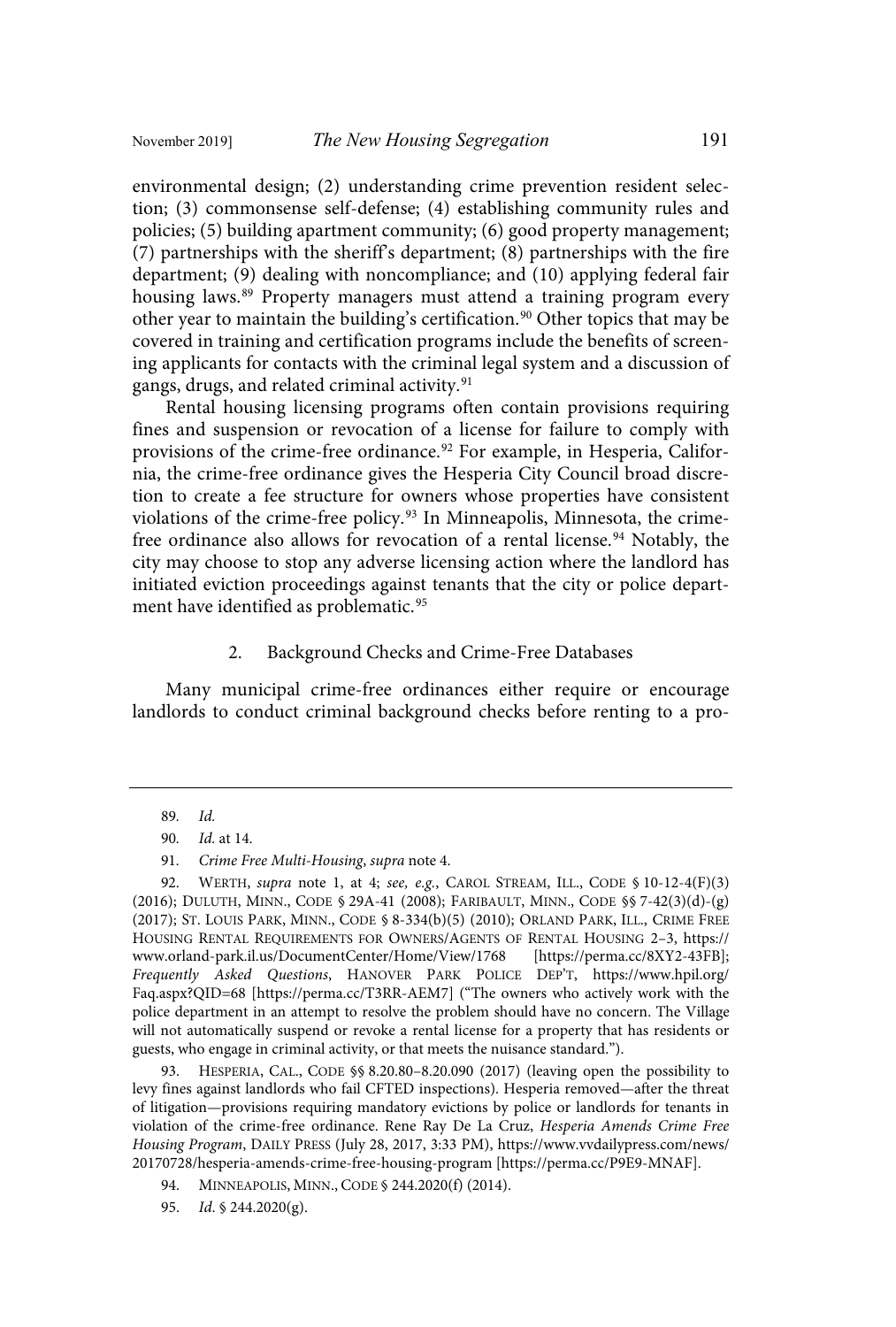spective tenant.<sup>96</sup> Even where these checks are not mandated by the applicable ordinance, municipalities often encourage landlords to screen tenants during their landlord training programs.<sup>97</sup> Simply encouraging background checks can be enough to make them commonplace.<sup>98</sup> The CFMH model landlord training manual<sup>99</sup> specifically informs landlords that "it is not illegal to deny residency to an application based on their criminal history."<sup>100</sup> The manual further warns that once the applicant discloses their criminal history, the landlord must make an immediate decision to accept or reject the application of a prospective tenant: "If you accept the application, you may lose the right to deny the applicant later for any information they have disclosed." 101

In some jurisdictions, landlords are encouraged to look beyond criminal convictions when screening potential tenants. Hesperia, California, maintains a "Crime Free Screening Program"<sup>102</sup> that allows landlords to request information on arrests involving a prospective or current adult tenant.<sup>103</sup> In Minneapolis, the city has created an alert system that allows landlords to receive near-instant updates of any alleged criminal activity of a current tenant. <sup>104</sup> Finally, Orlando, Florida, allows crime-free certified properties to have access to a criminal database that tracks everyone who has been arrest-

99. While the ICFA website does not include a model manual, the manuals provided by San Diego County and the Las Vegas Police Department contain copyright statements attributing ownership to the International Crime Free Association, Inc. See SAN DIEGO COUNTY CRIME FREE MULTI-HOUSING PROGRAM, supra note 62, at 3; LAS VEGAS CRIME FREE MULTI-HOUSING PROGRAM, supra note 85, at 2. Moreover, they contain large sections that are identical copies of each other. This Article therefore refers to these pages as part of a model training manual.

100. LAS VEGAS CRIME FREE MULTI-HOUSING PROGRAM, supra note 85, at 27. Compare id. ("[Y]ou should not discriminate on the basis of an arrest; but only on a conviction."), with Crime Free Lease Addendum, INT'L CRIME FREE ASS'N, http://www.crime-free-association.org /lease\_addendums\_az\_english.htm [https://perma.cc/3B54-CC4R] (noting that violation of the crime-free policy can be established without a conviction).

LAS VEGAS CRIME FREE MULTI-HOUSING PROGRAM, supra note 85, at 28. Interestingly, the ICFA-modeled training manuals suggest that a prospective tenant with a conviction for felony embezzlement may pose less danger than someone with a misdemeanor assault charge, highlighting an obvious class dimension to the screening process. Id. at 27 ("A felony embezzlement charge may not be a threat, but a misdemeanor charge for assault may constitute a threat.").

- 102. HESPERIA, CAL., CODE § 8.20.050(B) (2017).
- 103. Id. §§ 8.20.050(A), (B)(1).
- 104. See MINNEAPOLIS, MINN., CODE § 244.2020(c) (2014).

<sup>96.</sup> WERTH, *supra* note 1, at 15.

<sup>97.</sup> Id.

<sup>98.</sup> See Luther Krueger, "Crime-Free Multi-Housing" and Other Public Policy Means of Mass Relocation 2, 4–5 (Oct. 2010) (unpublished manuscript) (on file with the Michigan Law Review) (explaining the "sticks" and "carrots" landlords are presented with, which either pressure them or incentivize them to make use of the tools that cities with crime-free housing programs offer).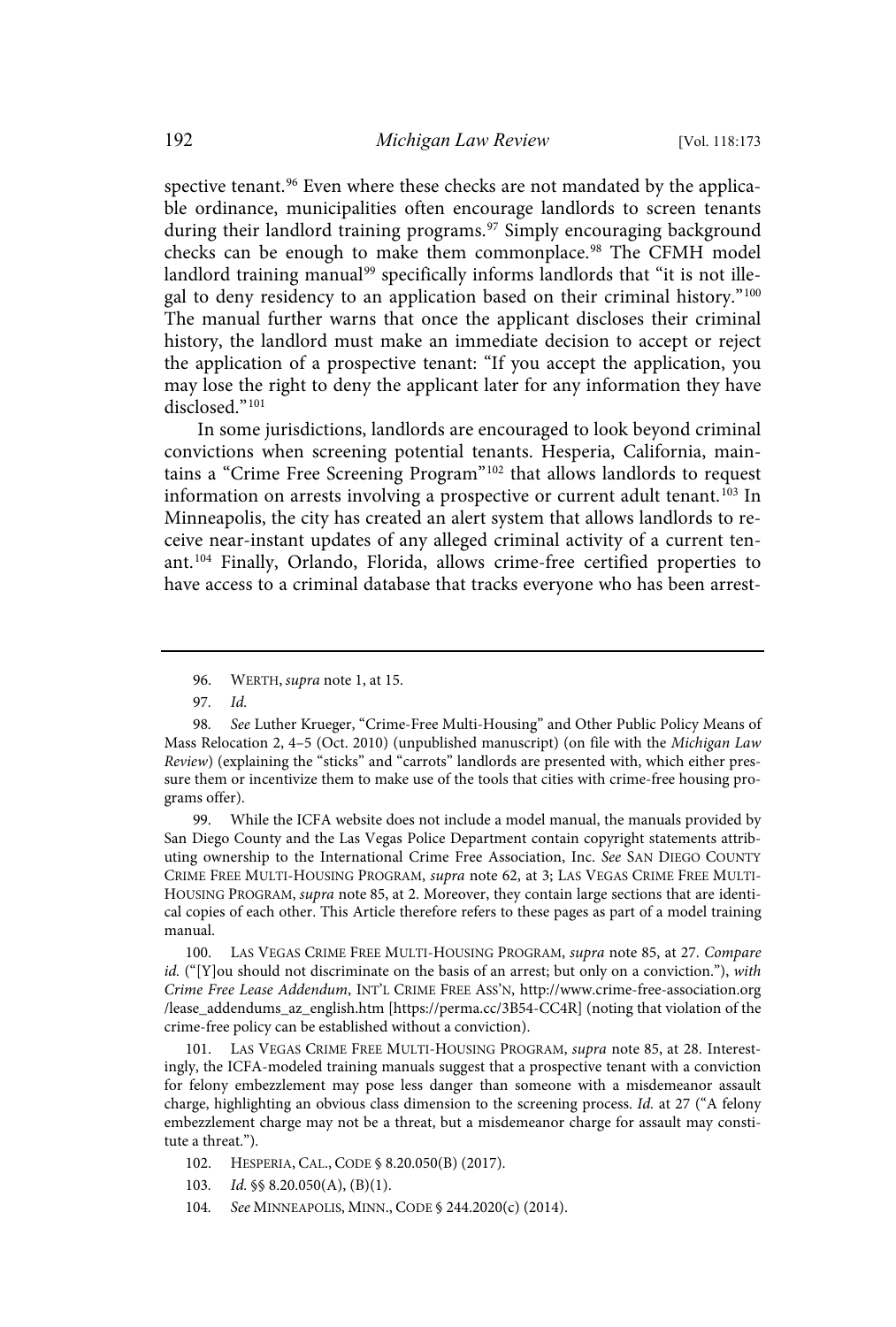ed within the city.<sup>105</sup> The database not only includes felony arrests of adult tenants but also tracks all arrests for misdemeanors and juvenile felonies.<sup>106</sup>

#### 3. Crime-Free Lease Addendum

According to the ICFA, the "heart and soul" of the Crime Free Multi-Housing program is the rigorous implementation of the model Crime Free Lease Addendum.<sup>107</sup> The program encourages municipalities to adopt ordinances that include a crime-free lease addendum, which allows for the eviction of tenants who are believed to have engaged in or facilitated criminal behavior. 108

The sample addendum available on the ICFA website states, "[a] single violation of any of the provisions of this added addendum shall be deemed a serious violation, and a material and irreparable non-compliance. It is understood that a single violation shall be good cause for immediate termination of the lease . . . ."<sup>109</sup> Under ICFA's model, a tenant risks eviction if he or she has engaged in or facilitated an act of criminal activity. The model addendum does not specifically define what constitutes criminal activity for purposes of the agreement. Other provisions prohibit certain types of illegal activity as defined by state laws, such as prostitution, criminal street gang activity, assault, and dealings with controlled substances.<sup>110</sup>

The ICFA model lease addendum does not explicitly state whether actionable criminal activity is limited to convictions. However, a common crime-free lease addendum provision states, "[u]nless otherwise provided by law, proof of violation shall not require a criminal conviction, but shall be by a preponderance of the evidence."<sup>111</sup> This leaves ambiguous which interactions with the criminal legal system are sufficient to rise to the level of "criminal activity" and raises the specter of discretion informed by bias. Moreover, in the model CFMH training manual, the program encourages landlords to establish relationships with police departments and to gather information

107. Crime Free Multi-Housing, supra note 4.

109. Crime Free Lease Addendum, supra note 100 (emphases added).

<sup>105.</sup> Bianca Prieto, Crime-Free Apartment Program Starting in Orlando, ORLANDO SENTINEL (Jan. 30, 2011), http://articles.orlandosentinel.com/2011-01-30/news/os-orlandocrime-free-multihousing-20110130\_1\_crime-free-multi-housing-complexes-crime-free [https://perma.cc/VF2G-WNZF].

<sup>106.</sup> Crime Free Multi-Housing, CITY OF ORLANDO, http://www.cityoforlando.net/police/ crimefreemultihousing/ [https://perma.cc/MXG3-GJHW].

<sup>108.</sup> See Crime Free Lease Addendums: Keep Illegal Activity off Rental Property, INT'L CRIME FREE ASS'N, http://www.crime-free-association.org/lease\_addendums.htm [https:// perma.cc/4KFN-T3MC].

<sup>110.</sup> SCHAUMBURG, ILL., CODE § 99.10.05(F)(7) (2019) (including an exhaustive list of prohibited crimes such as homicide, prostitution, bodily harm, theft, disorderly conduct, gambling, and interference with public officers).

<sup>111.</sup> See Crime Free Lease Addendum, supra note 100.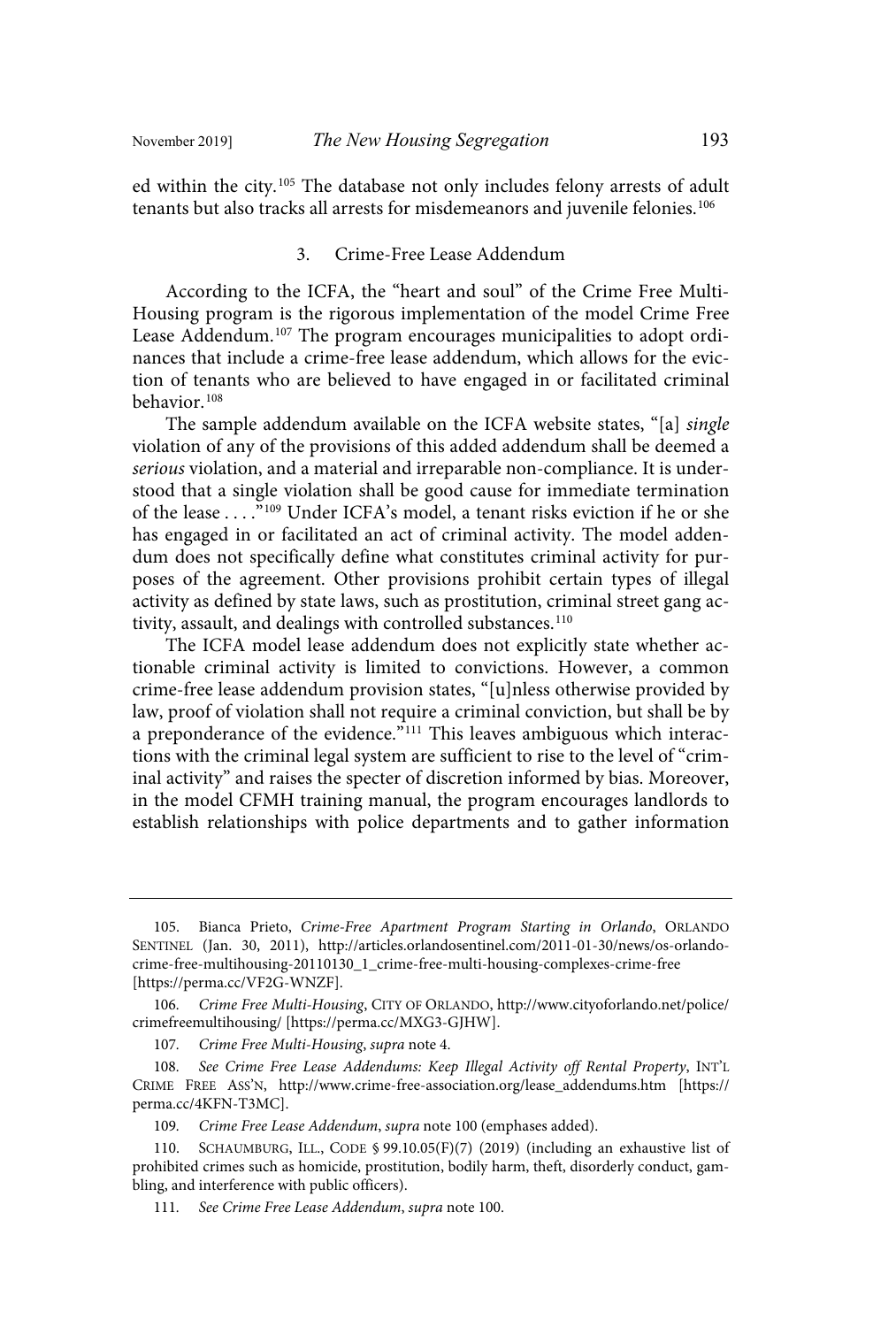even in cases where the officer makes no arrest or formal report.<sup>112</sup> Taken with the violation provision above, the guidance in the manual opens the possibility that a mere arrest—or even a stop that results in neither arrest nor conviction—might suffice for termination of a lease. Consequently, these provisions often provide inadequate notice to tenants regarding the types of interactions with the criminal legal system that may establish a violation of the crime-free lease addendum.

Furthermore, localities differ on whether criminal activity must be committed on the premises to constitute a violation of the crime-free lease addendum. The ICFA model lease addendum suggests that municipalities and landlords adopt a policy that establishes a violation if the activity was committed "on or near" the premises.<sup>113</sup> These policies create a "buffer zone" extending the possibility of a lease violation beyond the premises.<sup>114</sup> Some municipalities adopt even more restrictive policies. In Schaumburg, Illinois, any alleged criminal activity committed within the city limits by the tenant, a member of the tenant's household, or even a guest is deemed a violation of the crime-free lease addendum.<sup>115</sup> Like Schaumburg, most ordinances establish a violation of the lease addendum where the tenant, other member of the household, or guest is alleged to be involved with criminal activity.<sup>116</sup>

When a tenant violates the crime-free lease addendum, the ordinances give the landlord the authority to evict tenants for these activities, including those committed by guests or other members of the household.<sup>117</sup> Some go

115. SCHAUMBURG, ILL., CODE § 99.10.05(F)(3)–(4) (establishing liability whether or not the guest is under the tenant's control).

See WERTH, supra note 1, at 3 (explaining that a crime free lease "is an agreement that makes criminal (and sometimes other) activity by tenants, their household members, their guests, and other specified third parties a violation of the lease that can be the basis for an eviction."). For examples of city ordinances containing similar provisions, see HESPERIA, CAL., CODE § 8.20.050(C)(1)(a)(i) (2019) (requiring that the Crime Free Lease Addendum include a provision stating that household members and guests shall not engage in criminal activity); FARIBAULT, MINN., CODE § 7-43(10)(b) (2018) ("A tenant is responsible for compliance with all applicable City Code, nuisance, and violations of disorderly conduct . . . including violations committed by household members or guests."); MINNEAPOLIS, MINN., CODE § 244.2020(a) (2013) (indicating that landowners must take appropriate action "following conduct by tenants and/or their guests on the licensed premises which is determined to be disorderly").

117. Marie Claire Tran-Leung, Beyond Fear and Myth: Using the Disparate Impact Theory Under the Fair Housing Act to Challenge Housing Barriers Against People with Criminal Records, 45 CLEARINGHOUSE REV. 4, 5 (2011); see also SCHAUMBURG, ILL., CODE § 99.10.05(F)

<sup>112.</sup> See SAN DIEGO COUNTY CRIME FREE MULTI-HOUSING PROGRAM, supra note 62, at 71–74 (recommending that landlords try to gather information from police officers engaging at one of the owner's rental units and that landlords request police surveillance of specific tenants).

<sup>113.</sup> Crime Free Lease Addendum, supra note 100.

<sup>114.</sup> See WERTH, supra note 1, at 17-18 ("[S]ome municipalities apply these ordinances to the conduct ... that occurs at a different location from the property where the tenant lives. . . . [A]pplying these ordinances to criminal conduct that takes place off the property can exacerbate fair housing problems.").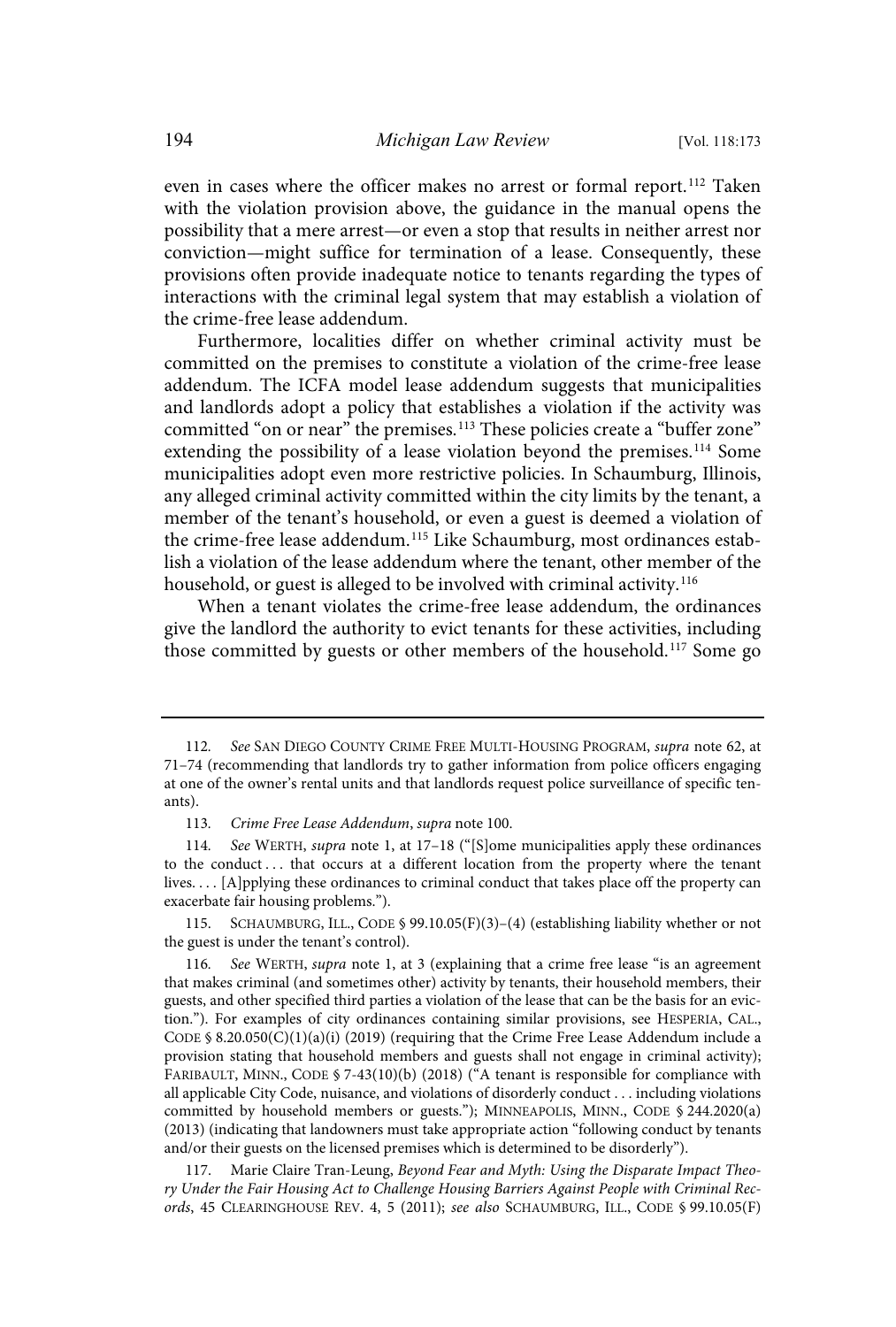as far as encouraging eviction upon a single violation of the provision,<sup>118</sup> while others leave it to the "sole discretion" of the landlord to determine what actions to take.<sup>119</sup>

The following Section provides a more granular analysis of crime-free housing ordinances, using Faribault, Minnesota—a mandatory program and Orlando, Florida—a voluntary program—as case studies.

#### C. Specific Crime-Free Housing Ordinances Examined

#### 1. Faribault, Minnesota

The Faribault, Minnesota crime-free ordinance went into effect in 2015 with goals that move far beyond crime reduction. The ordinance seeks to assure "that rental housing in the City of Faribault is decent, safe, and sanitary and is so operated and maintained not to become a nuisance to the neighborhood or to become an influence that fosters blight and deterioration or creates a disincentive to reinvestment in the community."<sup>120</sup> The Faribault ordinance is among the harshest in the country. <sup>121</sup> First, the ordinance creates a requirement that all owners of rental housing obtain a license from the city to operate a rental dwelling and lays out a series of requirements for obtaining and retaining that license, including compliance with the crime-free housing provisions of the ordinance. <sup>122</sup> The ordinance also provides a number of reasons that a license can be revoked or not renewed. Among the reasons are "[f]ailure to actively pursue the eviction of a tenant or otherwise terminate the lease with a tenant who has violated the provisions of this Article or Crime Free Drug Lease Addendum or has otherwise created a public nuisance." 123

The ordinance also requires all licensees to conduct criminal background checks, going back at least three years, on all prospective tenants or occupants who are eighteen years or older.<sup>124</sup> The landlord must retain the results of the criminal background check for at least one year after the check, even if the prospective tenant is rejected, and for a year after the tenancy

- 119. See, e.g., HESPERIA, CAL., CODE § 8.20.050(C)(2)(c).
- 120. FARIBAULT, MINN., CODE § 7-36.

- 122. FARIBAULT, MINN., CODE § 7-38(1).
- 123. *Id.*  $\sqrt{7-42(3)(g)}$ .
- 124.  $Id. \S$  7-44(4).

<sup>(</sup>mandating a crime-lease provision in every residential lease and stating that violations of the provision furnish grounds for eviction).

<sup>118.</sup> See, e.g., SCHAUMBURG, ILL., CODE § 99.10.05(F)(5) ("One or more violations . . . of this Lease Section constitute a substantial violation and a material noncompliance with the Lease. Any such violation is grounds for termination of tenancy and eviction from the leased premises.").

<sup>121.</sup> Litigation has been filed to challenge the Faribault ordinance under the Fair Housing Act, the Equal Protection Clause of the Fourteenth Amendment, and the Minnesota Constitution. Jones v. City of Faribault, No. 18-cv-01643 (D. Minn. filed June 13, 2018).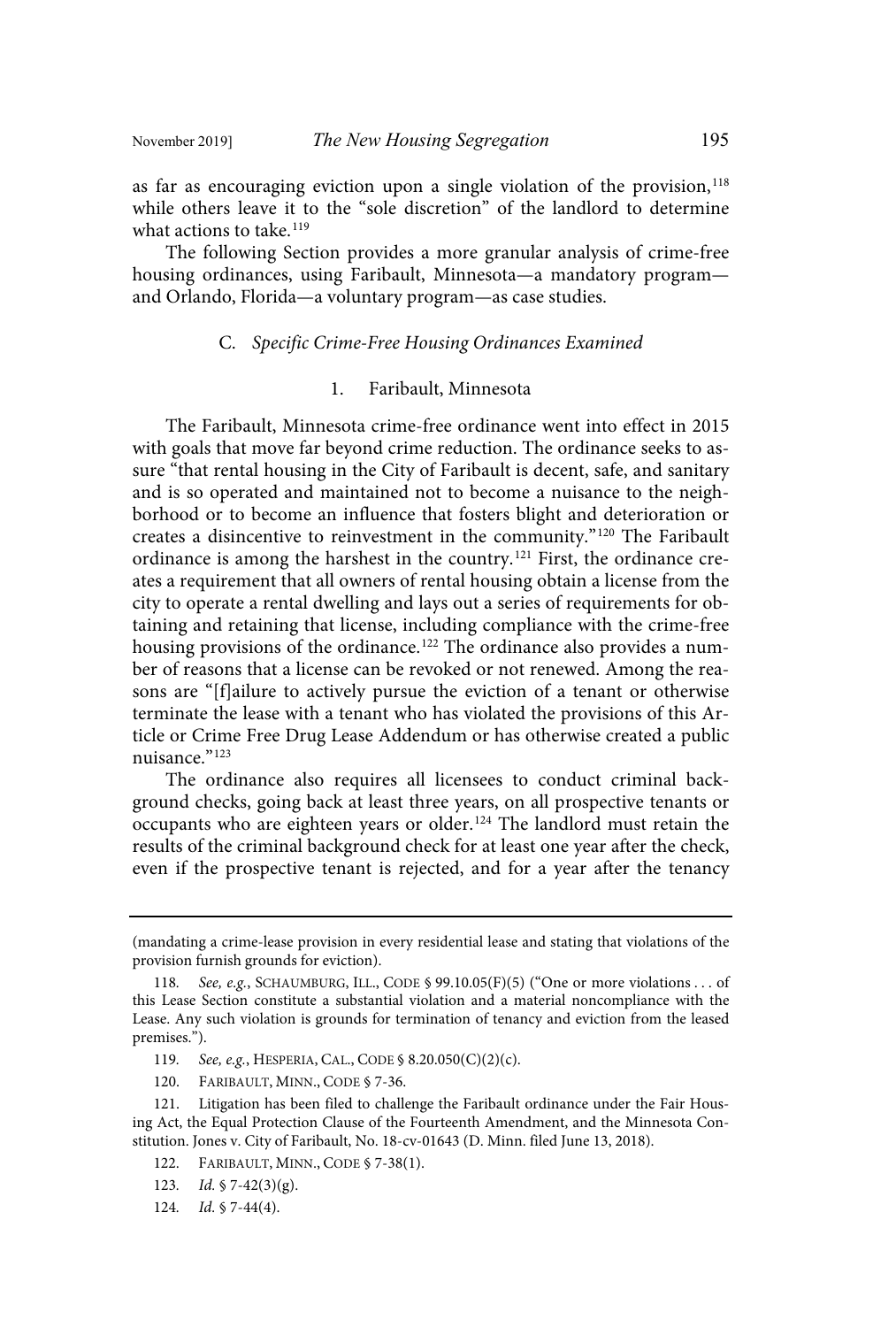ends. <sup>125</sup> The ordinance does not, however, provide any guidance on what criteria should be used in assessing and reviewing the criminal background check. The Faribault Police Department does provide guidance and encourages landlords to look beyond criminal convictions during background checks and to consider arrests and even police contact. A Faribault police officer who runs the crime-free program on behalf of the Faribault Police Department said:

In our crime-free classes that property owners and managers are required to attend, I explain that, sometimes during the criminal history checks, you can find out more information by coming to the PD and asking for public data that would show police contacts . . . . There may not be a conviction, but there is a wealth of information.<sup>126</sup>

Faribault's ordinance also provides the text of a crime-free lease provision that is mandatory for every new or renewed lease.<sup>127</sup> The text of the mandatory lease provision prohibits a "[r]esident, any members of the resident's household or a guest or other person under the resident's control" from engaging in "illegal activity, including drug-related illegal activity" on or near the premises, as well as acts "intended to facilitate illegal activity" on or near the premises. <sup>128</sup> Finally, it prohibits members of the household from engaging in the manufacture, sale, or distribution of illegal drugs anywhere.<sup>129</sup> A single violation of the crime-free lease addendum "shall be deemed a serious violation and material non-compliance with the lease."<sup>130</sup> Importantly, the ordinance does not define what constitutes illegal activity making any violation of the law grounds for eviction after a single violation.

The ordinance also prohibits disorderly conduct on all licensed premises and makes it the responsibility of the landlord to prevent disorderly conduct by tenants and their guests, including through eviction.<sup>131</sup> The ordinance specifically provides that to find that disorderly conduct occurred, "[i]t shall not be necessary that criminal charges be brought in order to support such finding, nor shall the dismissal or acquittal of such a criminal charge operate as a bar to any action under this Section." 132

Finally, the ordinance gives the Faribault police the power to order eviction of a tenant pursuant to the lease addendum without an arrest or conviction. If the police department determines that a premises or dwelling unit

- 127. FARIBAULT, MINN., CODE § 7-44(3).
- 128. *Id.*  $\sqrt{7-44(3)(a)-(b)}$ .
- 129.  $Id. \S$  7-44(3)(d).
- 130. Id. § 7-44(3)(e) (emphasis omitted).
- 131.  $Id. \S$  7-43(1)-(2).
- 132. *Id.* § 7-43(5).

<sup>125.</sup>  $Id. \S$  7-44(4)(d).

<sup>126.</sup> Gunnar Olson, Mixed Emotions: Landlords, Officials Measure Success Differently for Crime-Free Multi-Housing Program, FARIBAULT DAILY NEWS (Mar. 29, 2017), http:// www.southernminn.com/faribault\_daily\_news/news/article\_c76a6322-04d9-52c8-bab3 c3d0ce77a299.html (on file with the Michigan Law Review).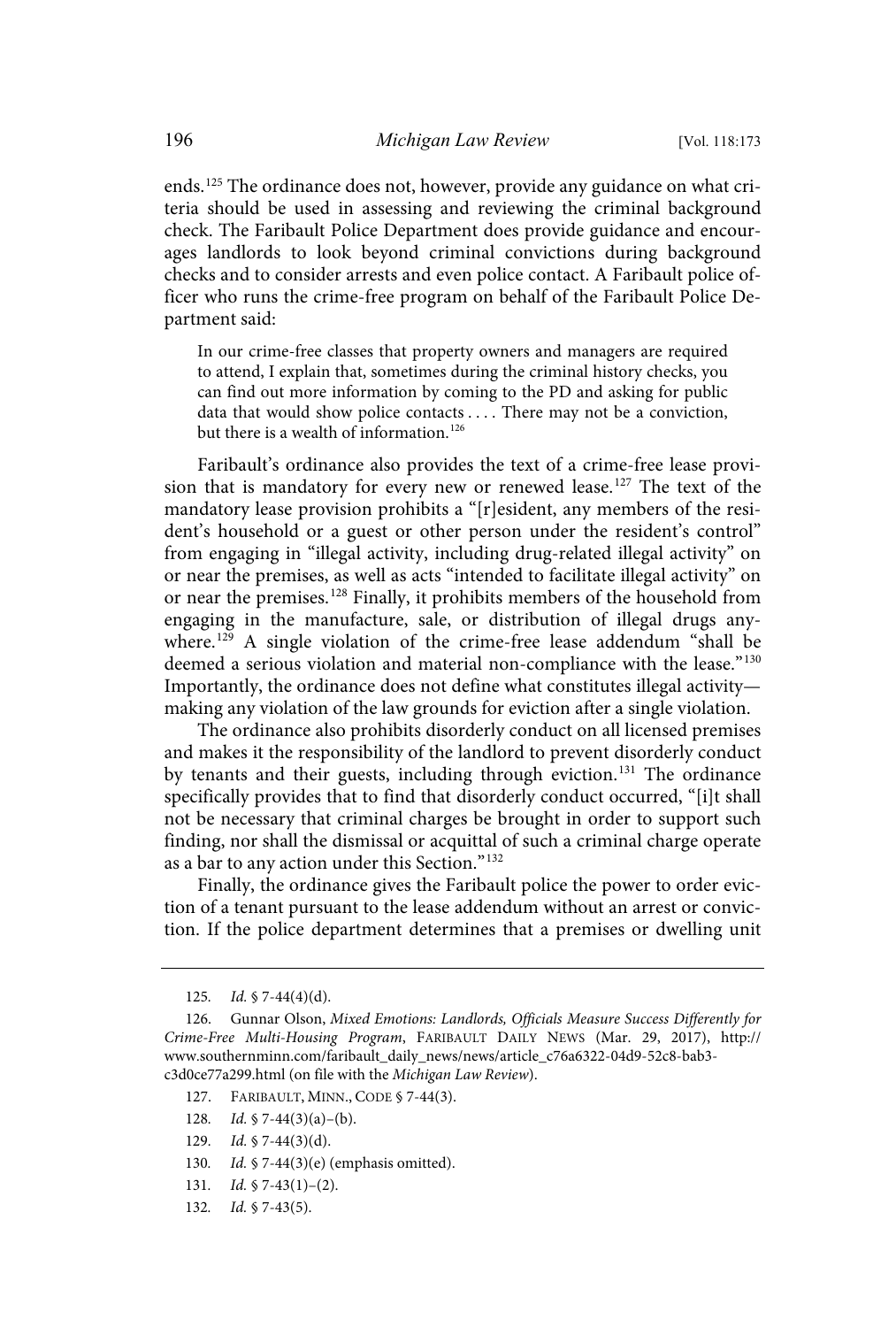was used in violation of the crime-free provisions, or that a tenant or occupant is in violation of the provision, the licensee must terminate the tenancy of all tenants occupying the unit and may not enter into a new lease with any of them for a period of one year.<sup>133</sup>

### 2. Orlando, Florida

In 2009, Orlando, Florida, adopted a voluntary Crime Free Multi-Housing Program. <sup>134</sup> An Orlando police officer described the program as designed to "squeez[e] out all of the people who just don't want to do right, so good people can have a nice, quiet place to live."<sup>135</sup> The program has three components. First, property owners and managers who want to participate in the program can attend an eight-hour seminar presented by the police department.<sup>136</sup> "During this training class, managers and property owners will learn about the crime prevention theory, lease agreements and eviction issues . . . [and] on-going security management."<sup>137</sup> The second component of the program is called "Crime Prevention Through Environment Design." 138 Here, the Orlando Police Department assesses the property to confirm that it meets the security requirements of the program.<sup>139</sup> The final component, and the centerpiece of the program, allows a property to advertise that it has "Full Certification" if the property management agrees to include a crimefree lease addendum, modeled on the ICFA model lease addendum, in all of its leases to help with the removal of "problem tenants." <sup>140</sup> The Orlando lease addendum provides that once a property owner or manager is notified that a tenant has been arrested, he or she "can fill out an eviction form and give the [accused] resident seven days to move out."<sup>141</sup> "A resident does not have to be convicted to get evicted."<sup>142</sup> In one example, an Orlando resident was caught smoking marijuana and was evicted from his apartment within the week for violating the crime-free lease addendum. 143

By becoming fully certified, Orlando properties have access to the Orlando GOAL Database, which provides data about "police actions" involving

- 135. Prieto, supra note 105.
- 136. Crime Free Multi-Housing, supra note 106.
- 137. Id.
- 138. Id.
- 139. Id.
- $140.$   $Id.$
- 141. 9 Investigates, supra note 134.
- $142.$   $Id.$
- 143. Id.

<sup>133.</sup> Id.  $\sqrt{7-44(5)}$ (a).

<sup>134. 9</sup> Investigates: Crime Free Multi-Housing Program Proves Successful, WFTV (Mar. 21, 2014, 5:42 PM), https://www.wftv.com/news/local/9-investigates-successful-crime-freemulti-housing\_nfjgn/106830752 [https://perma.cc/U9E2-NEE2].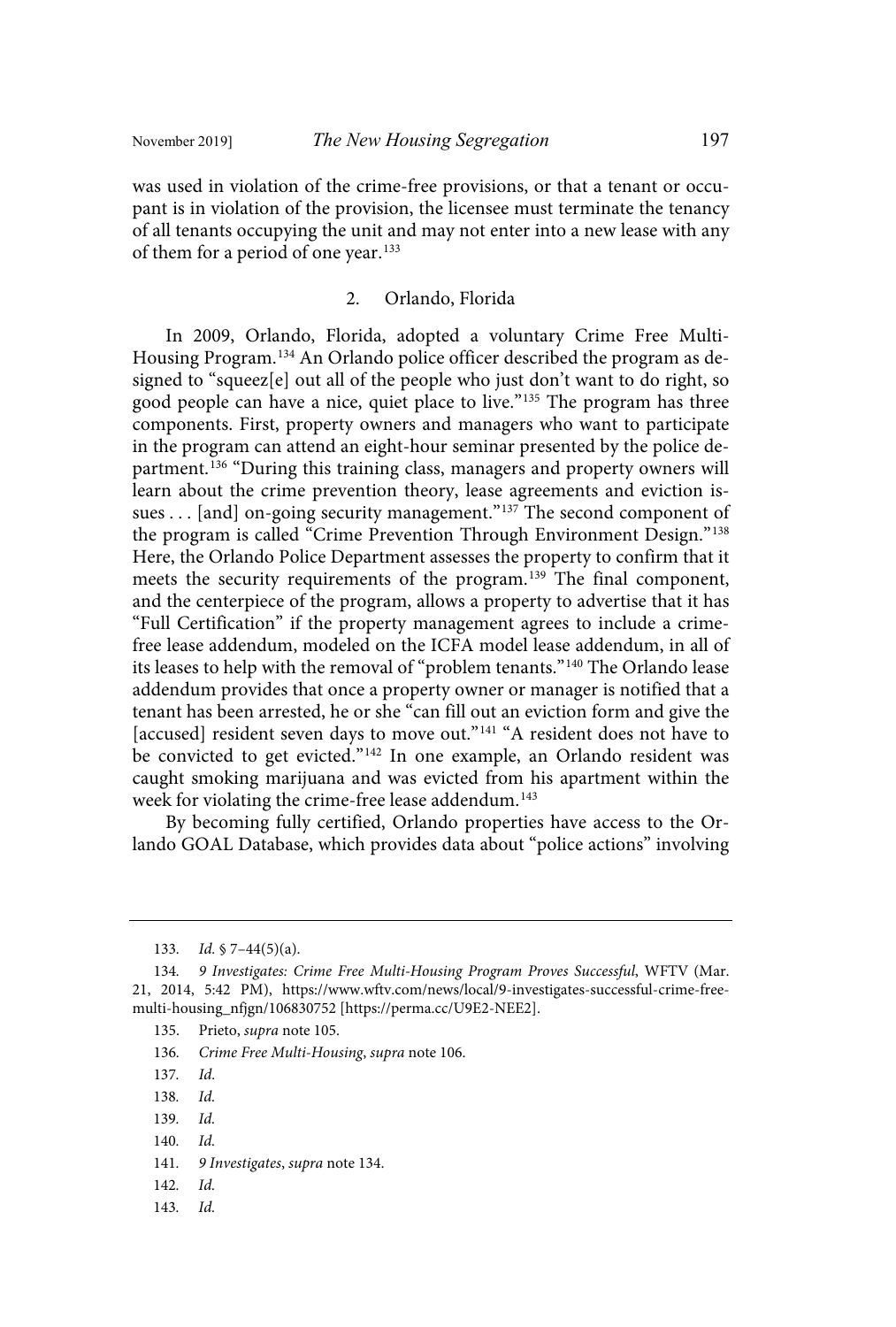their tenants and others in their community.<sup>144</sup> Specifically, the database lists "all persons arrested on Crime Free Certified Properties, as well as other properties in the Database." <sup>145</sup> All adult misdemeanor and felony arrests, as well as juvenile felony arrests, are entered into the database.<sup>146</sup> Certified properties also have access to a "Tenant Criminal Violation/Eviction List" that identifies all renters who have been evicted pursuant to the Crime Free Multi-Housing Program.<sup>147</sup> The purpose of this list, according to the City of Orlando, is to "track[] the criminal violators so they cannot migrate from community to community."<sup>148</sup> The top of the list states, "[t]he person(s) named on this list have been involved in Police-documented criminal activity and/or evicted because of Police-documented criminal activity. Involvement in any criminal activity while a resident of a Crime Free Multi-Housing Community is a violation of the Crime Free Multi-Housing Standards and is subsequently grounds for eviction."<sup>149</sup> The list is automatically sent to property managers every week. 150

Between 2009 and 2014, approximately 1,400 renters were evicted under the program. <sup>151</sup> One of those people was Leroy Ebanks. When he was twenty-one years old, police suspected that Mr. Ebanks participated in breaking into a car. <sup>152</sup> Police questioned him and he denied any involvement. <sup>153</sup> In connection with his questioning, the police checked Mr. Ebanks's criminal history, which showed that he had two prior arrests but no convictions.<sup>154</sup> The officers turned that information over to the rental complex where Mr. Ebanks lived, and the building management immediately started eviction proceedings.<sup>155</sup>

#### III. OVERVIEW OF NORMATIVE CONCERNS

While seeking to maintain the safety of rental properties is a laudable goal, the widespread adoption of tenant-screening and eviction practices based on contacts with the criminal legal system raises a host of public policy

145. Id.

150. Crime Free Multi-Housing, ORANGE COUNTY SHERIFF'S OFF., https://www.ocso.com /Crime-Information/Crime-Prevention/Crime-Free-Multi-Housing [https://perma.cc/PYN9- YKHQ] ("Property managers will be sent an automatic weekly report which will provide notification of arrests for criminal incidents occurring on your property as well as the arrests of tenants.").

155. Id.

<sup>144.</sup> Crime Free Multi-Housing, supra note 106.

<sup>146.</sup> Id.

<sup>147. 9</sup> Investigates, supra note 134.

<sup>148.</sup> Crime Free Multi-Housing, supra note 106.

<sup>149. 9</sup> Investigates, supra note 134.

<sup>151. 9</sup> Investigates, supra note 134.

<sup>152.</sup> Prieto, supra note 105.

<sup>153.</sup> Id.

<sup>154.</sup> Id.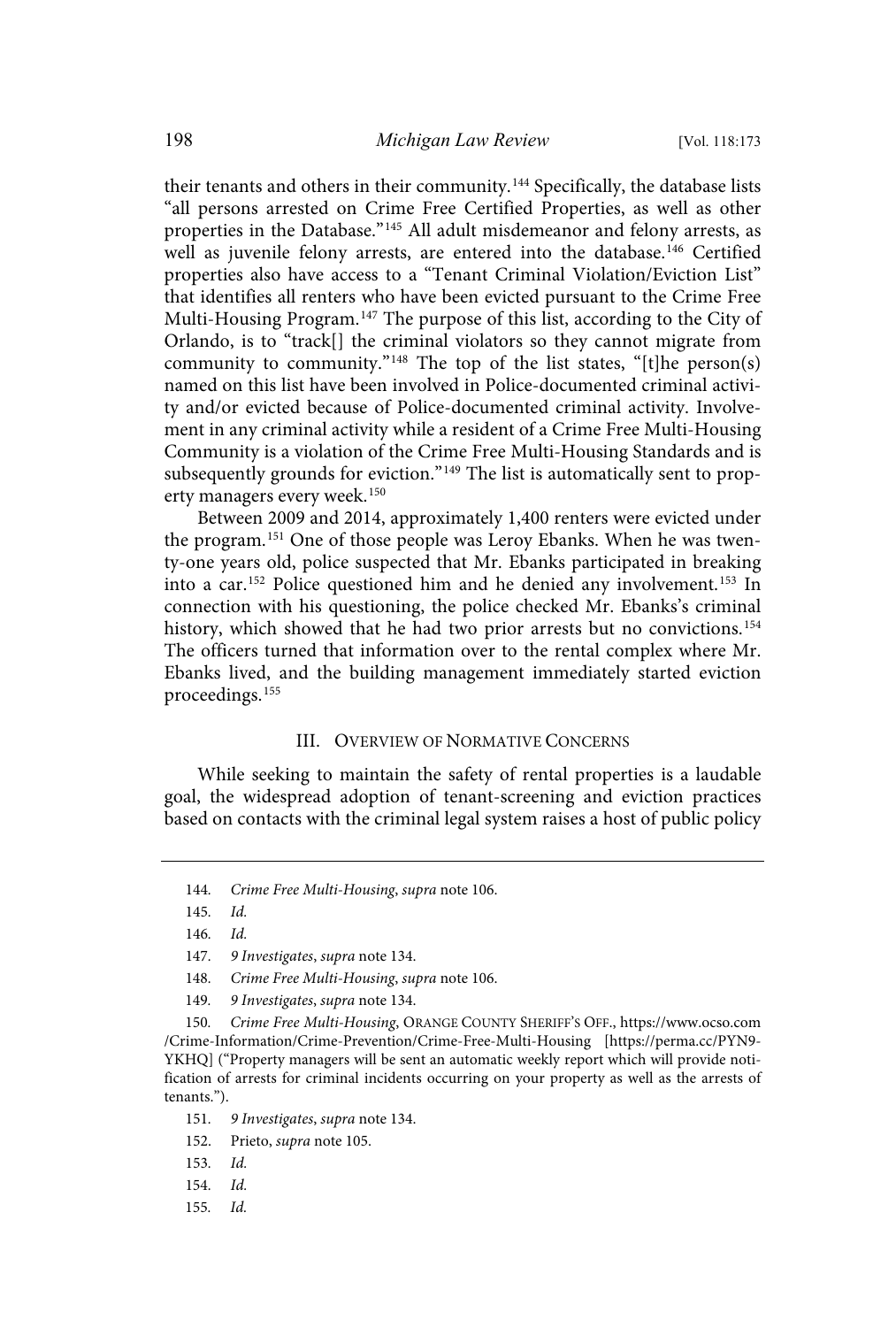and civil rights concerns. Although a full exploration of these issues is beyond the scope of this Article, there are concerns, beyond the segregative impact, that warrant mention here. Those concerns include evidence of intentional racial discrimination, promotion of destructive narratives around people with criminal legal system contacts, and importation of harmful and discredited policing practices into the private housing market.

#### A. Adoption in Response to Increasing Racial Diversity in the Community

Crime-free housing ordinances are often adopted following burgeoning racial diversity, not burgeoning crime. Indeed, there is evidence surrounding the adoption of some of these ordinances that racial segregation may be more than an unfortunate by-product. Faribault, Minnesota, is an instructive example. The Faribault crime-free ordinance was passed in 2014 with a goal of getting rid of "problem tenants" living in downtown Faribault. <sup>156</sup> There is reason to believe that the language of "problem tenants" operated as a "dog whistle."<sup>157</sup> Nearly all of the racial and ethnic minority households in downtown Faribault live in rental housing. 158

The Black population of Faribault, composed almost entirely of Somali immigrants and refugees, nearly tripled between 2000 and 2010. <sup>159</sup> The 2010 census showed an increase of 214% in Faribault's Black population since 2000 and a 263% increase in the Black population living in the downtown area of Faribault during the same period.<sup>160</sup> The overall number of Black households increased 542% in that decade.<sup>161</sup> Although residents of Faribault began complaining about increases in crime during this period, the overall crime rates in Faribault did not, in fact, increase dramatically.<sup>162</sup>

In 2013, resident complaints of increased drug activity and theft in downtown Faribault had become a hot button issue, but police reported that records did not support any claims of an increase.<sup>163</sup> The police chief report-

161. *Id.* at F-22.

<sup>156.</sup> See Complaint at 45, Jones v. City of Faribault, No. 18-cv-01643 (D. Minn. June 13, 2018); Memorandum from Andy Bohlen, Faribault Police Chief, to Brian J. Anderson, Faribault City Adm'r, Information on Central Avenue Concerns (Oct. 10, 2013) (on file with author).

<sup>157.</sup> See generally IAN HANEY LÓPEZ, DOG WHISTLE POLITICS: HOW CODED RACIAL APPEALS HAVE REINVENTED RACISM AND WRECKED THE MIDDLE CLASS (2014).

<sup>158.</sup> RICE COUNTY HOUSING STUDY: AN ANALYSIS OF THE HOUSING NEEDS OF THE CITIES IN RICE COUNTY, at DF-12 (2012), http://www.faribault.org/DocumentCenter/View /579/2011-Rice-County-Housing-Study--Countywide-PDF [https://perma.cc/LJ37-TWLJ].

<sup>159.</sup> *Id.* at F-119.

<sup>160.</sup> *Id.* at F-119, DF-6.

<sup>162.</sup> Complaint, supra note 156, at 7–9, (stating that crime rates generally decreased between 2000 and 2014).

<sup>163.</sup> Rebecca Rodenborg, Faribault Police, Business Owners Take a Look at Downtown Crime, FARIBAULT DAILY NEWS (Mar. 2, 2013), http://www.southernminn.com/faribault\_ daily\_news/news/article\_4c1c5b25-7c58-5053-8de5-c60caac77469.html (on file with the Michigan Law Review).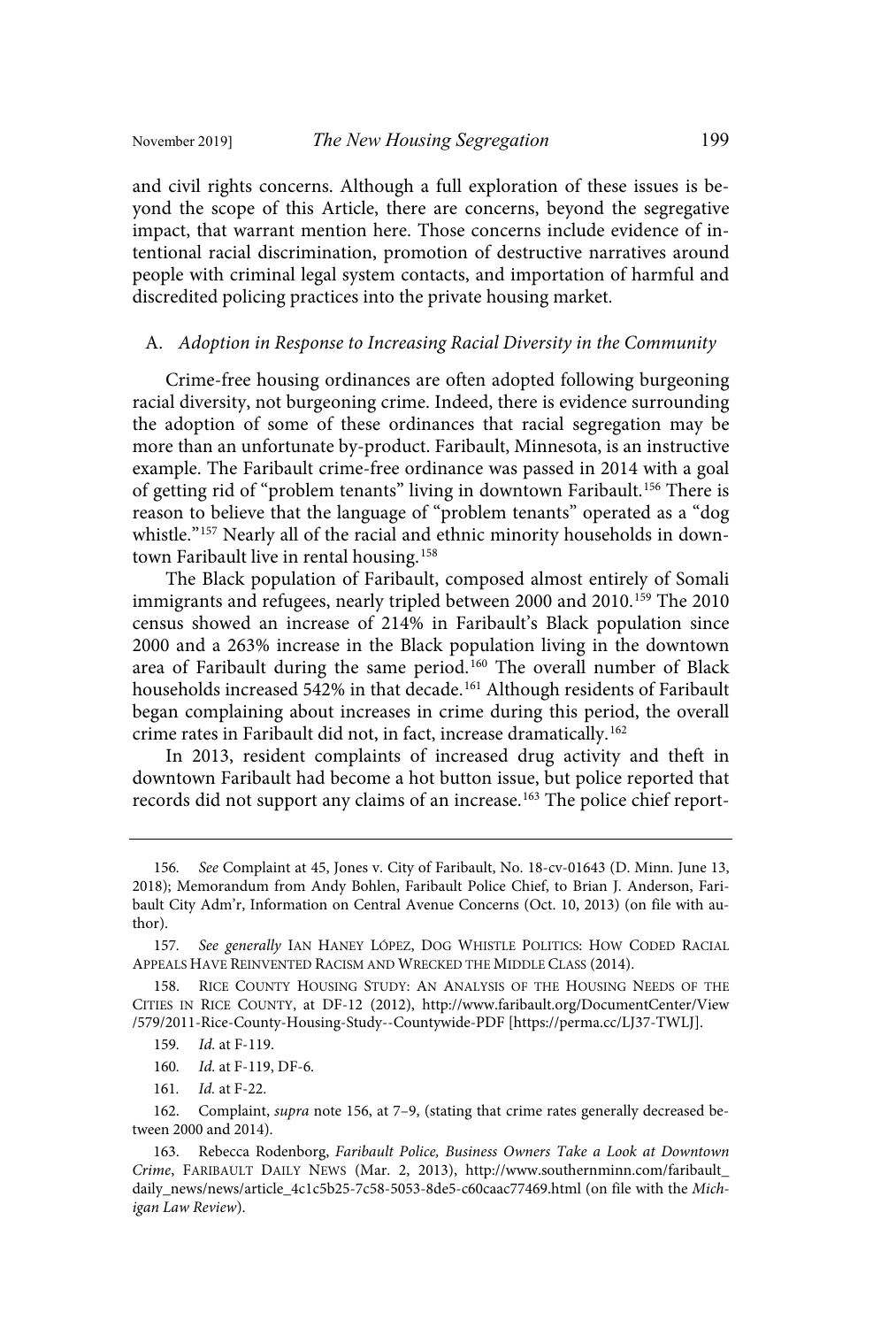ed that he believed the issues were largely a result of cultural differences in the way Somali residents of Faribault used public space and noted that the police department would seek to decrease pedestrian traffic in the target areas. 164

The decision to exempt certain properties from the Faribault crime-free ordinance also demonstrates an intent to focus on the growing Black population while lessening the impact on the White residents of Faribault. In Faribault, the ordinance exempts single-family dwellings occupied by a relative of the owner.<sup>165</sup> This provision is more likely to exempt White residents, who are more likely to own their own home than to live in rental property.<sup>166</sup> This exemption allows White property owners to rent to their presumably White relatives without concern for those relatives' history with the criminal legal system. Similar exemptions are included in crime-free ordinances around the country. 167

Finally, signs of intent are also evident in some of the statements local officials made when discussing and adopting crime-free ordinances. Local officials have proudly proclaimed their intent to "move the bad guys out of town," or to keep out undesirables, or the criminal element.<sup>168</sup> These statements are often coded expressions of racial animus. Indeed, in housing discrimination cases, courts have found similar statements to be "'camouflaged' racial expressions."<sup>169</sup>

168. Katie Dahlstrom, DeKalb's Crime Free Housing Program Gets Mixed Reviews, DAILY CHRON. (Feb. 27, 2014), https://www.daily-chronicle.com/2014/02/26/dekalbs-crime-freehousing-program-gets-mixed-reviews/ajjphlv [https://perma.cc/P2YL-55JE]; see also Rodenborg, supra note 163.

169. See Smith v. Town of Clarkton, 682 F.2d 1055, 1066 (4th Cir. 1982) (finding reference to "an influx of 'undesirables' " and concerns about "personal safety due to the influx of 'new' people" to be coded racial expressions); see also Mhany Mgmt., Inc. v. County of Nassau, 819 F.3d 581, 610 (2d Cir. 2016) (acknowledging racially coded nature of statement, "keep Garden City what it is"); Greater New Orleans Fair Hous. Action Ctr. v. St. Bernard Par., 648 F. Supp. 2d 805, 811–12 (E.D. La. 2009) (analogizing concerns about the "criminal element" or protecting "similar values" and references to concerns about "'crime,' 'blight,' and 'quality of life' . . . to the types of expressions that courts in similar situations have found to be nothing more than 'camouflaged racial expressions.'" (quoting Smith, 682 F.2d at 1066)); Atkins v. Robinson, 545 F. Supp. 852, 874 (E.D. Va. 1982) (finding statement that someone "feared the projects 'would degenerate to slum-like conditions, with an abundance of crime'" to be a "veiled reference to race"); cf. Doe v. Village of Mamaroneck, 462 F. Supp. 2d 520, 530, 540

<sup>164.</sup> Memorandum from Andy Bohlen, supra note 156; see also Complaint, supra note 156, at 7–13, (describing the racial animus that fueled the Faribault housing ordinance and other similar proposals intended to silence and control the Somali population).

<sup>165.</sup> FARIBAULT, MINN., CODE § 7-38(1)(a)(1) (2018).

<sup>166.</sup> RICE COUNTY HOUSING STUDY, supra note 158, at F-23.

<sup>167.</sup> See, e.g., CAROL STREAM, ILL., CODE § 10-12-4(B)(1) (2014) (exempting landlords of the residential rental license requirement for single-family dwellings occupied "by a member of the owner's immediate family"); ST. LOUIS PARK, MINN., CODE § 8-328 (2007) (exempting owners from having to attend a training program if their "only rental housing is either unoccupied or a dwelling unit homestead by a relative").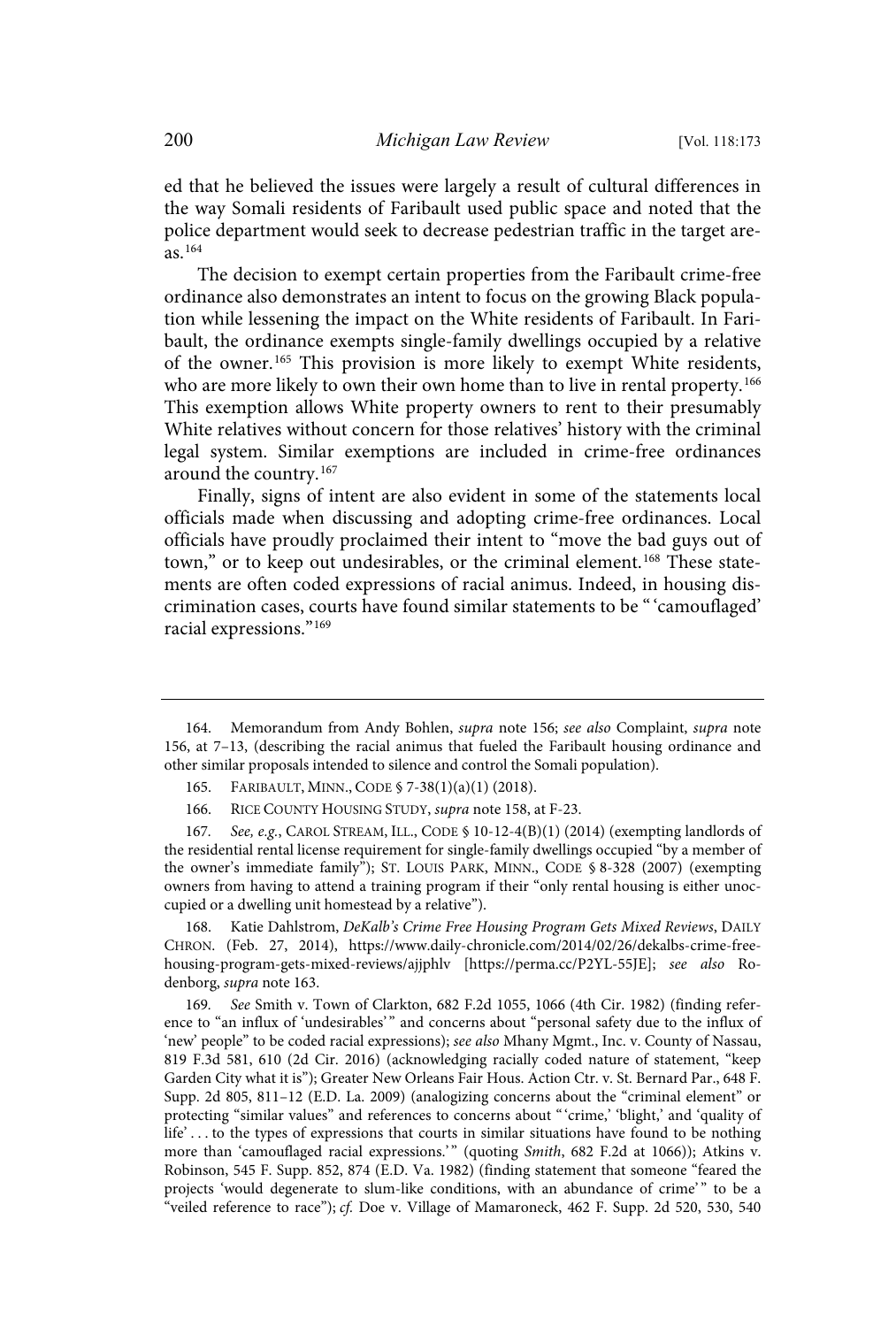## B. The Promotion of Destructive Messages Concerning People with Criminal Legal System Contacts

The narratives about formerly incarcerated people that are often embedded in the structure of crime-free ordinances and promoted through training and descriptive materials can deepen the social stigma experienced by formerly incarcerated people returning home and contribute to the cycle of recidivism. In the past several years, correctional facilities have released "record numbers" of formerly incarcerated people who then sought to successfully reenter their communities. <sup>170</sup> However, several structural barriers hinder their efforts, including "bars to obtaining government benefits, voting disenfranchisement, disqualification from educational grants, exclusion from certain business and professional licenses, and exclusion from public housing." <sup>171</sup> This list of collateral consequences 172 is compounded by social stigma and stereotyping that feed private discrimination and limit the ability of formerly incarcerated people to make connections with their community and build supportive networks. The messages crime-free ordinances convey about formerly incarcerated people perpetuate this social stigma and stereotyping.

Formerly incarcerated people return to a society that is hostile to their inclusion. Generally, they "are assumed to be dangerous, aggressive, and unworthy of trust, and upon release are met with suspicion and hostility." 173 This social stigma and stereotyping can affect every aspect of formerly incarcerated individuals' lives, including their capacity to build positive social connections. <sup>174</sup> The social exclusion can complicate their participation in the

172. Collateral consequences, the indirect consequences that flow from a criminal conviction, include a "range of social and civil restrictions" and can have an astonishing impact on recidivism rates. See Michael Pinard & Anthony C. Thompson, Offender Reentry and the Collateral Consequences of Criminal Convictions: An Introduction, 30 N.Y.U. REV. L. & SOC. CHANGE 585, 590 (2006).

173. Adrienne Lyles-Chockley, Transitions to Justice: Prisoner Reentry as an Opportunity to Confront and Counteract Racism, 6 HASTINGS RACE & POVERTY L.J. 259, 269 (2009) (discussing the stigma associated with having been incarcerated).

174. See CLEAR, supra note 10, at 8-9 (discussing how the criminalization of Black men has harmed that group's social image and the practical, negative effects this has on employment prospects); JEREMY TRAVIS ET AL., URBAN INST., FROM PRISON TO HOME: THE

<sup>(</sup>S.D.N.Y. 2006) (finding "quality of life" concern pretext for racial animus in harassment of day laborers).

<sup>170.</sup> Michael Pinard, A Reentry-Centered Vision of Criminal Justice, 20 FED. SENT'G REP. 103, 103 (2007).

<sup>171.</sup> Anthony C. Thompson, Navigating the Hidden Obstacles to Ex-Offender Reentry, 45 B.C. L. REV. 255, 258 (2004); see also CLEAR, supra note 10, at 58 (discussing some of the employment restrictions that have been placed on individuals who were formerly incarcerated); Jamil A. Favors, Deconstructing Re-entry: Identifying Issues, Best Practices and Solutions, 21 U. PA. J.L. & SOC. CHANGE 53, 61–64 (2018) (discussing some of the difficulties faced by individuals reentering their communities). See generally Deborah N. Archer & Kele S. Williams, Making America "The Land of Second Chances": Restoring Socioeconomic Rights for Ex-Offenders, 30 N.Y.U. REV. L. & SOC. CHANGE 527 (2006) (discussing barriers to reentry).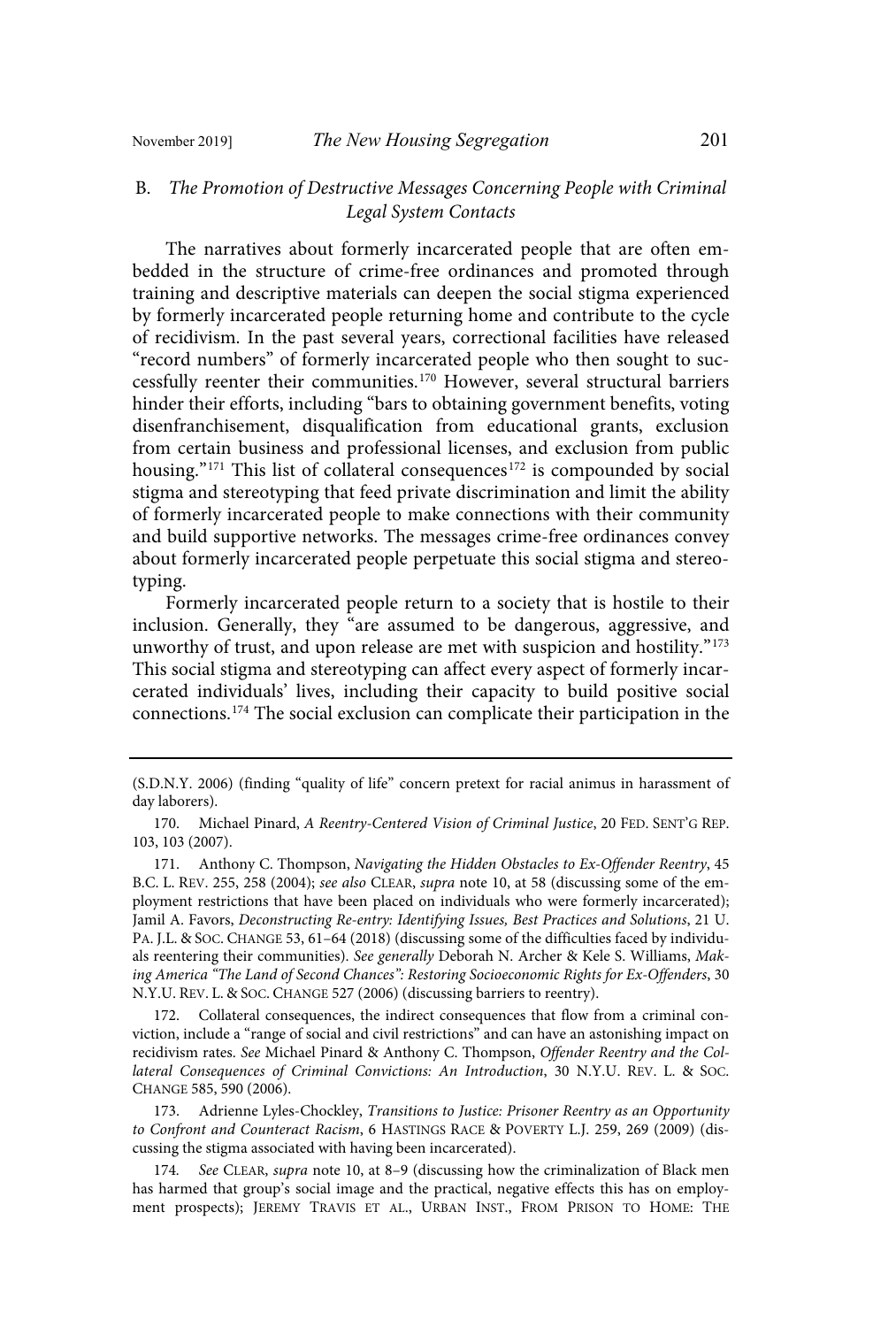life of their communities and consign them "to the margins of legitimate society." <sup>175</sup> In the end, the social stigma and marginalization play into the cycle of recidivism.<sup>176</sup>

Moreover, the stigma surrounding formerly incarcerated people is often intertwined with racial stereotypes. Unfortunately, "for many Americans, crime has a [B]lack" or Brown face.<sup>177</sup> Thus, formerly incarcerated Black people generally fight against "double stigma" related to their status and historical narratives of Black people as dangerous and violent.<sup>178</sup> Indeed, the narrative of Black dangerousness and excessive criminality remains a relentless part of our cultural view, seeping into debates about race on topics from criminal justice reform to parenting, education, and housing.<sup>179</sup>

San Diego County presents an example of the dangerous messages conveyed through crime-free programs. In San Diego, the intended message is clear: "When you think of criminals, think of predators." <sup>180</sup> San Diego County's program analogizes individuals with criminal legal system involvement to weeds, stating that as the weed grows "it roots, sprouts, and chokes out healthy plants. A single weed quickly overtakes an entire garden. When criminal activity is allowed to flourish, the effect is the same."<sup>181</sup> This imagery shapes the lens through which society views people with criminal legal system contacts. It says that people who have committed a crime are a cancer, unable to change, and undeserving of compassion or consideration. People are encouraged to act through fear; there is no room for second chances.

DIMENSIONS AND CONSEQUENCES OF PRISONER REENTRY (2001), http://research.urban.org /UploadedPDF/from\_prison\_to\_home.pdf [https://perma.cc/B5BJ-98GC] ("[T]he stigma attached to incarceration makes it difficult for ex-prisoners to be hired.").

Pinard & Thompson, supra note 172, at 590; see also Eumi K. Lee, The Centerpiece to Real Reform? Political, Legal, and Social Barriers to Reentry in California, 7 HASTINGS RACE & POVERTY L.J. 243, 251–56 (2010) (arguing that the barriers to reentry contribute to the high rates of recidivism); Thompson, supra note 171, at 273 (arguing that social isolation faced by people with criminal convictions "effectively relegate[s] ex-offenders to the margins of legitimate society, stigmatizing them and further highlighting their separation from law-abiding members of society").

<sup>176.</sup> Lyles-Chockley, supra note 173, at 271.

<sup>177.</sup> Jody D. Armour, Race Ipsa Loquitur: Of Reasonable Racists, Intelligent Bayesians, and Involuntary Negrophobes, 46 STAN. L. REV. 781, 787 (1994).

<sup>178.</sup> CLEAR, supra note 10, at 8–9 ("The social concept of the 'dangerous young black man,' so deeply ingrained in our nation's consciousness, continues to fuel punitive politics." (citations omitted)); Lyles-Chockley, supra note 173, at 269.

<sup>179.</sup> See Brief for the National Black Law Students Ass'n, supra note 26, at 5-16 (explaining the history of the view that Black people are uniquely violent and dangerous). See generally Devah Pager, The Mark of a Criminal Record, 108 AM. J. SOC. 937 (2003) (presenting research that suggests that prospective employers treat Black applicants as if they have a criminal record, regardless of whether they disclose one or not).

<sup>180.</sup> SAN DIEGO COUNTY CRIME FREE MULTI-HOUSING PROGRAM, supra note 62, at 2.

<sup>181.</sup> *Id.* at 1.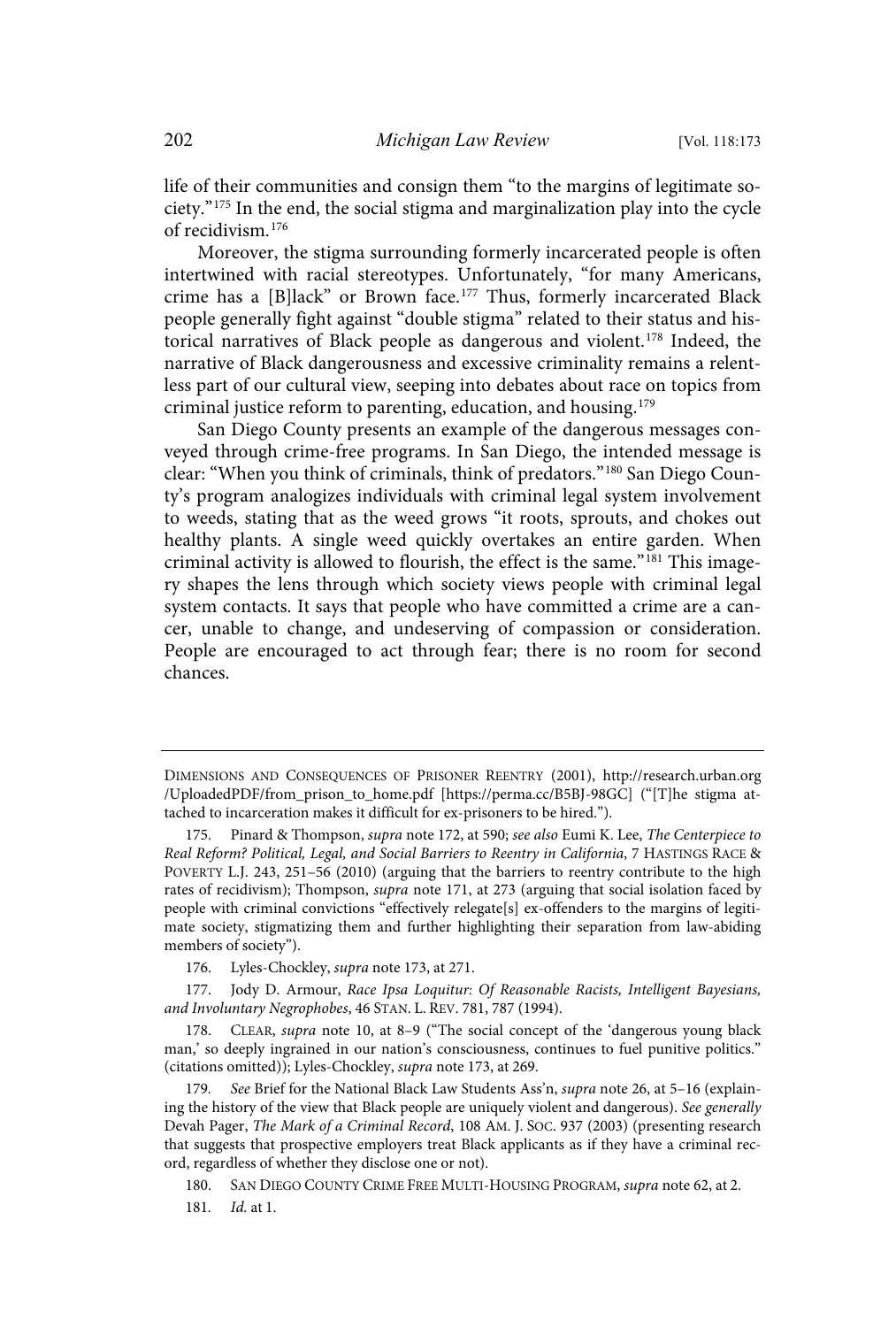The stigma born of this narrative is particularly harmful because of its impact on housing options for formerly incarcerated people. Housing is critically important for successful reentry and can present a significant challenge for individuals returning from incarceration. <sup>182</sup> Many rental property owners state that they would not knowingly rent their property to someone with a criminal conviction and often deny rental applications based on the fact that an individual has a criminal record.<sup>183</sup> This is also a problem embedded in the structure of these programs and ordinances. Most crime-free programs require or encourage landlords to conduct criminal background checks for all rental applicants. The screenings established by these ordinances and advocated by the trainings have the effect of sending the message "that all tenants with criminal histories are more likely to bring criminal activity" with them.<sup>184</sup>

#### C. Importing Harmful Policing Practices into the Private Housing Market

Crime-free housing ordinances provide the criminal legal system with a broader province of impact and influence.<sup>185</sup> The ICFA has advertised that crime-free ordinances are driven by law enforcement and based on principles of policing. <sup>186</sup> Race plays an undeniable role in policing in the United States. In using principles of policing in both design and implementation, crime-free ordinances import racially discriminatory policing practices into the private housing market.

185. See Swan, supra note 27, at 833 (discussing the way that civil ordinances are used in the service of crime control).

186. See Crime Free Multi-Housing, supra note 4 ("The Crime Free Programs are innovative, law enforcement based crime prevention solutions designed to help keep illegal activity off rental property.").

TRAVIS ET AL., supra note 174, at 35 (discussing the barriers people released from prison face in finding housing); Lyles-Chockley, supra note 173, at 282 ("The denial of crucial social benefits—including food stamps and federally subsidized housing—is a final, and sometimes devastating, blow to ex-offenders attempting to successfully integrate into their communities."); Thompson, supra note 171, at 278–79 (discussing how housing has been a barrier to reentry); see Archer & Williams, supra note 171, at 543; Pinard & Thompson, supra note 172, at 595.

<sup>183.</sup> TRAVIS ET AL., supra note 174, at 35 ("Landlords typically require potential tenants to list employment and housing references and to disclose financial and criminal history information. For these reasons, offenders are often excluded from the private housing market."); Thompson, supra note 171, at 278 ("Private property owners often inquire into the individual's background and tend to deny housing to anyone with a criminal record . . . .").

<sup>184.</sup> Tran-Leung, supra note 117, at 5; see also WERTH, supra note 1, at 15 ("[L]andlords that are encouraged or required to screen prospective tenants are likely to err on the side of rejecting anyone with a record."); cf. LAS VEGAS CRIME FREE MULTI-HOUSING PROGRAM, supra note 85, at 27 (emphasizing that it is not illegal to deny residency based on criminal history and recommending that landlords looking over applicants' criminal histories ask themselves if the crimes committed are those that "pose[] a threat to [the landlord's] residents"). Recall, however, that the ICFA model training manual suggests that a prospective tenant with a conviction for felony embezzlement may pose less danger than someone with a misdemeanor assault charge, highlighting an obvious race and class dimension to screening. Supra note 101.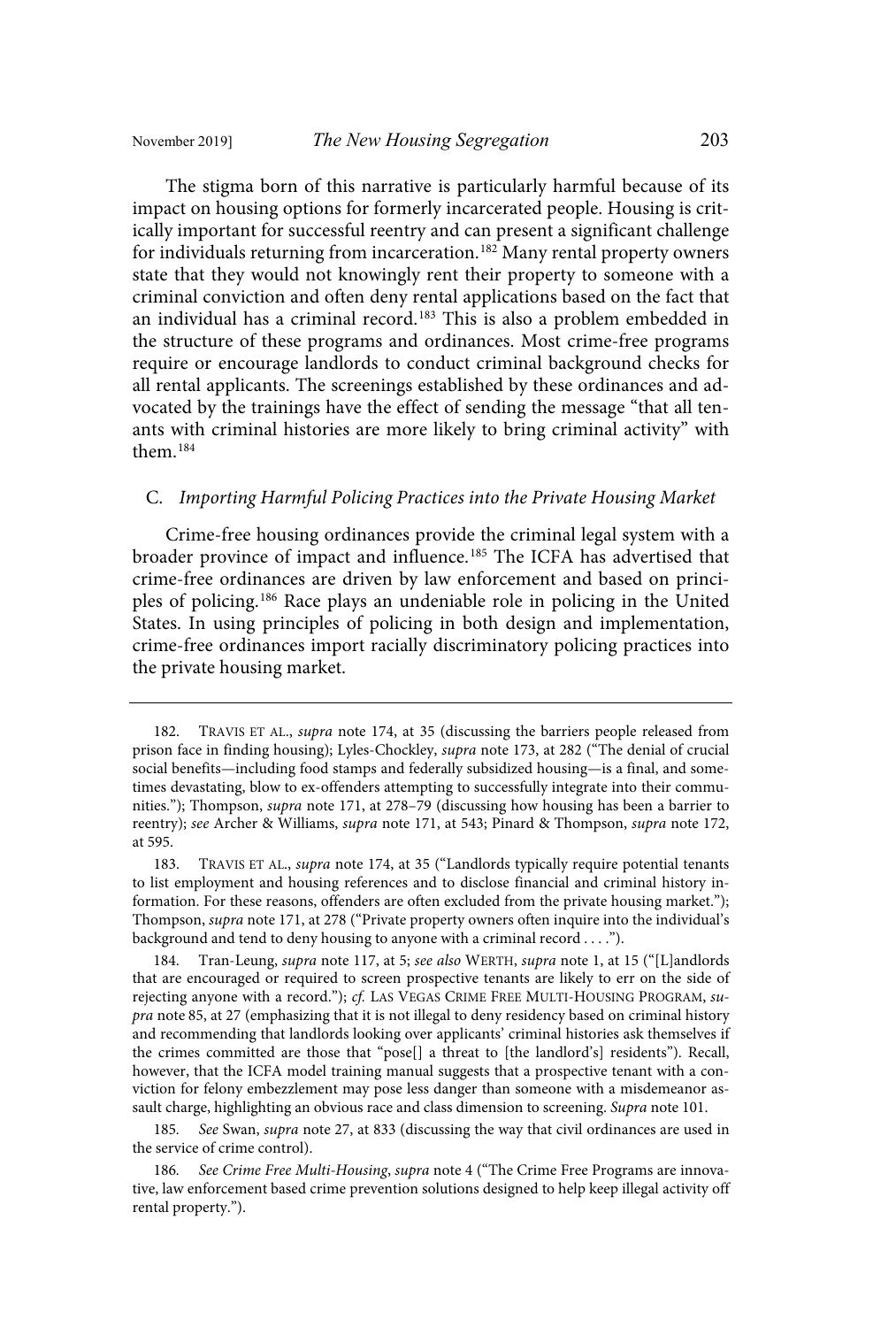Race has always played a critical role in policing. Racism is a defining feature of American society, a feature that is urgently felt throughout the criminal legal system. As Ta-Nehisi Coates writes, when reflecting on his friend's killing at the hands of police officers:

I knew that Prince was not killed by a single officer so much as he was murdered by his country and all the fears that have marked it from birth.

At this moment the phrase "police reform" has come into vogue, and the actions of our publicly appointed guardians have attracted attention presidential and pedestrian. You may have heard the talk of diversity, sensitivity training, and body cameras. These are all fine and applicable, but they understate the task and allow the citizens of this country to pretend that there is real distance between their own attitudes and those of the ones appointed to protect them. The truth is that the police reflect America in all of its will and fear, and whatever we might make of this country's criminal justice policy, it cannot be said that it was imposed by a repressive minority. The abuses that have followed from these policies—the sprawling carceral state, the random detention of Black people, the torture of suspects are the product of democratic will.<sup>187</sup>

Policing is not immune to the racism that plagues the rest of society. Indeed, this country has a general problem of racialized policing—racialized encounters, stops, frisks, arrests, and violence. <sup>188</sup> Under the reign of contemporary policing, people of color, particularly Black and Latino men, are stigmatized, brutalized, and burdened with fines and arrest records at an alarming rate. Under contemporary policing models, officers too frequently rely on racial stereotypes of people of color that make them presumptively people of interest to the police. 189

By linking an individual's encounters with police officers to the possibility of being denied access to private housing, crime-free ordinances add a new dimension to the sad history of race shaping access to housing. Crime-

<sup>187.</sup> TA-NEHISI COATES, BETWEEN THE WORLD AND ME 78–79 (2015).

<sup>188.</sup> See I. Bennett Capers, Race, Policing, and Technology, 95 N.C. L. REV. 1241, 1255-56 (2017) (providing evidence of racial profiling in New York City, Los Angeles, Philadelphia, Minnesota, Maryland, Boston, North Carolina, New Jersey, and other American cities); John J. Donohue III & Steven D. Levitt, The Impact of Race on Policing and Arrests, 44 J.L. & ECON. 367, 367 (2001) (finding that an increase in "white police increase[s] the number of arrests of nonwhites but do[es] not systematically affect the number of white arrests"); Bennett L. Gershman, Use of Race in "Stop-and-Frisk": Stereotypical Beliefs Linger, but How Far Can the Police Go?, N.Y. ST. B. ASS'N J., MAR.–APR. 2000, at 42, 42 (explaining that a study done by the New York state attorney general's office found that Blacks were over six times more likely to be stopped than Whites, and Hispanics more than four times as likely).

<sup>189.</sup> See Capers, supra note 188, at 1254–55 (discussing the problems with and evidence of racial profiling); Devon W. Carbado & Patrick Rock, What Exposes African Americans to Police Violence?, 51 HARV. C.R.-C.L. L. REV. 159, 163 (2016) (explaining the variables that "converge to render African Americans vulnerable to repeated police interactions"); Kevin R. Johnson, Race Profiling in Immigration Enforcement, 28 HUM. RTS., Winter 2001, at 23, 23 (discussing how the Supreme Court "opened the door to Border Patrol reliance on race" in conducting immigration stops).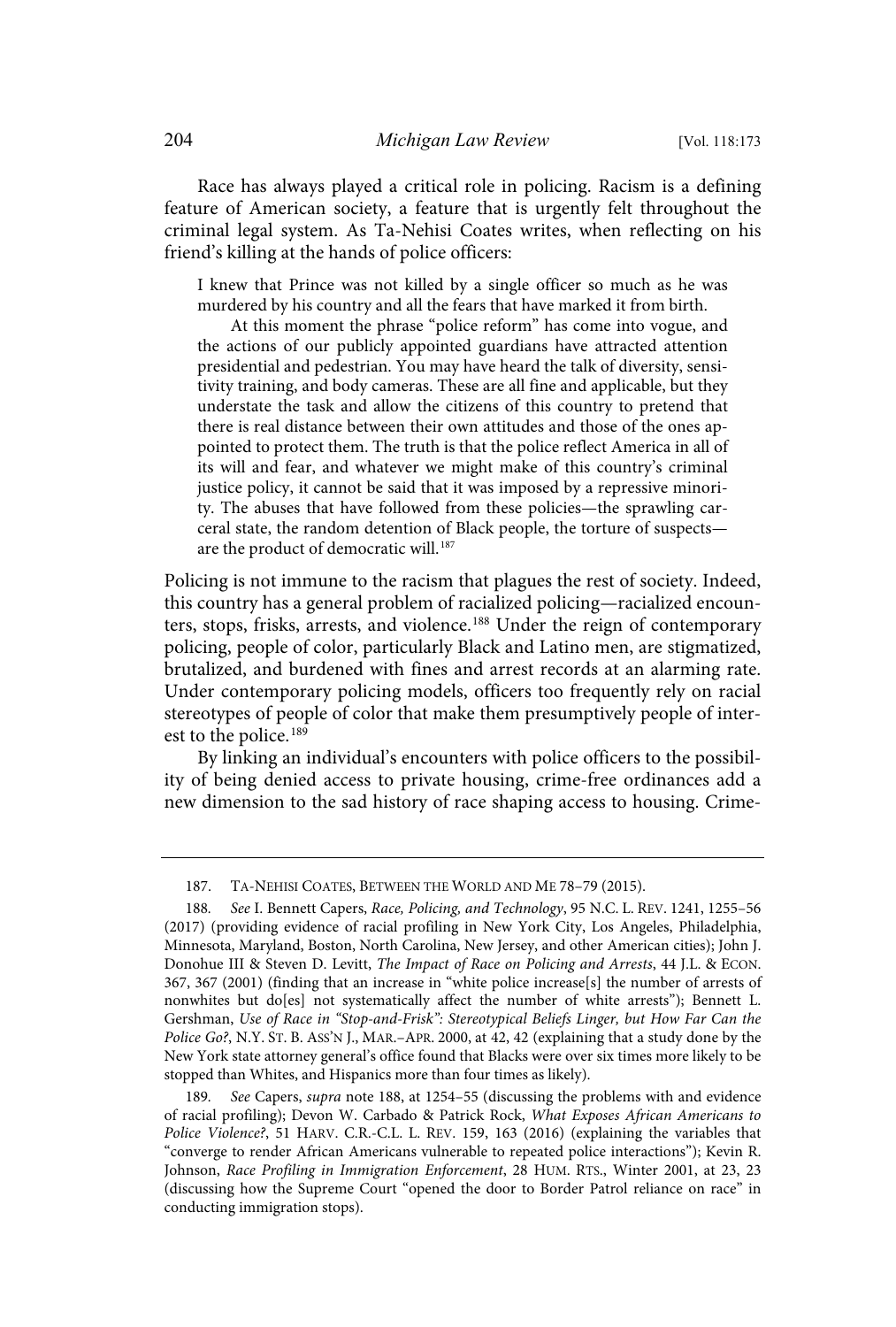free ordinances allow the racial bias, both explicit and implicit, that has woven itself into the fabric of American policing to more easily weave itself throughout the private housing market.

Conversely, these ordinances can also affect policing by leading to increased contact between people of color and police officers through aggressive, zero-tolerance police responses to these ordinances. Crime-free ordinances share several hallmarks with one of the most well-known models of zero-tolerance policing: broken windows. The broken windows model of policing focuses on the importance of disorder in generating and sustaining more serious crime.<sup>190</sup> Broken windows theory does not argue that disorder is directly linked to serious crime; instead, it posits that disorder leads to increased fear and withdrawal from residents, which then allows more serious crime to move in because of decreased levels of informal social control.<sup>191</sup> In translating this theory to policing policy and practice, the belief is that police officers can disrupt this cycle by focusing on disorder, reducing fear and resident withdrawal, and promoting informal social control. The reality of broken windows policing is "aggressive enforcement of quality-of-life crimes . . . as a way to suppress more serious crimes."<sup>192</sup> Crime-free ordinances operate in a similar vein. The ordinances focus on preempting criminal activity by engaging the police and community to exclude people believed to bring criminal activity—no matter how minor.

Around the country, broken windows policing has led to the criminalization and over-policing of individuals and communities of color. Crimefree ordinances have the potential to do the same. Zero-tolerance policing has imposed an enormous cost on communities of color.<sup>193</sup> Poor people of color have been the primary targets of zero-tolerance policing and "disproportionately exposed to the police."<sup>194</sup> This is due, in part, to the implicit as-

191. Id.

<sup>190.</sup> George L. Kelling & James Q. Wilson, Broken Windows: The Police and Neighborhood Safety, ATLANTIC (Mar. 1982), https://www.theatlantic.com/magazine/archive/1982/03/ broken-windows/304465/ [https://perma.cc/9SC3-KUXP].

<sup>192.</sup> Jeffrey Fagan et al., Stops and Stares: Street Stops, Surveillance, and Race in the New Policing, 43 FORDHAM URB. L.J. 539, 542 (2016) (identifying broken windows policing as one of the policing tools used to "disrupt criminal activities"); see also Carbado & Rock, supra note 189, at 163 (stating that Black communities are targeted by proactive policing practices because of the stereotype that Black people are "criminally inclined").

<sup>193.</sup> K. Babe Howell, The Costs of "Broken Windows" Policing: Twenty Years and Counting, 37 CARDOZO L. REV. 1059, 1061 (2016) (noting that Eric Garner was arrested for selling loose cigarettes by a unit that was designated to address quality-of-life conditions as part of broken windows policing).

<sup>194.</sup> Carbado & Rock, supra note 189, at 167; see also Fagan et al., supra note 192, at 544 ("The metrics of the 'new policing' pointed to the neighborhoods with the highest crime rates as the targets of police activity. These usually were the places with concentrated poverty and often were minority neighborhoods."); Howell, supra note 193, at 1060 ("[W]hat zerotolerance policing does is make public spaces very, very dangerous for black people, Latino people, poor people, LGBTQ people, people with substance abuse problems, people with mental health problems, and homeless people.").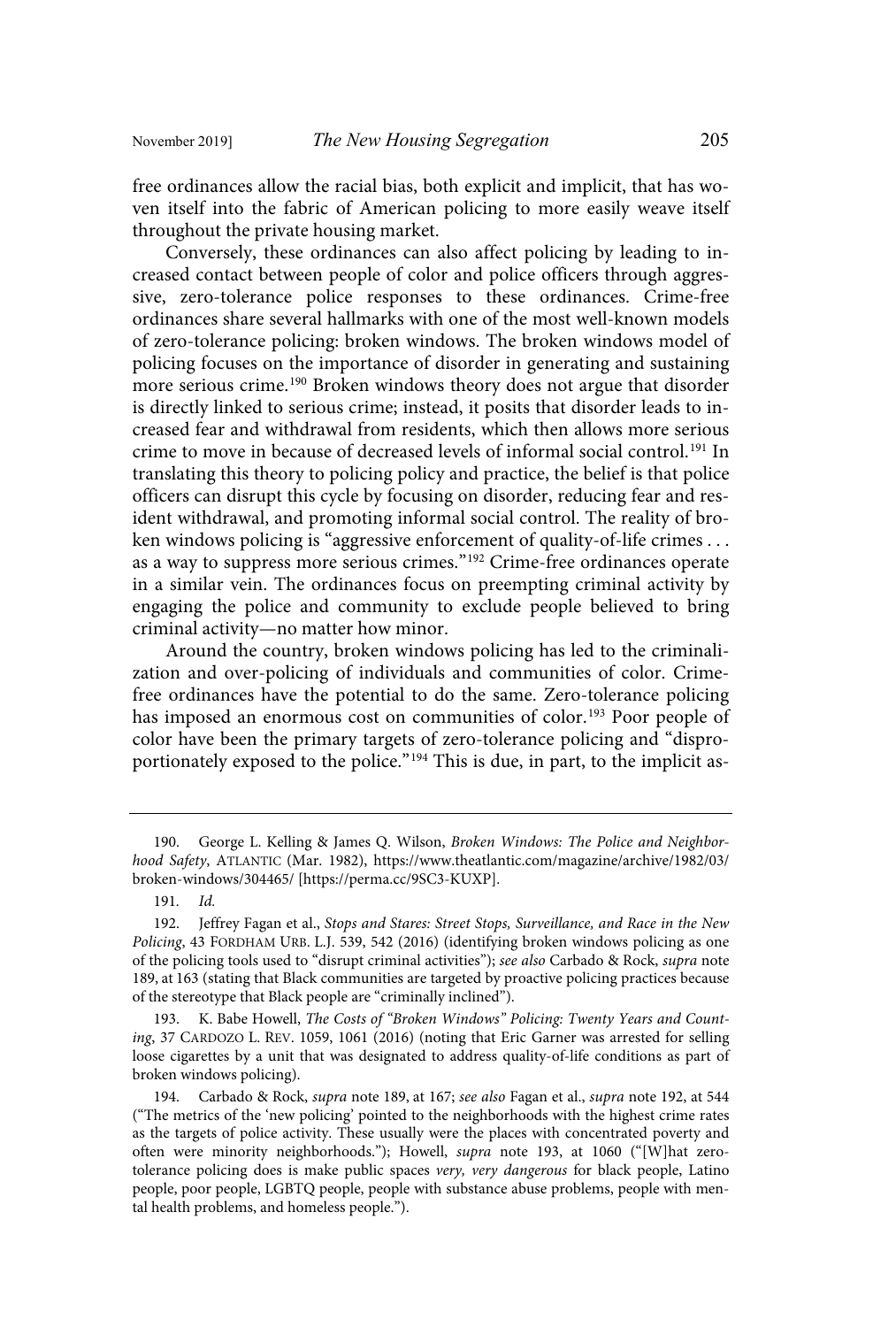sociation of people of color, particularly Black people, with criminality.<sup>195</sup> The result is increased scrutiny and police interactions. <sup>196</sup> While the theory may aim to make public spaces safe, in actuality zero-tolerance policing has made public spaces hazardous for people of color by criminalizing conduct that is not a threat to public safety and is routinely ignored in affluent or White communities, such as loitering, jaywalking, or playing loud music.<sup>197</sup> In the end, "[t]he risk of being subjected to a stop, summons, or arrest for de minimis offenses means that many individuals, and particularly young men of color, in aggressively policed neighborhoods experience a certain amount of fear each time they leave their homes." 198

Crime-free ordinances may increase the risk of police–citizen interactions, leading people of color to fear everyday interactions. They may also increase the possibility that stigma, the state of being "a disfavored or dishonored individual in the eyes of society," <sup>199</sup> will burden their lives in that community. For people of color, everyday interactions are often a source of racial indignity—they are denied the right to be ordinary, "unencumbered by racial stigma and by the status of subordination."<sup>200</sup> In explaining the im-

198. Howell, supra note 193, at 1060.

199. R.A. Lenhardt, Understanding the Mark: Race, Stigma, and Equality in Context, 79 N.Y.U. L. REV. 803, 809 (2004); see also Elise C. Boddie, Ordinariness as Equality, 93 IND. L.J. 57, 60 (2018) ("When stigma is internalized it corrupts one's sense of self.... Thus, racially stigmatized persons are not only externally diminished by social judgments but also become agents of their own debasement.").

200. Boddie, supra note 199, at 57; see also Aris Folley, Woman Reportedly Arrested After Harassing Two Women for Speaking Spanish, HILL (Oct. 4, 2018, 10:17 AM), https://thehill.com/blogs/blog-briefing-room/news/409865-white-woman-arrested-afterharassing-two-women-for-speaking [https://perma.cc/R99Q-9S2P]; Jessica Guynn, BBQ Becky, Permit Patty and Why the Internet Is Shaming White People Who Police People 'Simply for Being Black,' USA TODAY (July 18, 2018, 6:30 AM), https://www.usatoday.com/story/tech /2018/07/18/bbq-becky-permit-patty-and-why-internet-shaming-white-people-who-policeblack-people/793574002/ [https://perma.cc/WEY8-HAVU]; Alanne Orjoux et al., Attorney in Rant That Went Viral Says He's Not a Racist and Offers an Apology, CNN (May 22, 2018, 7:11 PM), https://www.cnn.com/2018/05/22/us/aaron-schlossberg-attorney-racist-rant-apology /index.html [https://perma.cc/S6U4-RCZZ].

<sup>195.</sup> CLEAR, supra note 10, at 8–9 ("The increasing criminalization of black men has meant that, as a group, black men are stigmatized."). See generally Capers, supra note 188, at 1255–56 (laying out the disproportionate rates at which Black people are stopped by the police).

<sup>196.</sup> Lyles-Chockley, supra note 173, at 269–70.

<sup>197.</sup> See Carbado & Rock, supra note 189, at 163 (explaining that, because of racial segregation, Black communities are often concentrated in "high crime areas" that are targeted through proactive policing campaigns); Howell, supra note 193, at 1059 (describing the broken windows policy implemented in New York City under Rudolph Giuliani as one that consisted of zero-tolerance policing but mostly only as applied to "communities of color and vulnerable populations"); see also AM. CIVIL LIBERTIES UNION, THE WAR ON MARIJUANA IN BLACK AND WHITE 4, 91-97 (2013), https://www.aclu.org/report/report-war-marijuana-black-and-white [https://perma.cc/HUZ8-BX7Y] (reporting on the disproportionate rates at which people of color are stopped and prosecuted when compared to White people who are, statistically speaking, equally or more likely to commit similar offenses).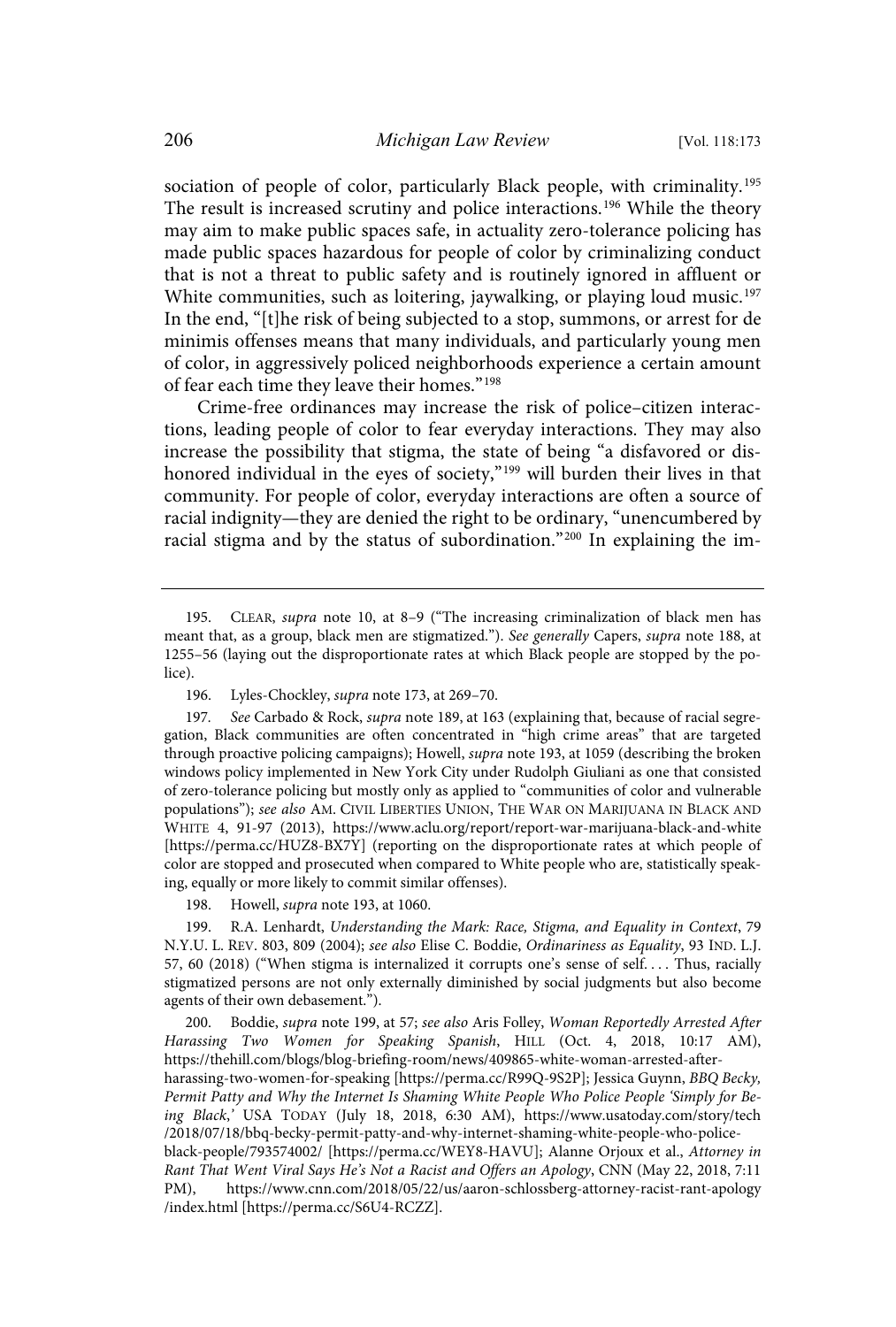portance of "ordinariness" in achieving equality, Elise Boddie examines the story of Philando Castile, a Black man who was shot and killed in his car by a police officer in St. Paul, Minnesota, during a traffic stop. Mr. Castile had been stopped by the police more than forty-six times before that day, with only six of the forty-six stops for offenses an officer could have observed before pulling him over.<sup>201</sup> In describing the way these forty-six stops may have eroded Mr. Castile's dignity and the burden of stigma, Boddie asks:

Did the possibility of being pulled over occupy his thoughts as he was driving? Did he plan how he would respond—what he would say and how he would act if the police stopped him again? Did he ever feel demeaned or humiliated by the police in prior stops? And, if so, did the sight of a police car make him anxious or fearful?<sup>202</sup>

Crime-free housing ordinances will intensify scrutiny and increase adverse police interactions, turning everyday interactions into sources of anxiety, trauma, and indignity.

#### IV. THE RACIALLY EXCLUSIONARY REALITY OF CRIME-FREE ORDINANCES

Crime-free ordinances will disproportionately affect Black people. However, the racial impact of crime-free housing ordinances will reach far beyond the individual resident. Government housing policy is never neutral in its impact on racial segregation; the policy will either exacerbate segregation or help to reverse it. <sup>203</sup> Eviction or rejection of a housing application based on almost any type of criminal legal system exposure will further systemic racial exclusion because of the racial disparities in who has a criminal record.<sup>204</sup> The impact is heightened because of the breadth of crime-free ordinances. The exclusions are not only based on convictions but, by design and implementation, on any contact with the criminal legal system—from claims that a person is suspicious, to stops, to arrests, to convictions.<sup>205</sup> The exclu-

<sup>201.</sup> Eyder Peralta & Cheryl Corley, The Driving Life and Death of Philando Castile, NPR (July 15, 2016, 4:51 AM), https://www.npr.org/sections/thetwo-way/2016/07/15/485835272/ the-driving-life-and-death-of-philando-castile [https://perma.cc/B5WP-4U8X].

<sup>202.</sup> Boddie, supra note 199, at 60.

<sup>203.</sup> ROTHSTEIN, supra note 9, at 190.

<sup>204.</sup> See Valerie Schneider, The Prison to Homelessness Pipeline: Criminal Record Checks, Race, and Disparate Impact, 93 IND. L.J. 421, 423–24 (2018) (noting that Black and Latinx people are incarcerated at disproportionate rates when compared to White people).

<sup>205.</sup> The Cedar Rapids ordinance encouraged evictions without need of a demonstrated criminal conviction. Landlords Sue City over 'Crime-Free' Ordinance, AM. APARTMENT OWNERS ASS'N, https://www.american-apartment-owners-association.org/property-manage ment/latest-news/landlords-sue-city-over-crime-free-ordinance/ [https://perma.cc/9L2B-ZUNN]. The Faribault, Minnesota crime-free ordinance likewise explicitly says that "[i]t shall not be necessary that criminal charges be brought in order to support such finding [of disorderly conduct], nor shall the dismissal or acquittal of such a criminal charge operate as a bar to any action under this Section." FARIBAULT, MINN., CODE § 7-43(5) (2017). In fact, landowners in Faribault are encouraged to consider arrests and general contact with police when conducting background checks. Olson, supra note 126. Finally, evictions documented in Orlando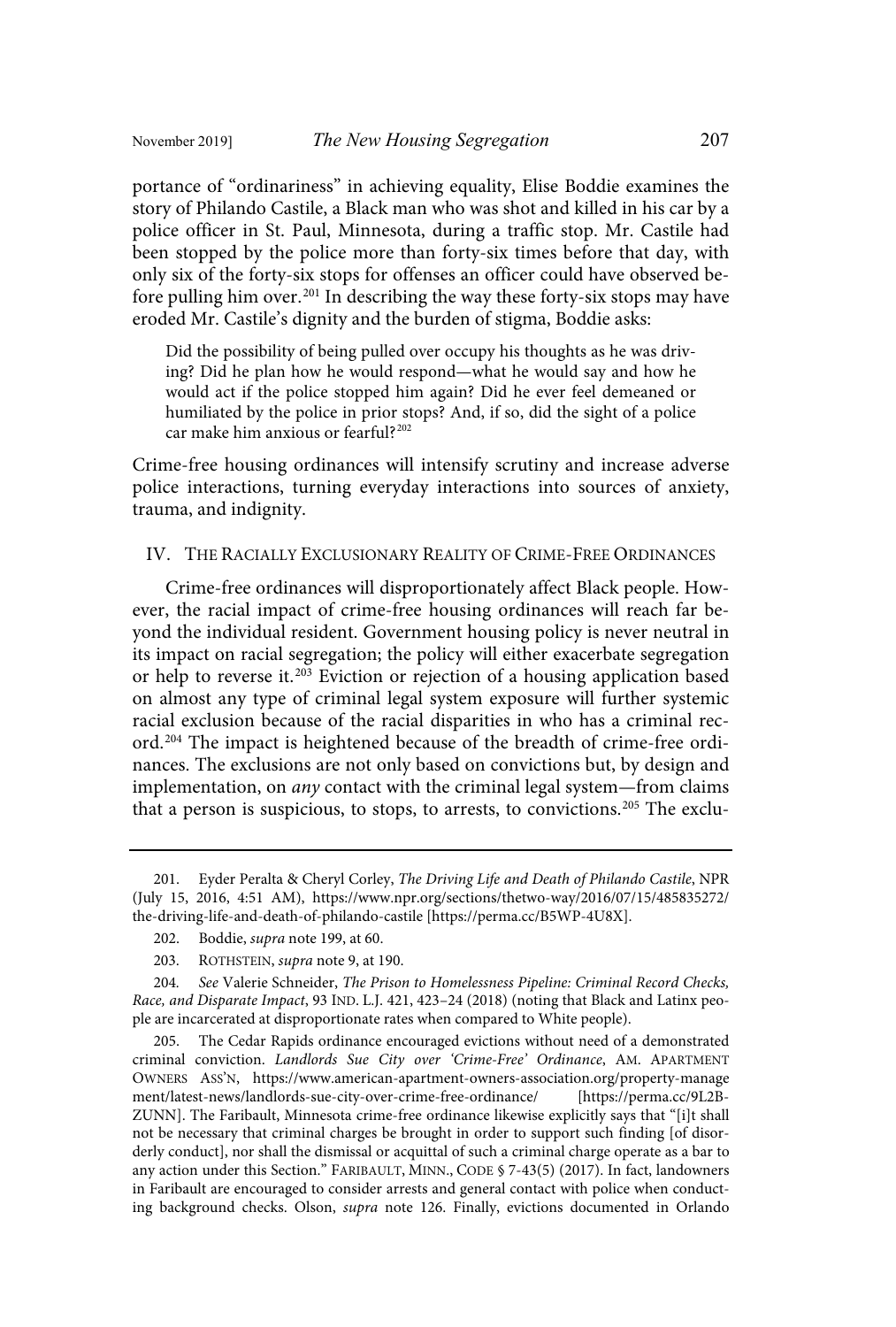sions not only apply when an individual is seeking to move into the community, but will force the evictions of individuals already living there and deter others from applying for housing in that community in the first place. This Part explores the racially exclusionary potential of crime-free ordinances. Through crime-free ordinances, the criminal legal system becomes wrapped around the entire housing process, forcing individuals with criminal legal system contacts—disproportionately Black people—to find housing outside of the communities in which they would otherwise live.

#### A. Racially Discriminatory Impact in the Adopting Municipality

Decisionmaking based on whether a person has involvement with the criminal legal system effectively functions as a racialized criterion. This is because there are racial disparities at every stage of the criminal process. 206 By relying on criteria destined to exclude people of color at disproportionate rates, the ordinances will perpetuate and increase segregation in the communities that adopt them.<sup>207</sup> And, just as bastions of affluence in certain communities concentrate disadvantage elsewhere,<sup>208</sup> concentrating Whiteness in a community will make other communities more segregated. Accordingly, the ordinances will predictably reinforce and perpetuate segregation in surrounding communities by exiling people of color, forcing them to seek housing in already segregated communities, and recreating conditions in those communities that are among the drivers of systemic segregation.<sup>209</sup> As the previous Part analyzed some of the normative concerns raised by crime-

demonstrate that the Orlando crime-free program has been interpreted to not require a conviction in order to allow landlords to take action against residents. See 9 Investigates, supra note 134 (discussing one Orlando resident who was evicted within one week of being caught smoking marijuana).

<sup>206.</sup> See infra notes 210-244 and accompanying text. See generally Report to the United Nations on Racial Disparities in the U.S. Criminal Justice System, SENT'G PROJECT (Apr. 19, 2018), https://www.sentencingproject.org/publications/un-report-on-racial-disparities/ [https://perma.cc/BLR4-NT73] (documenting the racial disparities in policing, pretrial detention, sentencing, parole, and post-prison experiences).

<sup>207.</sup> Although this Article uses national statistics to illustrate the potential for crime-free housing ordinances to perpetuate segregation, determining whether a policy or practice has a segregative effect will ultimately be a case-specific inquiry, largely driven by local data. See, e.g., Mountain Side Mobile Estates P'ship v. Sec'y of Hous. & Urban Dev., 56 F.3d 1243, 1253 (10th Cir. 1995) ("In some cases national statistics may be the appropriate comparable population . . . . However, those cases are the rare exception . . . ." (citation omitted)).

<sup>208.</sup> See generally DOUGLAS S. MASSEY, CATEGORICALLY UNEQUAL: THE AMERICAN STRATIFICATION SYSTEM 6, 18 (2007) (discussing the impact of "opportunity hoarding").

<sup>209.</sup> Specific challenges to crime-free municipal ordinances brought under the segregative effects clause will need to establish the impact that crime-free municipal ordinances have in those specific communities. See, e.g., Boykin v. Gray, 895 F. Supp. 2d 199, 213-14 (D.D.C. 2012) (noting that courts have recognized allegations of a racially segregative effect under the Fair Housing Act "as a form of disparate impact"). However, there are certain principles, realities, and facts that make the impact on segregation probable. See, e.g., Report to the United Nations, supra note 206.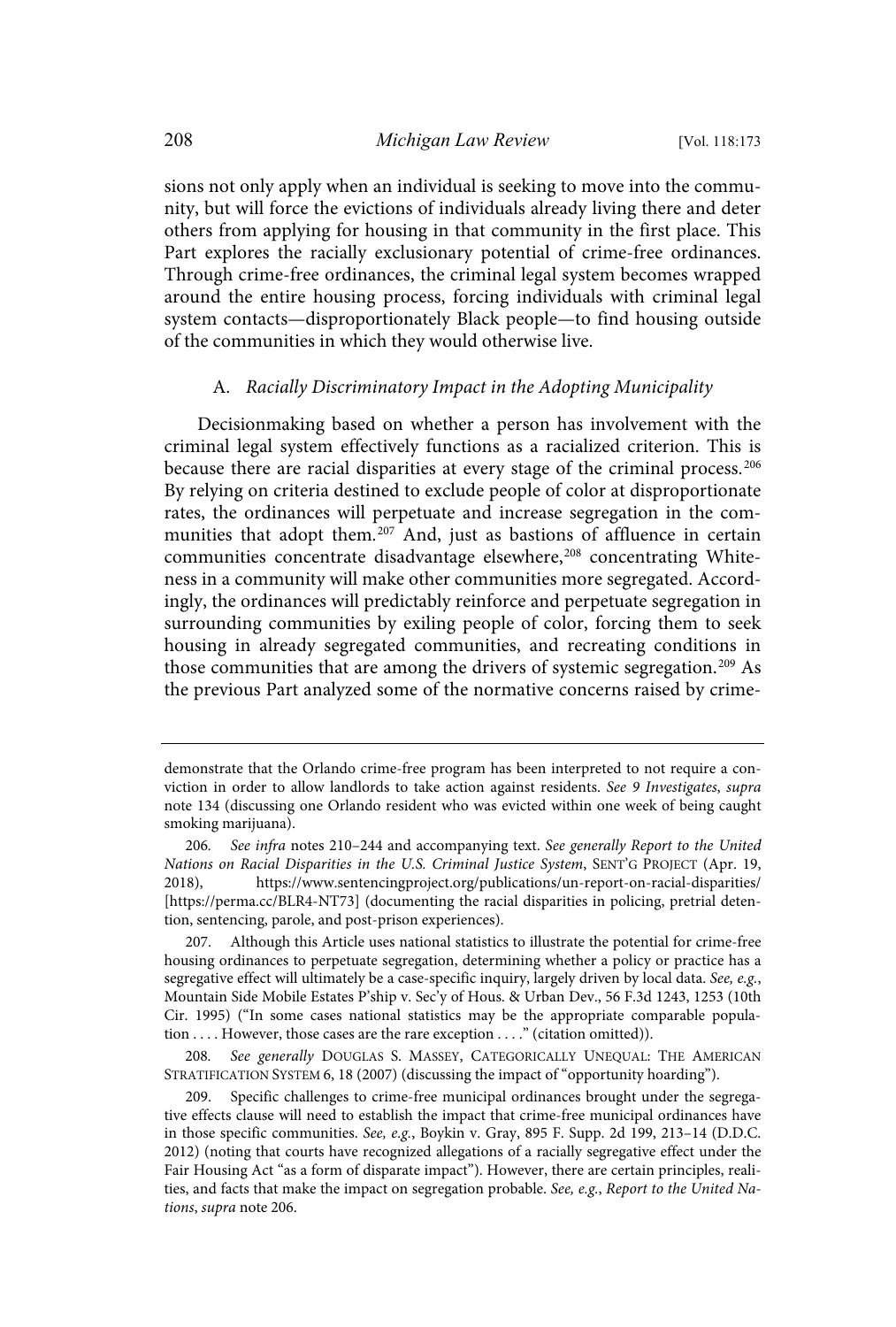free ordinances, this Part will analyze the potential of crime-free ordinances to further systemic racial exclusion.

At every stage along the spectrum of contacts with the criminal legal system, Black people are overrepresented. There are more Black people in prison than people of any other racial or ethnic group.<sup>210</sup> There are also disparidisparities in incarceration rates. "Black men are seven times more likely to go to prison than white men; black women are eight times more likely to go than are white women."<sup>211</sup> The disparities are most stark in state prisons. In Iowa, Minnesota, New Jersey, Vermont, and Wisconsin, incarceration rates are more than ten times higher for Black residents than for White residents.<sup>212</sup> "In eleven states, at least 1 in 20 adult black males is in state prison."<sup>213</sup> And, "[o]n any given day, nearly one-third of black men in their twenties are under the supervision of the criminal justice system."<sup>214</sup> As Dorothy Roberts puts it, "African Americans experience a uniquely astronomical rate of imprisonment." 215

In Gregory v. Litton Systems, Inc.,<sup>216</sup> a federal district court observed that Black people are arrested at a disproportionate rate compared to White people and held that "any policy that disqualifies prospective employees because of having been arrested once, or more than once, discriminates in fact against [Black] applicants."<sup>217</sup> The disparities have only gotten more glaring since this 1970 decision. For example, in 2013, Black people were arrested at a rate more than double their proportion to the general population. <sup>218</sup> "Police arrest black Americans for drug crimes at twice the rate of whites, according to federal data, despite the fact that whites use drugs at comparable rates . . . . "<sup>219</sup> For example, from 1995 to 2005, Black people "comprised ap-

- 215. Id. at 1272-73.
- 216. 316 F. Supp. 401 (C.D. Cal. 1970).
- 217 . Gregory, 316 F. Supp. at 403.

218. See Population, by Race and Ethnicity: 2013, PEW RES. CTR. (Mar. 11, 2015), https://www.pewhispanic.org/ph\_2015-03\_statistical-portrait-of-hispanics-in-the-unitedstates-2013\_current-01/ [https://perma.cc/U7MK-PUJH] (12.3 percent of the U.S. population in 2013 was Black); FED. BUREAU OF INVESTIGATION: CRIMINAL JUSTICE INFO. SERVS. DIV., CRIME IN THE UNITED STATES 2013, tbl.43A (2014), https://ucr.fbi.gov/crime-in-the-u.s/2013 /crime-in-the-u.s.-2013/tables/table-43 [https://perma.cc/4ERT-VZ6V] (28.3 percent of those arrested in 2013 were Black).

219. Andrew Kahn & Chris Kirk, What It's Like to Be Black in the Criminal Justice System, SLATE (Aug. 9, 2015, 12:11 PM), https://slate.com/news-and-politics/2015/08/racial-

<sup>210</sup> . See JENNIFER BRONSON & E. ANN CARSON, BUREAU OF JUSTICE STATISTICS, PRISONERS IN 2017, at 6 (2019); see also Dorothy E. Roberts, The Social and Moral Cost of Mass Incarceration in African American Communities, 56 STAN. L. REV. 1271, 1272 (2004).

<sup>211.</sup> CLEAR, supra note 10, at 63.

<sup>212.</sup> ASHLEY NELLIS, THE SENTENCING PROJECT, THE COLOR OF JUSTICE: RACIAL AND ETHNIC DISPARITY IN STATE PRISONS 3 (2016), https://www.sentencingproject.org/wp-content /uploads/2016/06/The-Color-of-Justice-Racial-and-Ethnic-Disparity-in-State-Prisons.pdf [https://perma.cc/U9J6-LBK7].

<sup>213.</sup> Id.

<sup>214.</sup> Roberts, supra note 210, at 1272.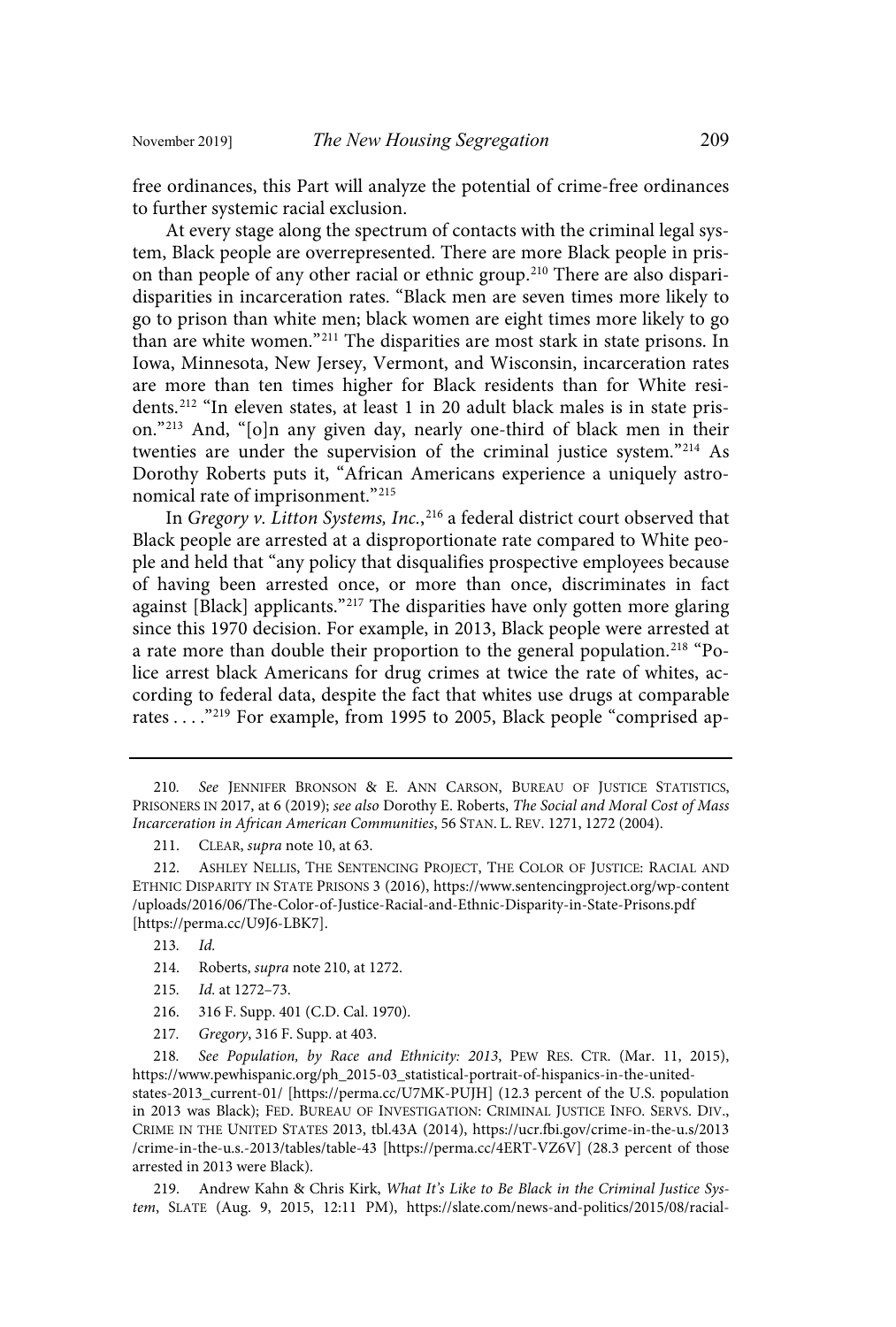proximately 13 percent of drug users but . . . 46% of those convicted of drug offenses."<sup>220</sup>

A hallmark of the criminal legal system is targeted policing and criminalization of poor communities of color. There is a general perception that Black people are disproportionately targeted by the police.<sup>221</sup> Empirical evidence supports this perception; numerous studies have confirmed that police stop Black people at a higher rate than White people.<sup>222</sup> Nationally, Black people are more likely to be pulled over by the police<sup>223</sup> and, in one study, are less likely to receive a citation after being pulled over than White people.<sup>224</sup> Moreover, "[p]olice are three times as likely to search the cars of stopped black drivers than stopped white drivers."<sup>225</sup>

The statistics revealed in Floyd v. City of New York, $^{226}$  a class action challenging New York City's aggressive stop-and-frisk practices, provide a sobering example. The NYPD's aggressive policing under stop and frisk caused the number of police stops to increase from 160,851 in 2003 to a peak of 685,724 in 2011.<sup>227</sup> The majority of stops were of Black and Latinx people.<sup>228</sup> From 2004 to 2012, the New York City Police Department made almost five million stop-and-frisk stops.<sup>229</sup> Black and Latinx people accounted for more than 80% of them; 52% of those stopped were Black and 31% were Latinx. 230 During this period, New York City's population was 23% Black, 29% Latinx, and 33% White.<sup>231</sup> To put these numbers in further perspective, police stops

222. Matthew Bloch et al., Stop, Question and Frisk in New York Neighborhoods, N.Y. TIMES (July 11, 2010), https://archive.nytimes.com/www.nytimes.com/interactive/2010/07/11 /nyregion/20100711-stop-and-frisk.html?action [https://perma.cc/PT8D-QWDT] (presenting statistics that show the disproportionate rates at which Black and Latinx people were stopped under the NYPD's stop and frisk policy); Fagan et al., supra note 192, at 560 (collecting studies); Tatiana Pina, New Study Shows Racial Disparities in Rhode Island Traffic Stops, PROVIDENCE J. (Jan. 16, 2014, 9:49 PM), https://www.providencejournal.com/article/20140116 /NEWS/301169879 [https://perma.cc/96PQ-NEM2] (presenting evidence showing that police in Rhode Island stopped drivers of color at a disproportionate rate).

- 223. Kahn & Kirk, supra note 219.
- 224. Pina, supra note 222.
- 225. Kahn & Kirk, supra note 219.
- 226. 959 F. Supp. 2d 540 (S.D.N.Y. 2013).

- 229. Floyd, 959 F. Supp. 2d at 556.
- 230. Id. at 556, 558-59
- 231. *Id.* at 559.

disparities-in-the-criminal-justice-system-eight-charts-illustrating-how-its-stacked-againstblacks.html [https://perma.cc/BQM3-MK8Y].

<sup>220.</sup> NELLIS, supra note 212, at 10.

<sup>221.</sup> See, e.g., Devon W. Carbado, Blue-On-Black Violence: A Provisional Model of Some of the Causes, 104 GEO. L.J. 1479, 1479 (2016) (listing the variables that contribute to the systemic targeting of Black communities by police).

<sup>227.</sup> Stop-and-Frisk Data, NYCLU, https://www.nyclu.org/en/stop-and-frisk-data [https://perma.cc/T6JL-QTJ5].

<sup>228.</sup> See id.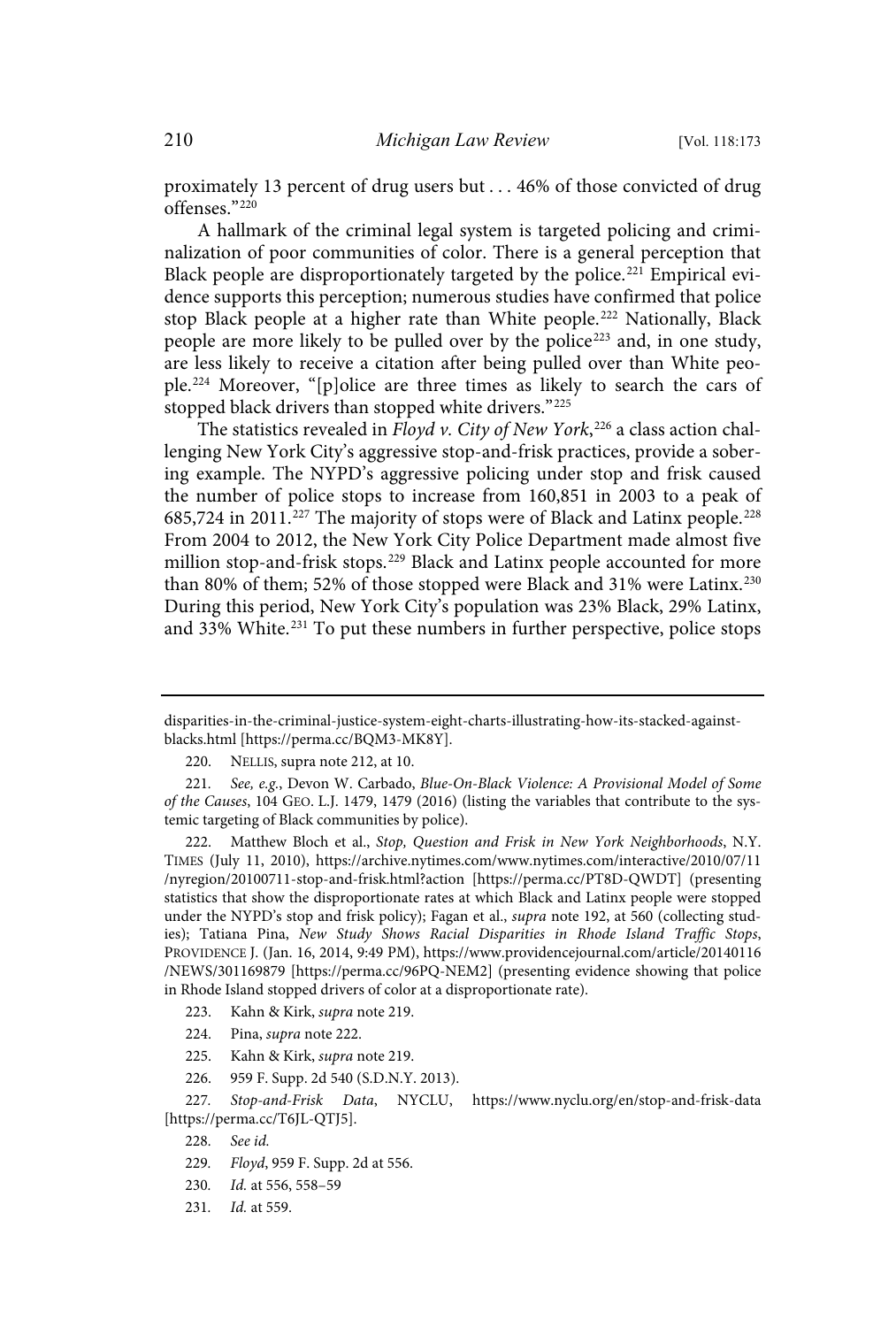of White people were 2.6% of the White population of New York City.<sup>232</sup> In contrast, stops of Black people were 21.1% of the Black population of New York City.<sup>233</sup> One study estimated that the probability of being stopped by police for Black men ages eighteen to nineteen residing in New York City in 2006 was as high as 80%.<sup>234</sup> Police rarely recover evidence of crimes during these stops, and, in 88% of the stops, they do not even make an arrest.<sup>235</sup>

New York City is not alone. From 2012 to 2014, Black people made up 67% of the population in Ferguson, Missouri.<sup>236</sup> Yet, they "account[ed] for 85% of vehicle stops, 90% of citations, and 93% of arrests." <sup>237</sup> Black people were twice as likely to be searched during a vehicle stop, but were found in possession of contraband 26% less often than White people.<sup>238</sup> Indeed, studies have found similar disparities around the country. 239

During the Obama Administration, several federal agencies initiated programs designed to increase awareness of the potential disparate impact of relying on criminal records in important housing and employment decisions, and sought to mitigate the collateral consequences of a criminal record. The Department of Housing and Urban Development (HUD), the Equal Employment Opportunity Commission (EEOC), and the Department of Labor (DOL) each issued guidance on the potential for racial discrimination based on use of an individual's criminal record.

233. Id.

235. Floyd, 959 F. Supp. 2d at 558-59.

236. U.S. DEP'T OF JUSTICE, INVESTIGATION OF THE FERGUSON POLICE DEPARTMENT 4 (2015), https://www.justice.gov/sites/default/files/opa/press-releases/attachments/2015/03/04/ ferguson\_police\_department\_report.pdf [https://perma.cc/TF7W-F96R].

- 237. Id.
- 238. Id.

<sup>232.</sup> Press Release, ACLU, Analysis of New NYPD Stop-and-Frisk Data Reveals Dramatic Impact on Black New Yorkers (Nov. 26, 2007), http://aclu.org/racialjustice /racialprofiling/33095prs20071126.html [https://perma.cc/KH89-YVUR].

<sup>234.</sup> Jeffrey Fagan et al., Street Stops and Broken Windows Revisited: The Demography and Logic of Proactive Policing in a Safe and Changing City, in RACE, ETHNICITY, AND POLICING: NEW AND ESSENTIAL READINGS 336 (Stephen K. Rice & Michael D. White eds., 2009).

<sup>239.</sup> See, e.g., Plaintiff's Fifth Report to Court and Monitor of Stop and Frisk Practices at 13, Bailey v. City of Philadelphia, No. 10-5952 (E.D. Pa. Feb. 24, 2015) (finding that 80.23 percent of the stops in Philadelphia were of minorities); IAN AYRES & JONATHAN BOROWSKY, ACLU OF S. CAL., A STUDY OF RACIALLY DISPARATE OUTCOMES IN THE LOS ANGELES POLICE DEPARTMENT 27 (2008), https://www.aclusocal.org/sites/default/files/wp-content/uploads /2015/09/11837125-LAPD-Racial-Profiling-Report-ACLU.pdf [https://perma.cc/4ZSJ-2WR2] (finding that the stop rate was 3,400 stops higher per 10,000 residents for Black people than for White people, and almost 360 stops higher for Latinx people than for White people); ACLU, BLACK, BROWN AND TARGETED: A REPORT ON BOSTON POLICE DEPARTMENT STREET ENCOUNTERS FROM 2007–2010 1 (2014) https://www.issuelab.org/resources/25157/25157.pdf [https://perma.cc/BWH9-BDTZ] (analyzing more than 200,000 Boston Police Department records of police–citizen encounters and concluding that Black people were subjected to 63 percent of these encounters while they were just 24 percent of the population).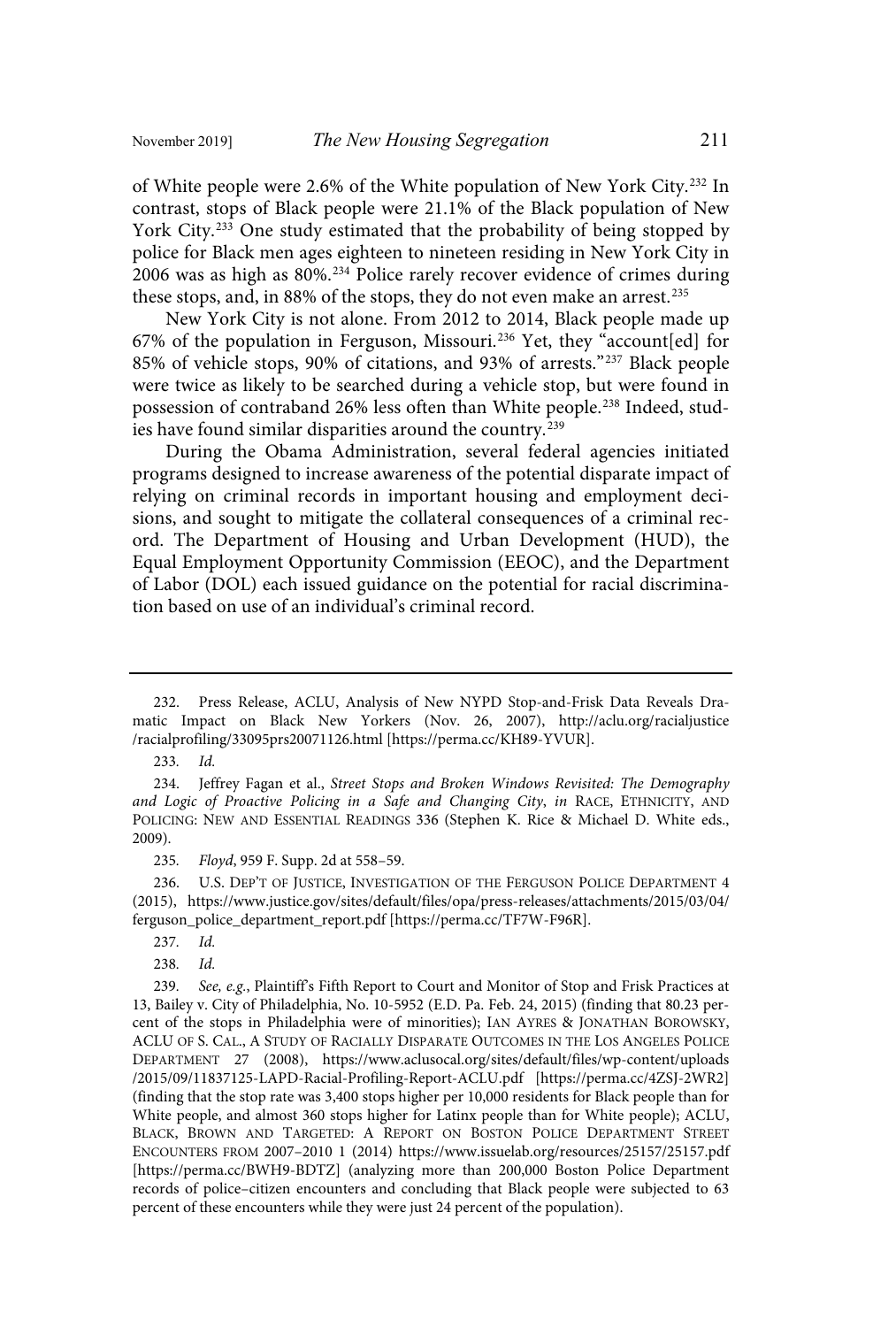In 2016, HUD issued guidance detailing the extent to which reliance on an individual's criminal record could constitute racial discrimination under the Fair Housing Act because of its disparate impact based on race or ethnicity.<sup>240</sup> The guidance first acknowledged that "many formerly incarcerated individuals, as well as individuals who were convicted but not incarcerated, encounter significant barriers to securing housing, including public and other federally-subsidized housing."<sup>241</sup> Furthermore, the guidance noted that "even individuals who were arrested but not convicted face difficulty in securing housing based on their prior arrest."<sup>242</sup> In addressing the potential for racially disparate impact in the use of conviction and arrest records, the guidance noted that Black and Latinx people "are arrested, convicted and incarcerated at rates disproportionate to their share of the general population."<sup>243</sup> As a result, HUD warned, barriers to housing based on criminal records are likely to have a disproportionate impact on Black and Latinx people seeking housing.<sup>244</sup>

In 2012, the EEOC released guidance clarifying how actions taken against applicants or employees with criminal records could constitute disparate treatment and disparate impact under Title VII of the Civil Rights Act of 1964.<sup>245</sup> After recounting a sampling of the data regarding racial disparities in the rates of arrests and convictions across the United States, the guidance concluded that "[n]ational data . . . supports a finding that criminal record exclusions have a disparate impact based on race and national origin."<sup>246</sup> Indeed, numerous studies have confirmed the racially disparate impact of reliance on criminal records in the employment context.<sup>247</sup> Fol-

243. Id.

244. Id. The guidance also noted that "intentional discrimination in violation of the Act occurs if a housing provider treats individuals with comparable criminal history differently because of their race, national origin or other protected characteristic." Id.

245. See EEOC, ENFORCEMENT GUIDANCE NO. 915.002, CONSIDERATION OF ARREST AND CONVICTION RECORDS IN EMPLOYMENT DECISIONS UNDER TITLE VII OF THE CIVIL RIGHTS ACT OF 1964 (2012). Note that the analysis under Title VII is similar to the analysis under the FHA. See U.S. DEP'T OF HOUS. & URBAN DEV., supra note 240, at 5-6.

246. EEOC, supra note 245, at 10.

247. E.g., Pager, supra note 179, at 958 (discussing a study where Black college students posing as high school graduates were found to be less likely to receive a job callback than Whites with a recent felony criminal conviction); Johnathan J. Smith, Banning the Box but Keeping the Discrimination?: Disparate Impact and Employers' Overreliance on Criminal Background Checks, 49 HARV. C.R.-C.L. L. REV. 197, 198 (2014) (noting that employers have increasingly been conducting background checks on applicants, and that Black and Latinx people are more likely to have criminal records than their White counterparts); see also Green v. Mo. Pac. R.R. Co., 523 F.2d 1290, 1295 (8th Cir. 1975) (finding that the plaintiffs established a prima facie showing of discrimination by revealing that a policy of denying employment to any-

<sup>240.</sup> U.S. DEP'T OF HOUS. & URBAN DEV., OFFICE OF GENERAL COUNSEL GUIDANCE ON APPLICATION OF FAIR HOUSING ACT STANDARDS TO THE USE OF CRIMINAL RECORDS BY PROVIDERS OF HOUSING AND REAL ESTATE-RELATED TRANSACTIONS 1 (2016).

<sup>241.</sup> Id.

<sup>242.</sup> *Id.* at 2.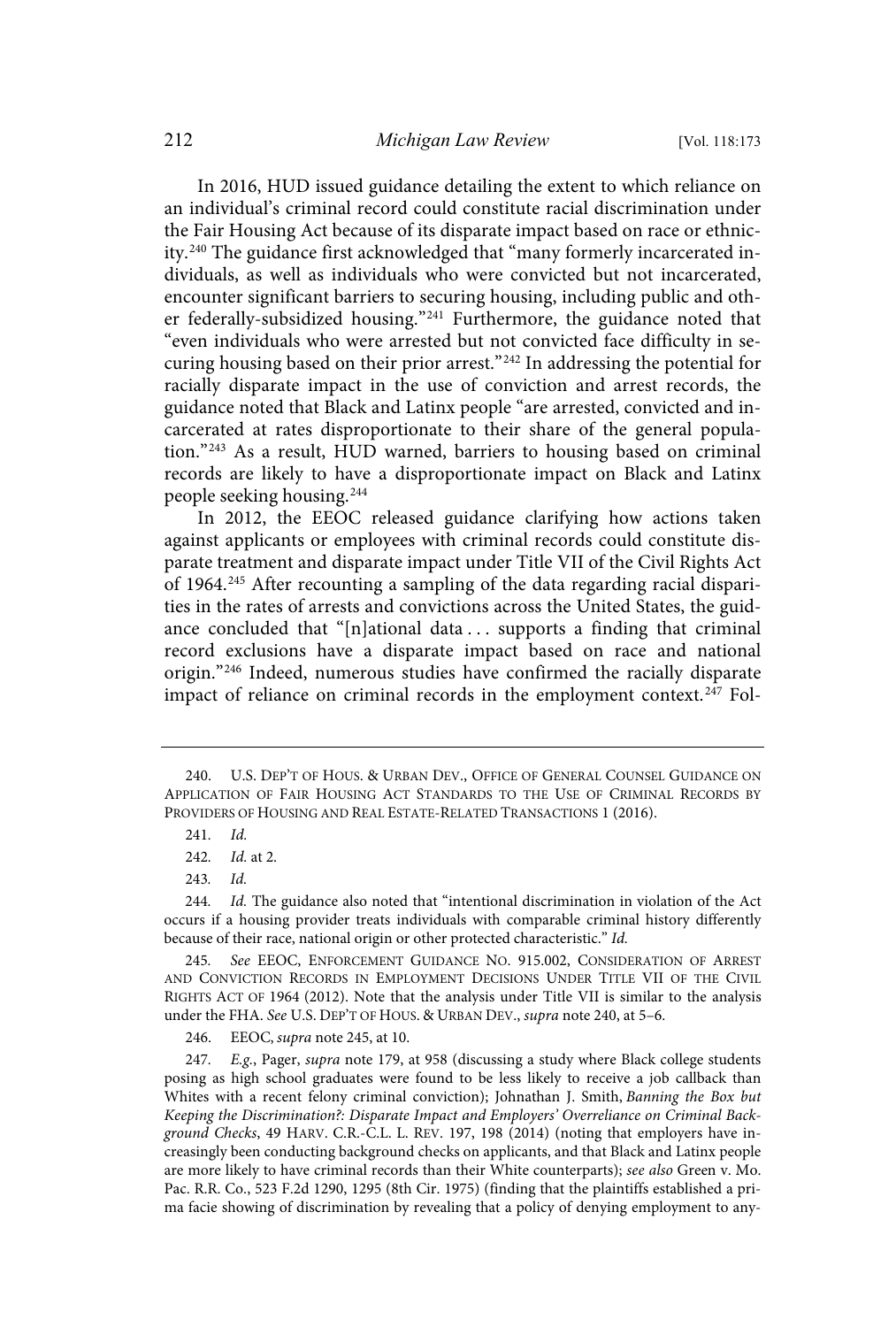inal conviction records.<sup>249</sup>

lowing the lead of the EEOC, in 2012, the DOL issued an advisory addressing the use of criminal records in employment decisions.<sup>248</sup> The DOL guidance clarified what the agency would consider a violation of Title VII's nondiscrimination for job postings, screenings, and referrals based on crim-

B. The Perpetuation of Systemic Segregation in Surrounding Communities

It is axiomatic that housing policy in one community will have a ripple effect in surrounding communities.<sup>250</sup> Concentrating Whiteness in one community will make nearby communities more racially segregated.<sup>251</sup> Accordingly, while making White communities Whiter, crime-free ordinances will also make nearby communities of color more segregated and marginalized. Evictions and exclusions based on criminal legal system contacts will force the exiled people—most likely people of color—and their families to seek housing in those surrounding communities. Given the realities of housing patterns in the United States and deeply entrenched systems of segregation, people of color excluded by crime-free ordinances will likely be squeezed into predominantly minority communities, reinforcing racial segregation. People of color who are excluded by crime-free ordinances in one community may also avoid seeking housing in other predominantly White neighborhoods for fear of intolerance, prejudice, and violence, 252 a fear likely reinforced by their experience seeking housing in or being evicted from communities with crime-free ordinances.

By spatially concentrating people with criminal convictions or other criminal legal system contacts into fewer communities, crime-free ordinances risk stigmatizing those communities, further perpetuating the negative impacts of racial segregation. The stigma that follows formerly incarcerated

one with a criminal record "[disqualifies] black applicants or potential black applicants for employment at a substantially higher rate than whites").

<sup>248.</sup> U.S. DEP'T OF LABOR, ADVISORY: TRAINING AND EMPLOYMENT GUIDANCE LETTER NO. 31-11, at 1 (2012).

<sup>249.</sup> *Id.* at 5-7.

<sup>250.</sup> See Vicki Been et al., Supply Skepticism: Housing Supply and Affordability 4 (Oct. 26, 2017) (unpublished manuscript) (on file with the Michigan Law Review) (arguing that changes in housing demand and supply push people either out of a jurisdiction or force them to turn to less expensive housing in the same city and that the "failure of supply to respond to increased demand at the higher end will ripple through other submarkets as demand spills into these markets and increases their prices and rents").

<sup>251.</sup> Cf. Maria Krysan et al., Does Race Matter in Neighborhood Preferences? Results from a Video Experiment, 115 AM. J. SOC. 527, 527 (2009) ("The authors find that net of social class, the race of a neighborhood's residents significantly influenced how it was rated. Whites said the all-white neighborhoods were most desirable.").

<sup>252.</sup> Id. at 533-34 ("An important factor shaping African-Americans' racial residential preferences is concern about possible discrimination in predominantly white neighborhoods, as suggested by qualitative interview data and open-ended survey questions.").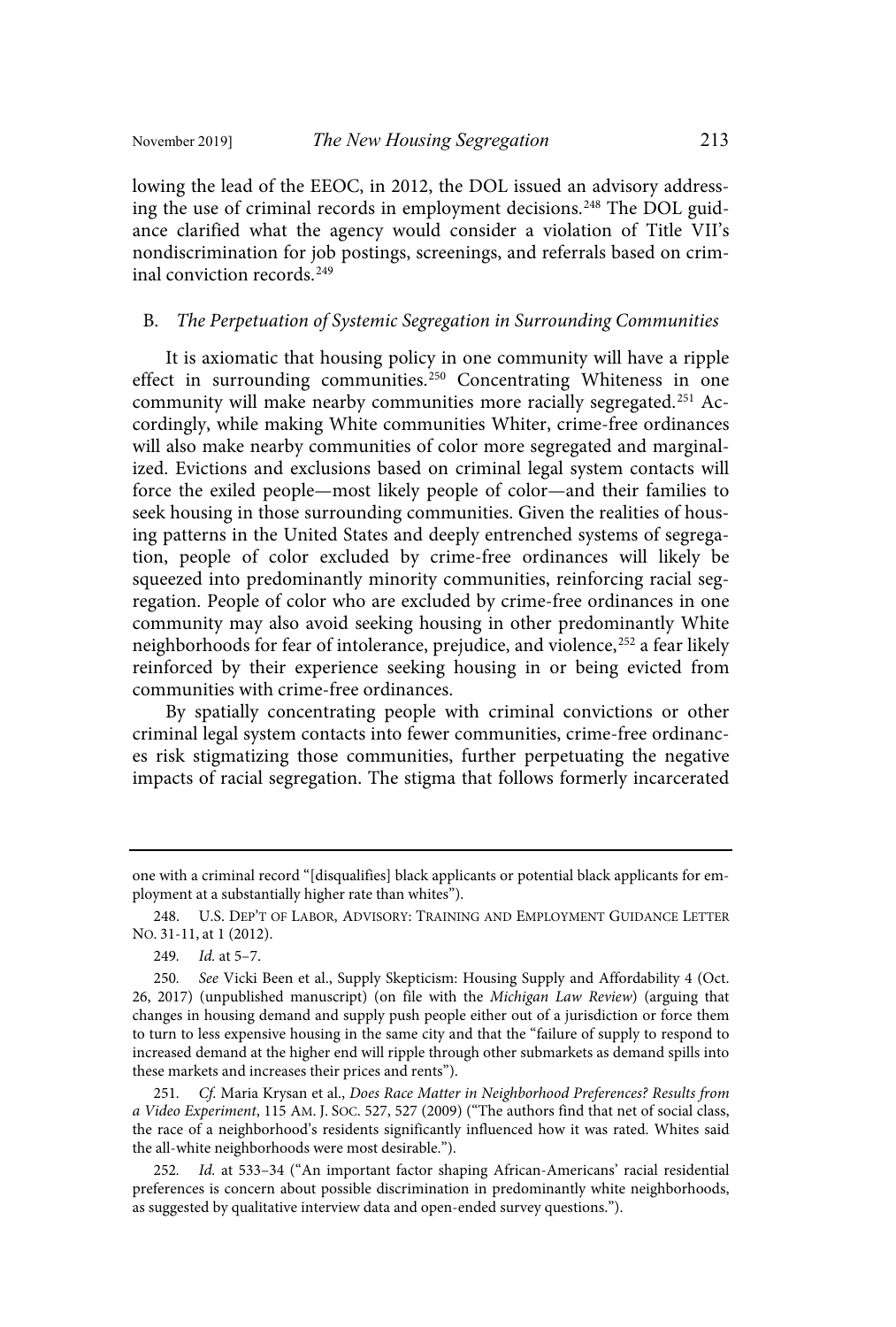people can attach to the communities in which they live. <sup>253</sup> Those communities in turn experience decline—social, economic, and political.<sup>254</sup> Racially segregated housing patterns interact with socioeconomic status to produce extreme spatial concentrations of incarceration in communities of color, with Black communities feeling the brunt of this.<sup>255</sup> Moreover, formerly incarcerated people are more likely to live in communities of color already suffering from high levels of social and economic disadvantage and deprivation.<sup>256</sup> Further concentrating people with criminal convictions and others with criminal legal system contacts<sup>257</sup> by excluding these individuals from neighboring communities will only exacerbate both the impact of concentrated incarceration on communities of color and, ultimately, racial segregation.

Communities that must absorb large numbers of people with criminal convictions or individuals with other forms of criminal legal system involvement face a range of political, social, and economic challenges.<sup>258</sup> Crime-free ordinances exacerbate the obstacles these segregated communities face. For example, concentrated incarceration in predominantly poor and minority neighborhoods erodes economic strength and increases crime.<sup>259</sup> Research has shown that a high concentration of formerly incarcerated residents destabilizes the community and reproduces the underlying forces that foster crime.<sup>260</sup>

Spatially concentrated incarceration also constrains minority communities' participation in the labor market and deepens the dearth of "social con-

255. CLEAR, supra note 10, at 64; Lyles-Chockley, supra note 173, at 263 ("Because black Americans tend to live in racially and economically segregated neighborhoods, their communities feel the brunt of these staggering incarceration figures.").

TRAVIS ET AL., supra note 174, at 1 ("And this cycle of removal and return of large numbers of individuals, mostly men, is increasingly concentrated in a relatively small number of communities that already encounter enormous social and economic disadvantages."); Lyles-Chockley, supra note 173, at 263.

257. This phenomenon is referred to as the "concentration of incarceration." See,  $e.g.,$ Lyles-Chockley, supra note 173, at 278.

258. See Roberts, supra note 210, at 1281 ("Mass imprisonment damages social networks, distorts social norms, and destroys social citizenship."); Thompson, supra note 171, at 283-85 (discussing the disproportionate impact that barriers to reentry have on families when the individual reentering society is a woman).

259. CLEAR, supra note 10, at 5, 10.

260. Id. at 64-65; Todd R. Clear, The Problem with "Addition by Subtraction": The Prison-Crime Relationship in Low-Income Communities, in INVISIBLE PUNISHMENT: THE COLLATERAL CONSEQUENCES OF MASS IMPRISONMENT 181, 193 (Marc Mauer & Meda Chesney-Lind eds., 2002).

<sup>253.</sup> Lyles-Chockley, supra note 173, at 270.

<sup>254.</sup> Id. at 271; see also CLEAR, supra note 10, at 70-90 (discussing how communities are affected by reentry); Cammett, supra note 1, at 1137-38; see also Jennifer Gonnerman, Million-Dollar Blocks, VILLAGE VOICE (Nov. 9, 2004), https://www.villagevoice.com/2004/11/09/ million-dollar-blocks/ [https://perma.cc/2LMT-L665].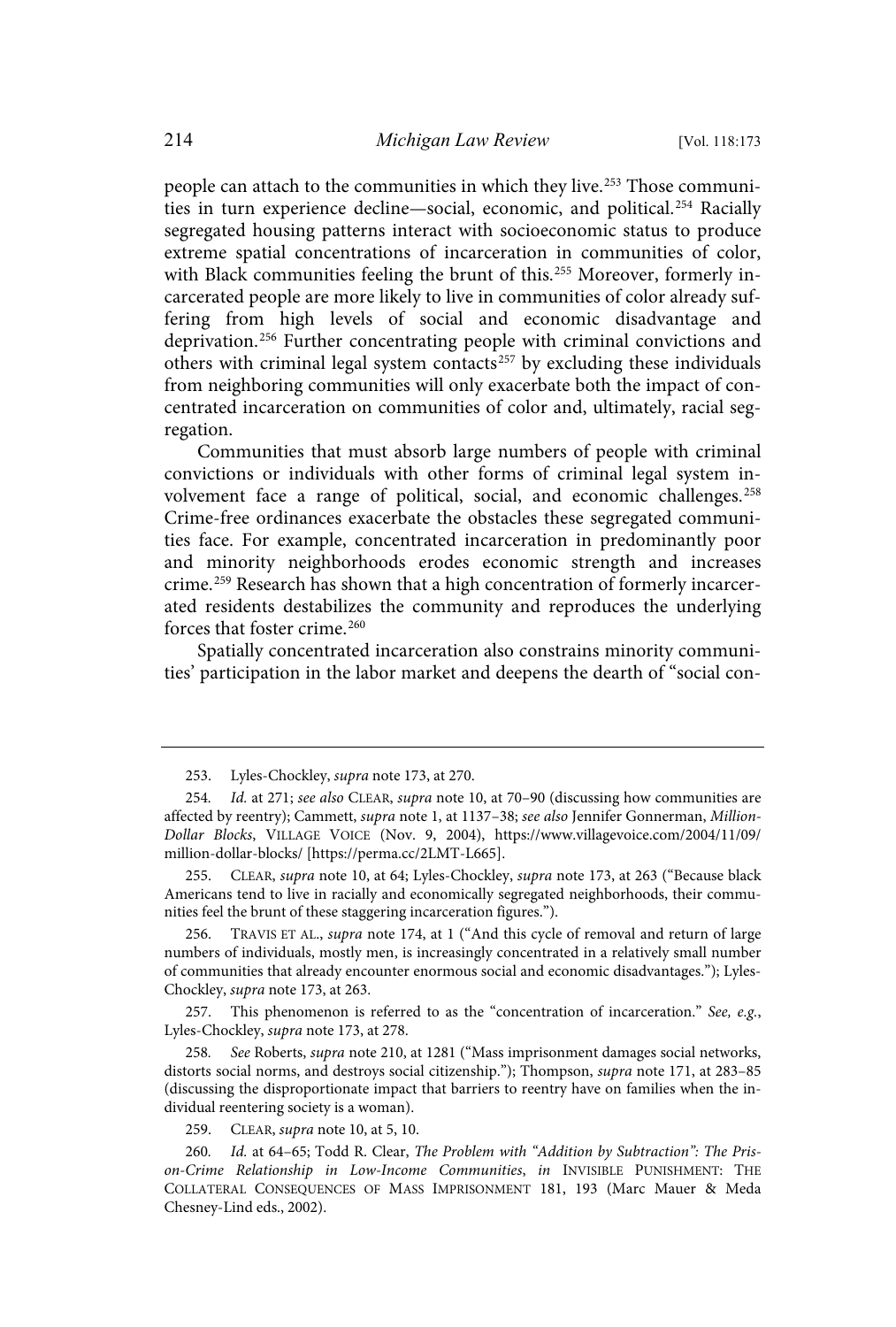nections to legal work within [a] neighborhood<sup>[]</sup>.<sup>"261</sup> Employment discrimination against people with criminal records may also have a "spillover effect" by generating employment discrimination against entire neighborhoods associated with high crime or incarceration rates"<sup>262</sup> and also making businesses reluctant to locate in those communities.<sup>263</sup> The stigma that Black people with criminal convictions carry with them feeds a "devastating cycle in which ex-offenders are unable to successfully integrate into their communities; their communities experience social, economic, and political decline; and that decline contributes to the conditions that foster stigma-inducing crime in the first place." 264

Black communities, in particular, suffer from the stigma of concentrated incarceration and the belief that "a community's high incarceration rate is proof that it is not a good place to live or conduct business." <sup>265</sup> The result not only is harmful for individual residents of those communities but also encourages further White flight and White self-segregation. Research has shown that White population loss is "strongly associated with the socioeconomic decline of neighborhoods." <sup>266</sup> It should not be a surprise that most people with other options—disproportionately, White people—would avoid or flee neighborhoods of concentrated poverty and instability that lack access to stable jobs, essential government services, and private investment. Racial discrimination is also a factor reinforcing the general inclination that White people may have to live in predominantly White communities. This inclination is driven by anti-Black sentiments and stereotypes as well as the real or perceived differences in the level of crime and quality of homes, schools, services, and amenities between predominantly White and predominantly minority neighborhoods.<sup>267</sup>

### V. THE POTENTIAL OF THE FAIR HOUSING ACT OF 1968 AND THE SEGREGATIVE EFFECTS CAUSE OF ACTION

Communities have a right to be safe. But they must pursue that goal in a way that does not unnecessarily increase or perpetuate racial segregation. Although the ostensible benefits of crime-free ordinances are significant, the tenant-screening and eviction requirements common to these ordinances are

<sup>261.</sup> Roberts, supra note 210, at 1294.

<sup>262.</sup> Id. (quoting Bruce Western et al., Black Economic Progress in the Era of Mass Imprisonment, in INVISIBLE PUNISHMENT, supra note 260, at 165, 178).

<sup>263.</sup> Lyles-Chockley, supra note 173, at 274–75.

<sup>264.</sup> *Id.* at 271.

<sup>265.</sup> *Id.* at 270.

<sup>266.</sup> Samuel H. Kye, The Persistence of White Flight in Middle-Class Suburbia, SOC. SCI. RES., May 2018, at 38, 39–40 (citing William H. Frey, Black In-Migration, White Flight, and the Changing Economic Base of the Central City, 85 AM. J. SOC. 1396 (1980)).

<sup>267.</sup> Krysan et al., supra note 251, at 543–44 (finding data to support the theory that "whites who endorse negative stereotypes about African-Americans will, more than those who do not endorse stereotypes, be influenced by neighborhood racial composition").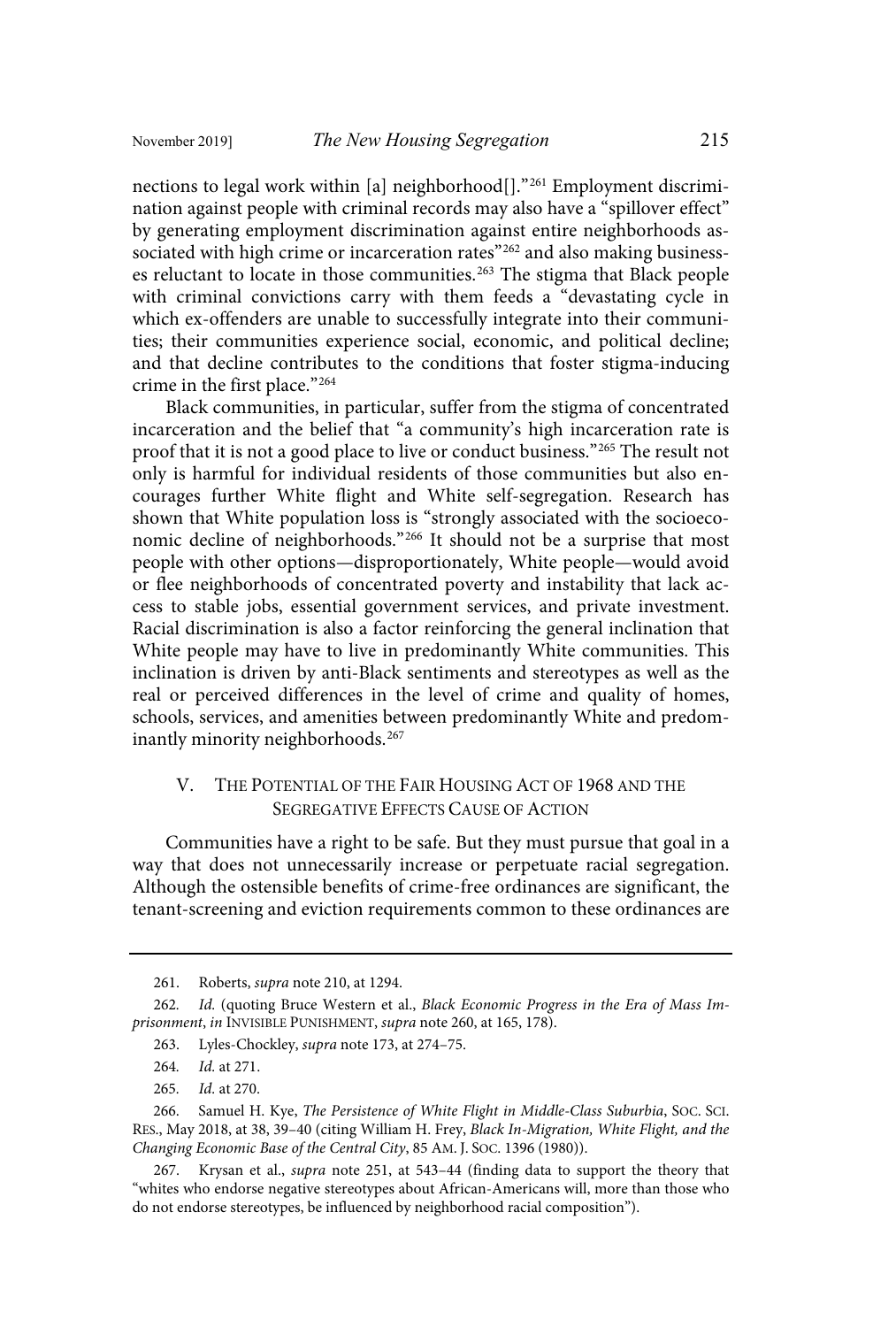not sufficiently related to the goal of creating safe communities. These ordinances erect a racially exclusionary barrier too vast to justify the role they will play in perpetuating racial segregation. It is becoming increasingly difficult to use the law to challenge racial inequality, in large part because proving a constitutional violation requires a showing of intentional discrimination.<sup>268</sup> This is not, however, true with respect to the Fair Housing Act of 1968. This Part will explore the potential to raise segregative effects claims under the Fair Housing Act to challenge the racially exclusionary impact of crime-free housing ordinances.

#### A. The FHA's Segregative Effects Provision

The Fair Housing Act of 1968 (FHA or the Act) can be a powerful tool to address the racial segregation wrought by systemic exclusion through local laws. Although municipalities are traditionally afforded wide discretion in zoning and setting other housing policies, <sup>269</sup> the Act is a check on that wide discretion.<sup>270</sup> Indeed, it was designed to promote "open, integrated residential housing patterns and to prevent the increase of segregation . . . of racial groups."<sup>271</sup> The Act was passed pursuant to congressional authority under the Thirteenth Amendment in order "to eliminate the badges and incidents of slavery" brought by housing discrimination. <sup>272</sup> In ruling on the reach of the Civil Rights Act of 1866—also passed pursuant to Congress's authority under the Thirteenth Amendment—the Supreme Court said that "when racial discrimination herds men into ghettos and makes their ability to buy property turn on the color of their skin, then it too is a relic of slavery." 273

271. Otero v. N.Y.C. Hous. Auth., 484 F.2d 1122, 1133–34 (2d Cir. 1973); see also Metro. Hous. Dev. Corp. v. Village of Arlington Heights (Arlington Heights II), 558 F.2d 1283, 1289 (7th Cir. 1977) (quoting Otero, 484 F.2d at 1134).

<sup>268.</sup> Washington v. Davis, 426 U.S. 229, 239–40 (1976) (holding that a showing of intentional discrimination is required to establish a violation of the Equal Protection Clause).

<sup>269.</sup> See Village of Belle Terre v. Boraas, 416 U.S. 1, 2, 7-9 (1974) (upholding an ordinance limiting the number of unrelated people who may live together in a home).

<sup>270.</sup> United States v. City of Black Jack, 508 F.2d 1179, 1184 (8th Cir. 1974) ("The discretion of local zoning officials . . . must be curbed where 'the clear result of such discretion is the segregation of low-income Blacks from all White neighborhoods.' " (quoting Banks v. Perk, 341 F. Supp. 1175, 1180 (N.D. Ohio 1972))); id. at 1185 ("[W]hatever the law was once . . . we now firmly recognize that the arbitrary quality of thoughtlessness can be as disastrous and unfair to private rights and the public interest as the perversity of a willful scheme." (quoting Hobson v. Hansen, 269 F. Supp. 401, 497 (D.D.C. 1967))).

<sup>272.</sup> Mitchell v. Cellone, 389 F.3d 86, 87–88 (3d Cir. 2004) (reaffirming that the Fair Housing Act, 42 U.S.C. § 3601–3619 to be a "valid exercise of congressional power under the Thirteenth Amendment to eliminate [the] badges and incidents of slavery"); Black Jack, 508 F.2d at 1184 ("The Act was passed pursuant to congressional power under the Thirteenth Amendment to eliminate the badges and incidents of slavery.").

<sup>273.</sup> Jones v. Alfred H. Mayer Co., 392 U.S. 409, 437–43 (1968).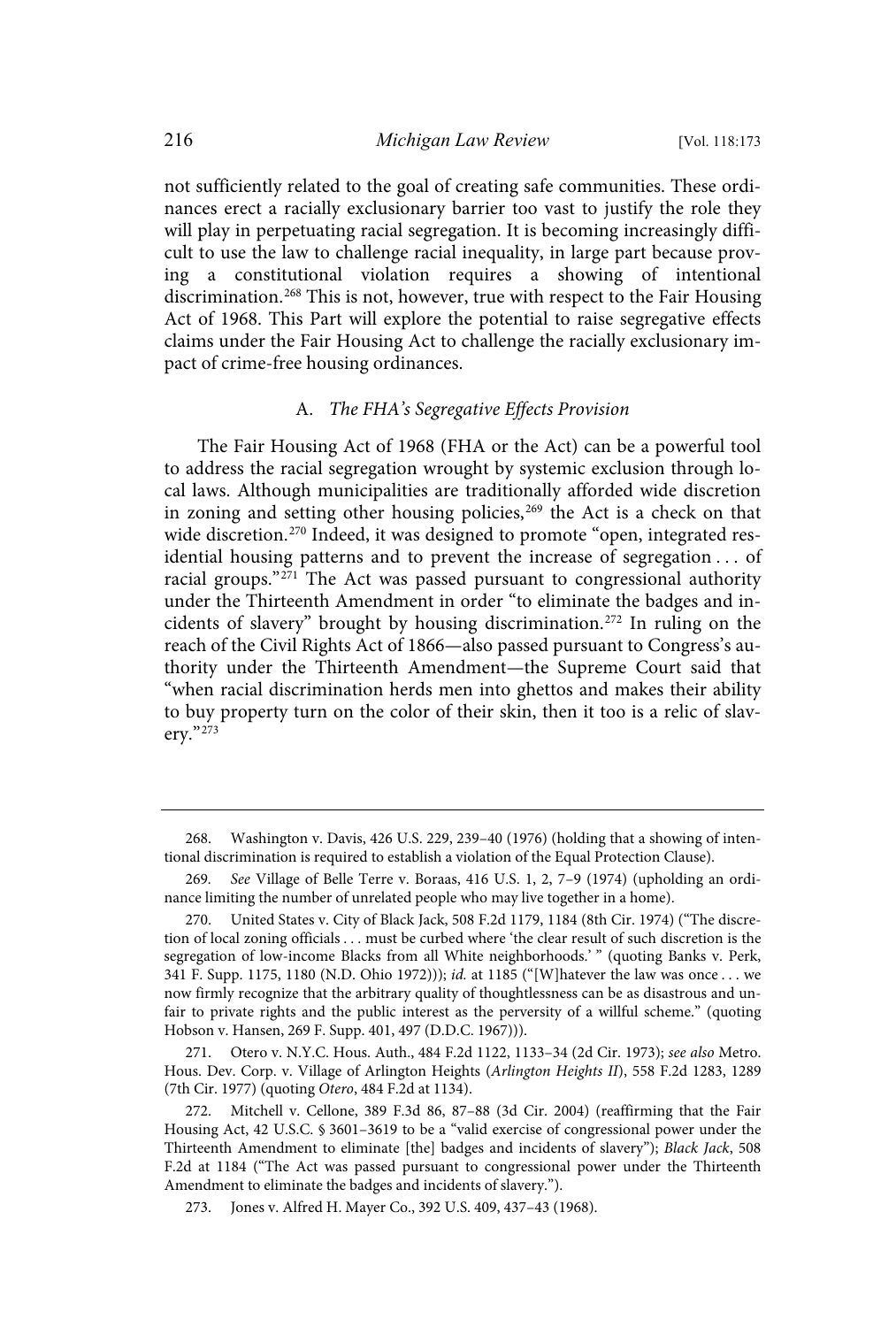The FHA has been most frequently used to combat traditional acts of intentional discrimination. But the Act also provides for two distinct types of claims that challenge practices that have a disproportionately adverse effect on minorities: disparate impact and segregative effects.<sup>274</sup> The segregative effects cause of action prohibits policies or practices that harm communities by "creat[ing], increas[ing], reinforc[ing], or perpetuat[ing] segregated housing patterns" without any requirement to establish intentional discrimination. <sup>275</sup> In focusing on the community-based impact of housing policies and practices, the segregative effects provision presents a mechanism to prevent predominantly White communities from fencing out integration and shines a light on the perpetrators of exclusionary practices. The Act recognizes that "conduct that has the necessary and foreseeable consequence of perpetuating segregation can be as deleterious as purposefully discriminatory conduct in frustrating the national commitment" to replace segregation with integrated living patterns. 276

The Supreme Court's decision in Texas Department of Housing & Community Affairs v. Inclusive Communities Project<sup>277</sup> partially lifted the cloud of uncertainty that once hung over discriminatory effects theories of liability under the FHA.<sup>278</sup> In affirming that disparate impact theories are cognizable under the FHA, the Court found that such claims were consistent with the central purpose of the Act. <sup>279</sup> The Court stated that the FHA mandates the "removal of artificial, arbitrary, and unnecessary barriers" and that this mandate could not be fulfilled if policies and practices that arbitrarily create discriminatory effects or perpetuate segregation continue unchecked.<sup>280</sup> Challenging "zoning laws and other housing restrictions that function unfairly to exclude minorities from certain neighborhoods without any sufficient justification" is "at the heartland of disparate-impact liability." <sup>281</sup> The Court also concluded that discriminatory effects theories play a critical role

274. Schwemm, supra note 28, at 710; see also Tex. Dep't of Hous. & Cmty. Affairs v. Inclusive Cmtys. Project, 135 S. Ct. 2507, 2525 (2015).

277. 135 S. Ct. 2507.

278. Before the Supreme Court's decision in *Inclusive Communities*, every circuit court to address the question concluded that practices with a discriminatory effect were prohibited under the FHA without establishing proof of discriminatory intent. ROBERT G. SCHWEMM & SARA K. PRATT, NAT'L FAIR HOUS. ALL., DISPARATE IMPACT UNDER THE FAIR HOUSING ACT: A PROPOSED APPROACH 3, 6–7 (2009). However, the Supreme Court had never directly addressed the question. Id. at 4.

279. Inclusive Communities, 135 S. Ct. at 2521.

280. Id. at 2522 (internal quotation marks omitted) (quoting Griggs v. Duke Power Co., 401 U.S. 424, 431 (1971)).

281. *Id.* at 2521-22.

<sup>275.</sup> 24 C.F.R. § 100.500(a) (2018).

<sup>276.</sup> Arlington Heights II, 558 F.2d at 1289; see also Trafficante v. Metro. Life Ins. Co., 409 U.S. 205, 211 (1972) (stating that the Fair Housing Act not only protects those against whom "discrimination is directed but also those whose complaint is that the manner of managing a housing project affects 'the very quality of their daily lives'" (quoting Shannon v. U.S. Dep't of Hous. & Urban Dev., 436 F.2d 809, 818 (3d Cir. 1970))).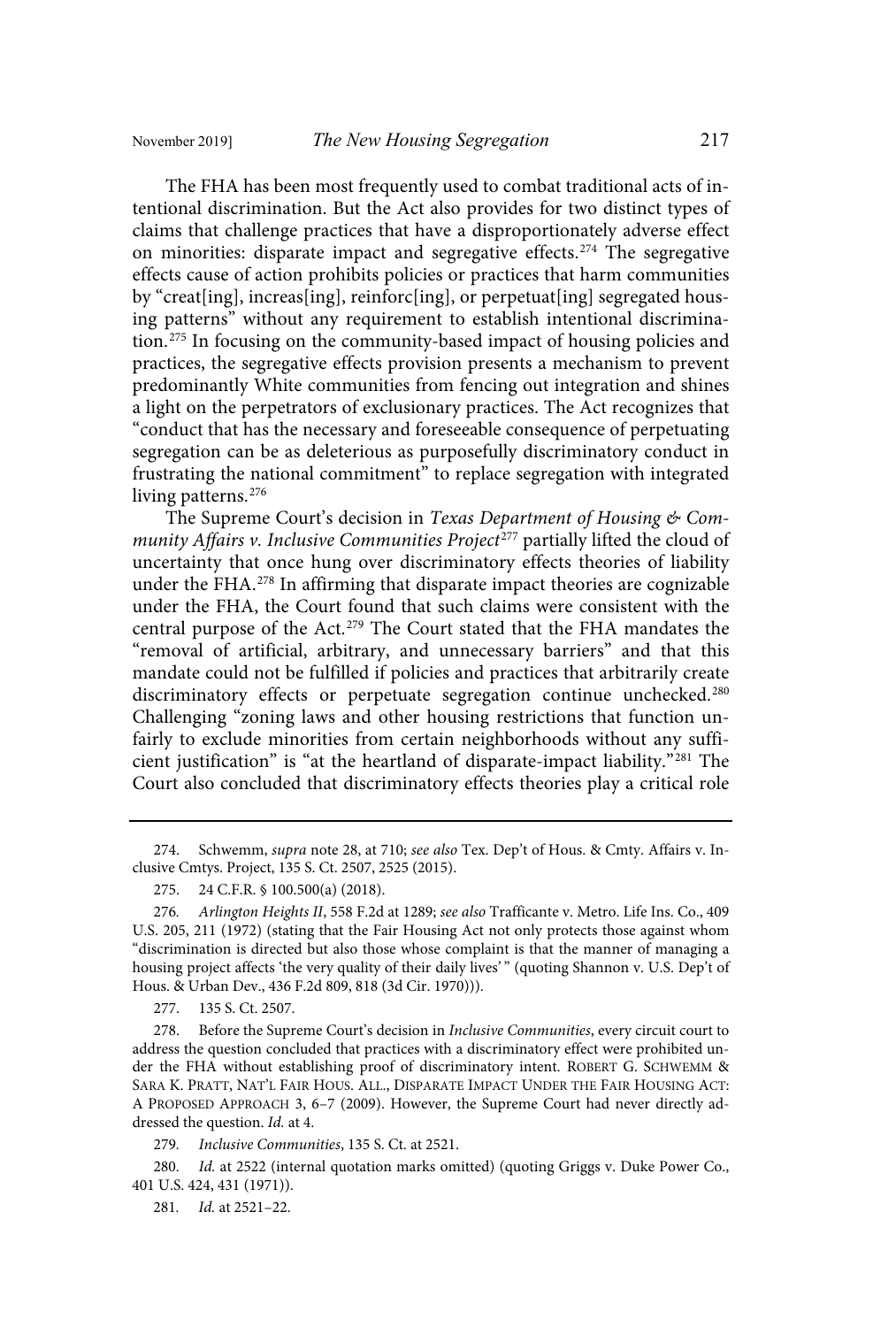in unearthing discriminatory intent: they "permit[] plaintiffs to counteract unconscious prejudices and disguised animus that escape easy classification as disparate treatment. In this way disparate impact liability may prevent segregated housing patterns that might otherwise result from covert and illicit stereotyping."<sup>282</sup> Now, with the Court's ratification, advocates should explore the full potential of the Act to challenge exclusionary local laws, such as crime-free housing ordinances.<sup>283</sup>

In 2013, HUD promulgated regulations establishing<sup>284</sup> uniform standards for evaluating both types of FHA effects claims, with both types of claims assessed using a single burden-shifting test.<sup>285</sup> Generally, under the first step, the plaintiff bears the initial burden of establishing a prima facie case that "a challenged practice caused or predictably will cause a discriminatory effect."<sup>286</sup> If the plaintiff establishes a prima facie case, the defendant bears the burden to prove that its "challenged practice is necessary to achieve one or more substantial, legitimate, nondiscriminatory interests." <sup>287</sup> If the defendant meets this burden, the final step shifts the burden back to the plaintiff to establish that the defendant's interest "could be served by another practice that has a less discriminatory effect."<sup>288</sup>

In a segregative effects case, establishing a prima facie case under the first step of the burden-shifting analysis requires three distinct elements the plaintiff must: (1) challenge a distinct practice or policy of the defendant; (2) use statistical evidence to show that the identified practice creates, increases, reinforces, or perpetuates segregated housing patterns in the rele-

284. HUD is the federal agency tasked with enforcing and administering the Fair Housing Act; therefore, HUD's regulations are entitled to substantial deference. Meyer v. Holley, 537 U.S. 280, 287–88 (2003). Moreover, the regulations are virtually identical to the test the Supreme Court adopted for disparate impact claims in Inclusive Communities. However, it is important to note that HUD under the Trump Administration is currently reconsidering its implementation of the disparate impact standard under the FHA. See Reconsideration of HUD's Implementation of the Fair Housing Act's Disparate Impact Standard, 84 Fed. Reg. 28560 (proposed June 20, 2018) (to be codified at 24 C.F.R. pt. 100).

285. See Implementation of the Fair Housing Act's Discriminatory Effects Standard, 78 Fed. Reg. 11,460 (Feb. 15, 2013); 24 C.F.R. § 100.500(c) (2013).

<sup>282.</sup> *Id.* at 2522.

<sup>283.</sup> Despite the Court's decision in Inclusive Communities, the current makeup of the Supreme Court and the uncertainty of future appointments may indicate that now is not the time to explore the limits of disparate impact under the FHA. In light of the conservative turn of the Supreme Court, progressive advocates face a dilemma similar to the one faced by social justice advocates in the 1990s. See Deborah N. Archer, Political Lawyering for the 21st Century, DENV. L. REV. (forthcoming 2019) (manuscript at 15–16) (on file with the Michigan Law Review). Social justice advocates may also use the threat of litigation to persuade local jurisdictions to change their housing policies without the need to actually file a lawsuit. See id. (manuscript at 27). For example, after the threat of litigation, Hesperia, California, removed provisions requiring mandatory evictions by police or landlords for tenants in violation of the crime-free ordinance. De La Cruz, supra note 93.

<sup>286.</sup> 24 C.F.R. § 100.500(c)(1).

<sup>287.</sup> Id.  $\frac{1}{9}$  100.500(c)(2).

<sup>288.</sup> Id.  $\frac{1}{9}$  100.500(c)(3).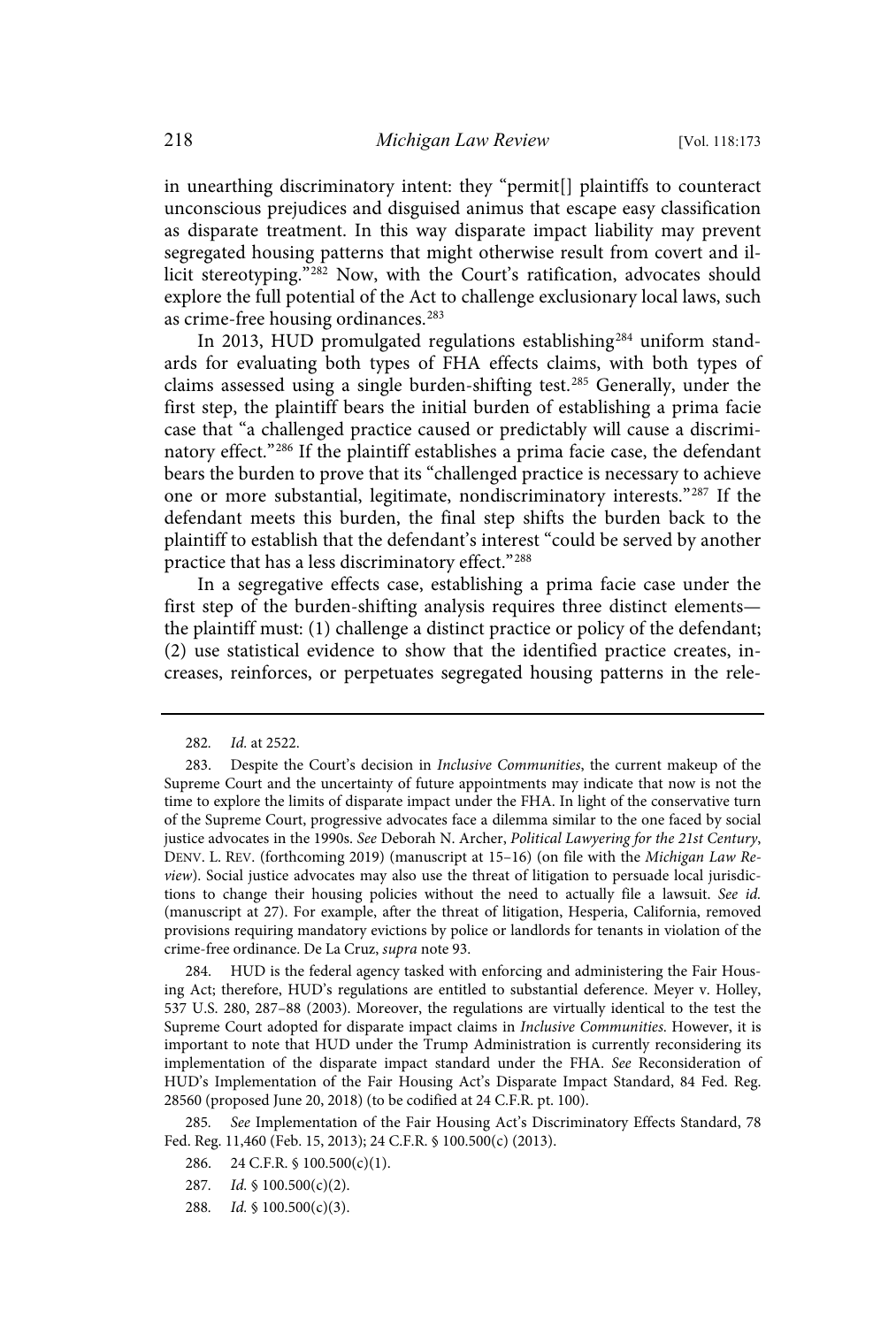vant community; and (3) establish that the challenged practice is the cause of the segregative effect.<sup>289</sup> The precise requirements under each stage of this analysis are less well defined for segregative effects claims than they are for disparate impact claims. In part, this is because segregative effects claims are brought less frequently, and when they are brought, they have generally been limited to zoning decisions or other local government actions that prevent the development of a housing project in a predominantly White area.<sup>290</sup> Understanding the full reach of the segregative effects theory is further complicated because, unlike the disparate impact theory, segregative effects claims are not analogous to Title VII disparate impact claims.<sup>291</sup> However, the limited case law on segregative effects claims and HUD guidance shed some light on the ways the segregative effects theory can be used to prevent predominantly White communities from taking actions to shield their neighborhoods from integration, and also address the impact those actions have on surrounding neighborhoods.<sup>292</sup>

While crime-free housing ordinances are vulnerable to both types of discriminatory effects causes of action, there are important distinctions between disparate impact claims and segregative effects claims that suggest the latter may be better suited to challenge the predictable segregative effects of crime-free housing ordinances in the housing market.<sup>293</sup> While disparate impact claims focus on a particular policy, segregative effects claims may be brought to challenge individual housing actions or decisions, in addition to

293. Under the Obama Administration, HUD defended the important role of recognizing segregative effects claims in addition to disparate impact claims. HUD noted that the elimination of segregation was central to the enactment of the Fair Housing Act. 78 Fed. Reg. at 11,469.

<sup>289. 78</sup> Fed. Reg. at 11,468-69; Schwemm, supra note 28, at 712-13; see also Tex. Dep't of Hous. & Cmty. Affairs v. Inclusive Cmtys. Project, 135 S. Ct. 2507, 2523–24 (2015) (discussing the requirements a plaintiff must meet to make out a prima facie showing of disparate impact).

<sup>290.</sup> Schwemm, supra note 28, at 715, 737 (discussing the first cases brought as segregative effects claims and how they shaped the body of case law regarding this claim).

<sup>291.</sup> *Id.* at 711.

<sup>292.</sup> See generally, e.g., Huntington Branch, NAACP v. Town of Huntington, 844 F.2d 926, 940–41 (2d Cir. 1988) ("[W]e conclude that the strong showing of discriminatory effect resulting from the Town's adherence to its R-3M zoning category and its refusal to rezone the Matinecock Court site far outweigh the Town's weak justifications."); Metro. Hous. Dev. Corp. v. Village of Arlington Heights (Arlington Heights II), 558 F.2d 1283, 1283 (7th Cir. 1977) (holding that the Village of Arlington Heights "had [a] statutory obligation under the Fair Housing Act to refrain from zoning policies that effectively foreclosed construction of any lowcost housing within its corporate boundaries"); United States v. City of Black Jack, 508 F.2d 1179 (8th Cir. 1974) (striking down an ordinance prohibiting construction of new multifamily dwellings); Dews v. Town of Sunnyvale, 109 F. Supp. 2d 526 (N.D. Tex. 2000) (finding town zoning ordinances to have discriminatory effect and to have been maintained with discriminatory intent); Summerchase Ltd. P'ship I v. City of Gonzales, 970 F. Supp. 522, 541 (M.D. La. 1997) (denying defendant's motion for summary judgment on the claim that the city's refusal to grant a permit "has a discriminatory effect on minorities because it has a segregative effect").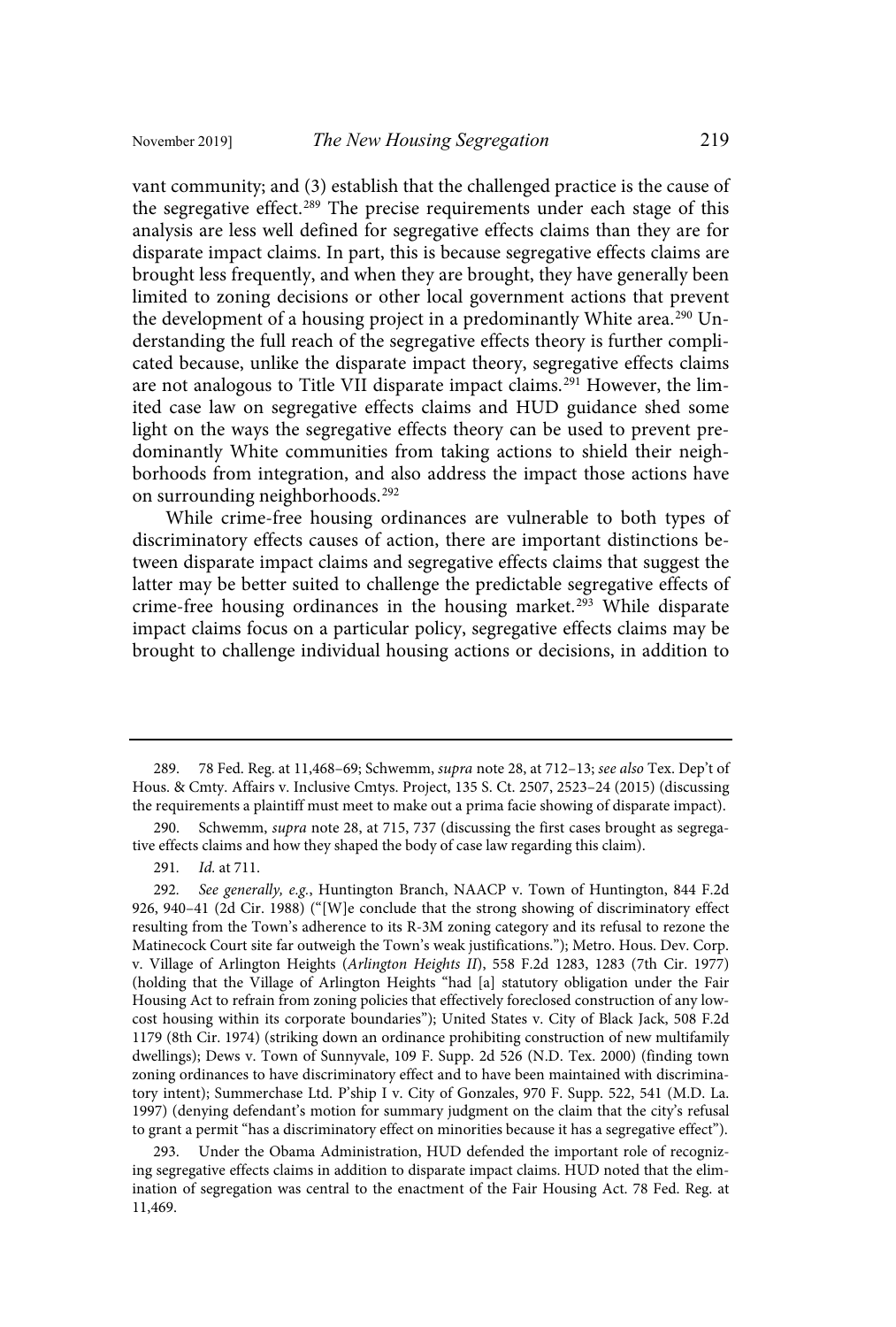broad policies.<sup>294</sup> This distinction can be critical in challenging ostensibly individual housing determinations—such as a landlord's decision to evict a tenant or not rent to a prospective tenant—that cumulatively further racially segregated housing patterns, particularly where those individual decisions are in furtherance of an explicit community-based goal. In an example used by the Supreme Court in *Inclusive Communities*, "a plaintiff challenging the decision of a private developer to construct a new building in one location rather than another will not easily be able to show this is a policy causing a disparate impact because such a one-time decision may not be a policy at all." <sup>295</sup> Under a regime of crime-free ordinances, a municipality may argue that an individual property owner's decision whether to rent to a particular tenant cannot be deemed a policy because of the unique factors that may attend each individual decision. But under a segregative effects cause of action, a plaintiff can challenge the collective impact of a series of isolated decisions (here, the seemingly individual decisions by a landlord) that converge to undermine the goal of combating segregation.<sup>296</sup>

Disparate impact claims focus on how the challenged policy has affected a specific group.<sup>297</sup> However, the reach and harms of segregation are not limited to one group of individuals. Significantly, segregative effects claims focus on the harm done to "the whole community," <sup>298</sup> with the goal of "achiev[ing] racial integration for the benefit of all people in the United States."<sup>299</sup> In focusing on the impact to "the whole community," segregative

295. Inclusive Cmtys., 135 S. Ct. at 2523.

See 24 C.F.R. § 100.500(a) ("A practice has a discriminatory effect where it actually or predictably results in a disparate impact on a group of persons or creates, increases, reinforces, or perpetuates segregated housing patterns because of race, color, religion, sex, handicap, familial status, or national origin.").

298. Trafficante v. Metro. Life Ins. Co., 409 U.S. 205, 211 (1972) (quoting 114 CONG. REC. 2706 (1968) (statement of Sen. Javits)); see also Huntington Branch, 844 F.2d at 937; Arlington Heights II, 558 F.2d at 1290; Schwemm, supra note 28, at 714; Schwemm & Bradford, supra note 294, at 691 ("Historically, most perpetuation-of-segregation claims have been made against municipal defendants accused of blocking integrated housing developments in predominantly white areas.").

299. H.R. Res. 1095, 110th Cong., 154 CONG. REC. H2280–01 (daily ed. Apr. 15, 2008).

<sup>294.</sup> See Inclusive Cmtys., 135 S. Ct. at 2523 (indicating that a disparate impact claim can only challenge a defendant's policy, not a one-time decision); 24 C.F.R. § 100.500 (2018); Schwemm, supra note 28, at 713; Robert G. Schwemm & Calvin Bradford, Proving Disparate Impact in Fair Housing Cases After Inclusive Communities, 19 N.Y.U. J. LEGIS. & PUB. POL'Y 685, 691 (2016) ("Unlike disparate-impact claims, segregative-effect claims may challenge a particular action or decision of the defendant as well as an across-the-board policy or practice."). For examples of cases where the plaintiffs challenged individual housing decisions, see, for example, Huntington Branch, 844 F.2d at 937–941; Arlington Heights II, 558 F.2d 1283; Black Jack, 508 F.2d 1179.

<sup>296.</sup> Because the exclusions and evictions ultimately are made in order to comply with a housing ordinance, they are arguably a single, general policy. See Mhany Mgmt., Inc. v. County of Nassau, 819 F.3d 581, 619 (2d Cir. 2016) (finding a zoning policy at issue, rather than "'oneoff' zoning 'decision[s],' " where individual zoning decision was linked to a required change in local law to facilitate the construction).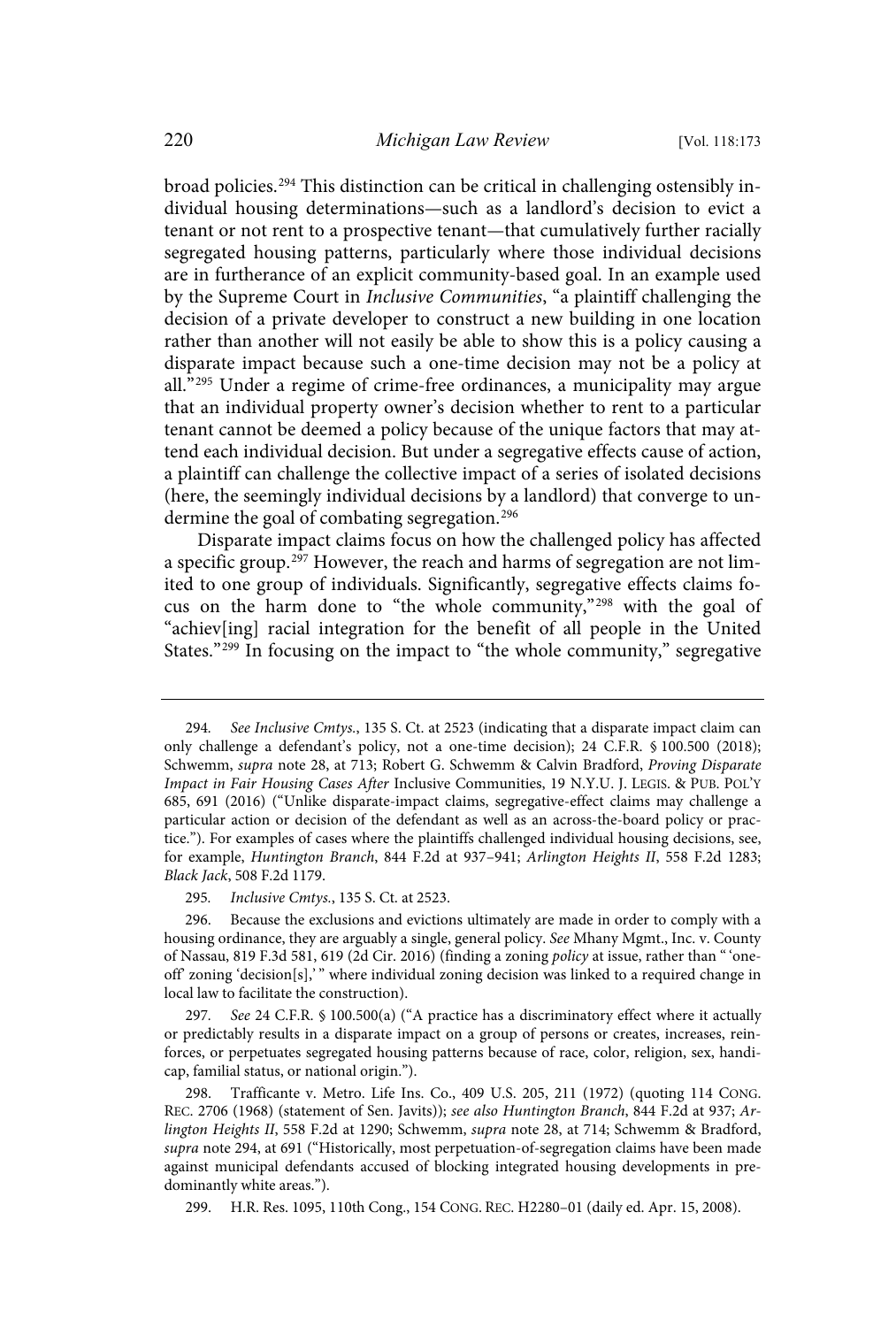effects claims also have the potential to recognize not only the impact on racial segregation in the communities that adopt racially exclusionary policies or practices, but also the ripple effects that adoption has in surrounding communities.<sup>300</sup>

In Metropolitan Housing Development Corp. v. Village of Arlington Heights, the Seventh Circuit explained the distinction:

There are two kinds of racially discriminatory effects which a facially neutral decision about housing can produce. The first occurs when that decision has a greater adverse impact on one racial group than on another. The second is the effect which the decision has on the community involved; if it perpetuates segregation and thereby prevents interracial association it will be considered invidious under the Fair Housing Act independently of the extent to which it produces a disparate effect on different racial groups.<sup>301</sup>

In Arlington Heights II, the court found a segregative effects claim viable where a disparate impact claim failed because of the nature of the impact of the challenged housing decision. In Arlington Heights II, plaintiffs sought to compel the Village of Arlington Heights to rezone property to allow the construction of federally subsidized housing.<sup>302</sup> The plaintiff raised a disparate impact and a segregative effects claim. <sup>303</sup> The court found the disparate impact argument to be "relatively weak" because although the village's zoning decision affected a significantly disproportionate percentage of minorities, the decision also theoretically disadvantaged a greater number of White people "because sixty percent of the people in the Chicago area eligible for federal housing subsidization [at the time] were white." <sup>304</sup> The court concluded that "[t]he argument for racial discrimination [under a disparate impact theory] is therefore not as strong as it would be if all or most of the group adversely affected was nonwhite."<sup>305</sup> However, relying on similar decisions in United

302. Arlington Heights II, 558 F.2d at 1285.

303. See id. at 1283. The plaintiffs also alleged that the village's actions violated their rights under the Equal Protection Clause. Id. at 1286.

304. Id. at 1291.

<sup>300.</sup> See, e.g., United States v. City of Black Jack, 508 F.2d 1179, 1183 (8th Cir. 1974) (recognizing a segregative effects claim where the exclusion of Black people from the targeted community resulted in the "confinement of a disproportionate number of them in overcrowded or substandard accommodations" in the city (quoting United States v. City of Black Jack, 372 F. Supp. 319, 325 (E.D. Mo. 1974))).

<sup>301.</sup> Arlington Heights II, 558 F.2d at 1290; see also Trafficante, 409 U.S. at 209-10 ("While members of minority groups were damaged the most from discrimination in housing practices, the proponents of the legislation emphasized that those who were not the direct objects of discrimination had an interest in ensuring fair housing, as they too suffered.").

<sup>305.</sup> Id. The court did not note, however, that a housing policy with an impact on both white people and minorities is not automatically immune from challenge under a disparate impact theory. Id. In United States v. City of Black Jack, 508 F.2d 1179, and Kennedy Park Homes Ass'n v. City of Lackawanna, 436 F.2d 108 (2d Cir. 1970), the courts found a disparate impact claim despite an impact that was not limited to minorities.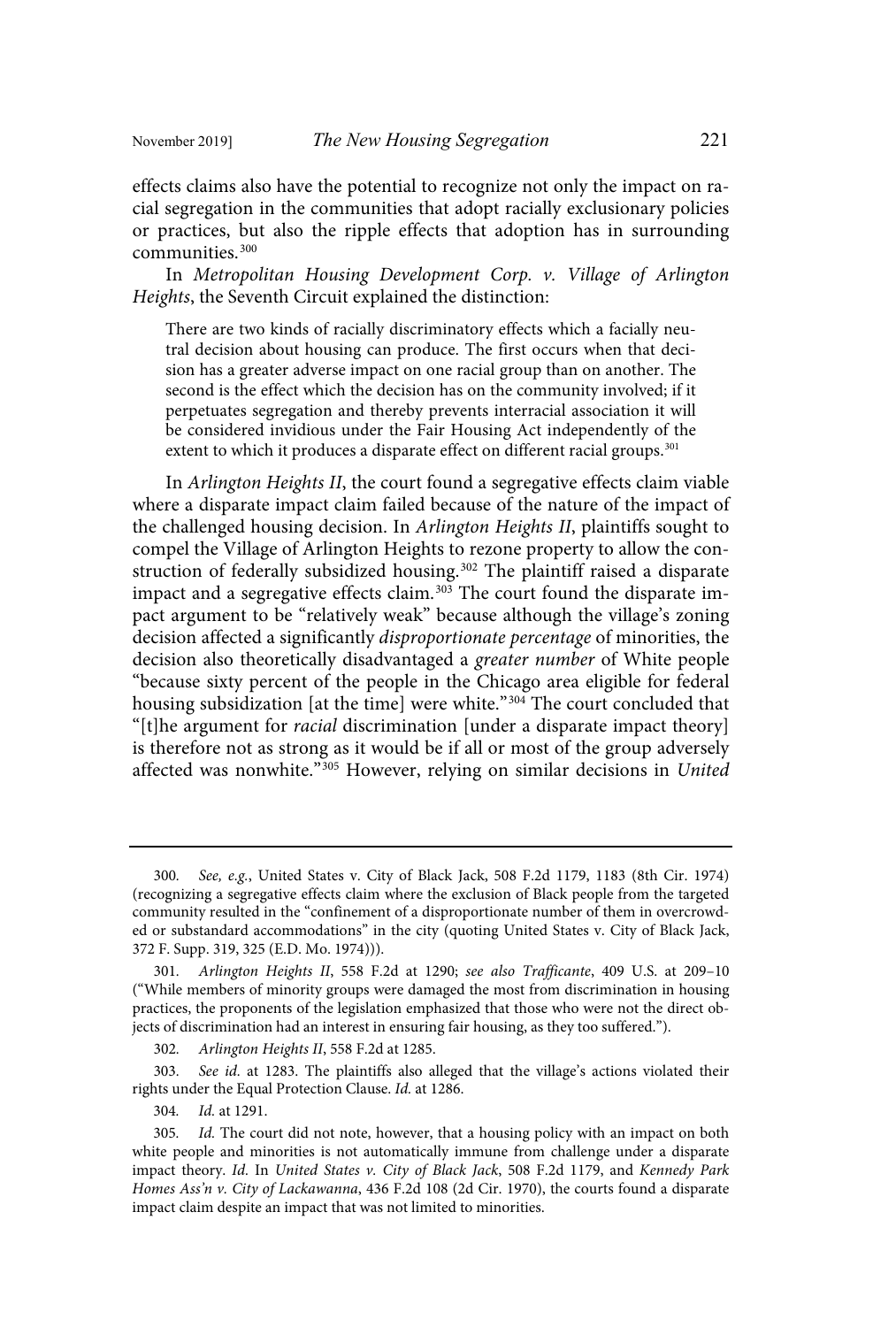States v. Black Jack<sup>306</sup> and Kennedy Park,<sup>307</sup> the Arlington Heights II court noted that this type of effect would not preclude a segregative effects cause of action from proceeding:

What was present in Black Jack and Kennedy Park was a strong argument supporting racially discriminatory impact in the second sense [involving the perpetuation of segregation]. In each case the municipality or section of the municipality in which the proposed project was to be built was overwhelmingly white. Moreover, in each case construction of low-cost housing was effectively precluded throughout the municipality or section of the municipality which was rigidly segregated. Thus, the effect of the municipal action in both cases was to foreclose the possibility of ending racial segregation in housing within those municipalities. 308

Finally, the impact on segregation need not be substantial,<sup>309</sup> nor must the challenged prohibition be the sole factor contributing to racial segregation in the community.<sup>310</sup> A segregative effects claim could be pursued where the challenged action is moving a community from 80 percent White to 90 percent White, or where the challenged action blocks a move that would have modestly decreased the percentage of White residents in a predominantly White community, because it "increases" or "reinforces" segregated housing patterns. 311

308. Arlington Heights II, 558 F.2d at 1291.

309. See Schwemm, supra note 28, at 740 ("Still, most courts have followed a similar analysis; that is, so long as the plaintiff can show that a proposed housing development is likely to include a sizeable portion of minorities, e.g., because it is subsidized in a racially diverse metropolitan area, a heavily white municipality that blocks such a project is perpetuating segregation.").

310. Huntington Branch, NAACP v. Town of Huntington, 844 F.2d 926, 937 (2d Cir. 1988) (finding a violation of segregative effects where a housing development with the goal of achieving a 25 percent minority population "would begin desegregating" a predominantly White neighborhood and a discriminatory effect where a disproportionately large percentage of minority households would be affected); Black Jack, 508 F.2d at 1186 ("Black Jack's action is but one more factor confining blacks to low-income housing in the center city, confirming the inexorable process whereby the St. Louis metropolitan area becomes one that 'has the racial shape of a donut, with the Negroes in the hole and with mostly Whites occupying the ring.'" (quoting Mahaley v. Cuyahoga Metro. Hous. Auth., 355 F. Supp. 1257, 1260 (N.D. Ohio 1973))). But see Tex. Dep't of Hous. & Cmty. Affairs v. Inclusive Cmtys. Project, 135 S. Ct. 2507, 2514 (2015) ("If a statistical discrepancy is caused by factors other than the defendant's policy, a plaintiff cannot establish a prima facie case . . . .").

311. Mhany Mgmt., Inc. v. County of Nassau, 819 F.3d 581, 620 (2d Cir. 2016) (finding that a restriction on multifamily housing "perpetuates segregation generally because it decreases the availability of housing to minorities in a municipality where minorities constitute" a small percentage of the population (quoting Mhany Mgmt., Inc. v. County of Nassau, 843 F. Supp. 2d 287, 329 (E.D.N.Y. 2012))); Huntington Branch, 844 F.2d at 937–38 (finding that an ordinance restricting construction of low-income housing with a disproportionate percentage

<sup>306.</sup> In Black Jack, the city enacted a zoning ordinance prohibiting the construction of new multiple-family dwellings. 508 F.2d at 1183.

<sup>307.</sup> In Kennedy Park, the city imposed a moratorium on the construction of new subdivisions, a category into which the proposed project fell. 436 F.2d at 111.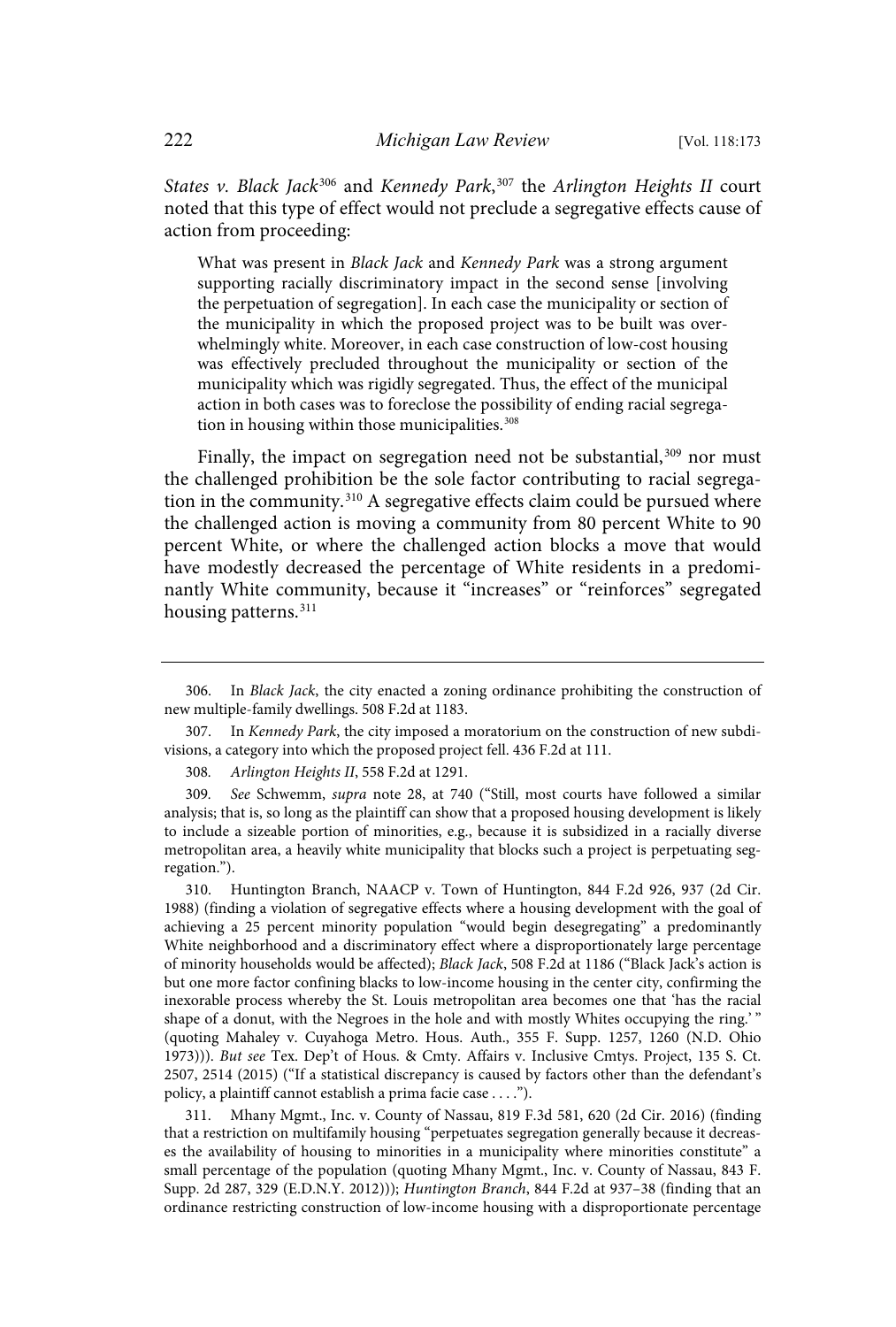#### B. Applying the FHA to Crime-Free Ordinances

Plaintiffs challenging a crime-free ordinance using a segregative effects cause of action will likely be able to establish a prima facie case. As discussed earlier, a policy that melds the criminal legal system and private housing market creates an all-encompassing web that will squeeze people of color out of communities and predictably further segregation. Crime-free ordinances increase, reinforce, and perpetuate segregated housing patterns because of their overbreadth. The exclusion and eviction of tenants based on contact with the criminal legal system imports the racial impacts of that system into an already segregated housing system. These ordinances may deter people with criminal legal contacts from ever looking for housing in the community, because they know they are not wanted, believe they will not make it through the background check, or fear the harassment, surveillance, and invasion of privacy that will come with living in a "crime-free" community. The potential impact is exacerbated by the racial realities of who is likely to rent their home compared to who is likely to own their home in the communities in which these ordinances are adopted.<sup>312</sup>

If a plaintiff is able to make out a prima facie case, the defendant will bear the burden to prove that its "challenged practice is necessary to achieve one or more substantial, legitimate, nondiscriminatory interests."<sup>313</sup> In determining whether the asserted interest rises to the level of a compelling governmental interest, a court must examine whether the public interest served by the ordinance is constitutionally permissible and whether the ordinance in fact furthers the governmental interest asserted. 314

314 . See Shapiro v. Thompson, 394 U.S. 618, 634 (1969) ("But in moving from State to State or to the District of Columbia appellees were exercising a constitutional right, and any

of minority residents to an "urban renewal area" that was already 52 percent minority "significantly perpetuated segregation in the Town"); id. at 937 (finding a segregative effects violation where a housing development with a goal of a 25 percent minority population "would begin desegregating" a predominantly white neighborhood); id. (finding a discriminatory effect where a disproportionately large percentage of minority households would be affected); Black Jack, 508 F.2d at 1186 (finding a violation of the segregative effects cause of action where a housing development that would meet the housing needs of a class of people that were 32 percent Black was excluded because "[t]here was ample proof that many blacks would live in the development, and that the exclusion of the townhouses would contribute to the perpetuation of segregation in a community which was 99 percent white").

<sup>312.</sup> See Demographic Characteristics for Occupied Housing Units, U.S. CENSUS BUREAU, https://factfinder.census.gov/faces/tableservices/jsf/pages/productview.xhtml?pid=ACS\_17\_5Y R\_S2502&prodType=table (on file with the Michigan Law Review) (indicating that Whites make up 76.8 percent of owner-occupied housing units). Crime-free ordinances also have the ability to exacerbate racial segregation by reducing the supply of rental housing in a community. See WERTH, supra note 1, at 5. If a landlord does not comply with orders to evict a tenant, the landlord's license can be revoked. Id. An unlicensed landlord cannot rent their property. Id. Rental revocations can decrease the availability of rental housing in a community, and decreases in rental housing disproportionately impact minorities, who make up just over 23 percent of owner-occupied housing units. Id. This aspect of crime-free ordinances is not addressed in this Article.

<sup>313.</sup> 24 C.F.R. § 100.500(c)(2) (2018).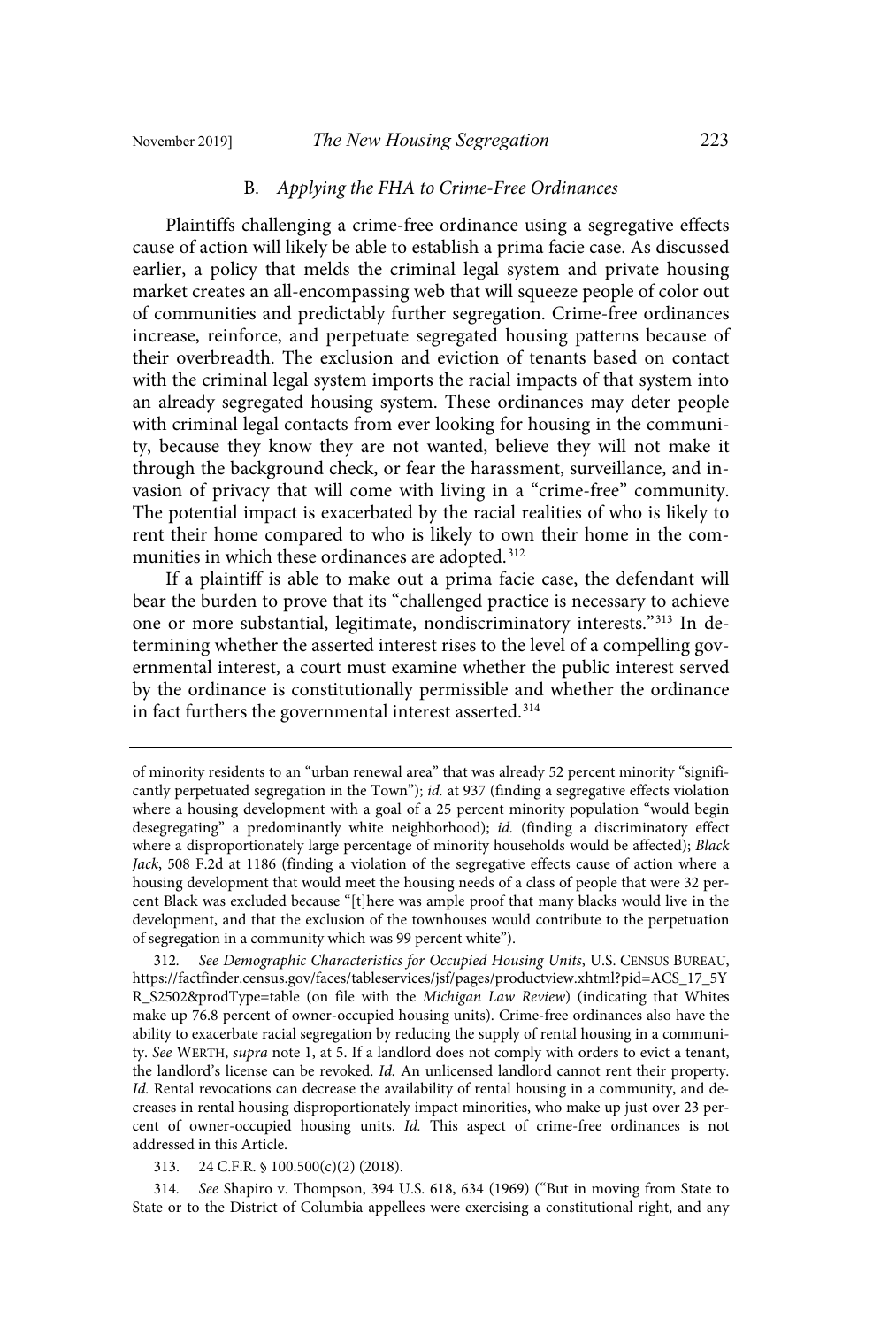Generally, communities that adopt crime-free ordinances assert that enforcement of the ordinance will result in a reduction of crime, increased property values, improved quality of life, and safer rental properties.<sup>315</sup> While improving safety on rental properties—and all of the residual benefits asserted to come with that safety—is a legitimate community interest,  $316$ crime-free housing ordinances are not "necessary" to municipalities' interest in reducing crime. In light of the widespread racial bias and disparities in the criminal legal system, criminal legal system contacts will always be a problematic measure for access to housing. Moreover, because crime-free ordinances rely solely on arrests, penalize individuals for the conduct of friends or family members, and rely on an unconstrained range of previous convictions as indicators of future dangerousness, plaintiffs can argue that these ordinances will have a marginal impact on reducing crime at best, but have profound potential to deepen racial segregation.

First, crime-free ordinances are not necessary to improve safety to the extent that they rely on arrests or police suspicion to justify evictions or refusals to rent.<sup>317</sup> Neither an arrest nor police suspicion is proof that an individual has engaged in any criminal conduct, much less proof of their propensity to do so in the future. Indeed, the U.S. Supreme Court has recognized that "[t]he mere fact that a man has been arrested has very little, if any, probative value in showing that he has engaged in any misconduct. An arrest shows nothing more than that someone probably suspected the person apprehended of an offense."<sup>318</sup> Lower federal courts have similarly found arrests to be of little probative value in determining whether a person engaged in any criminal conduct.<sup>319</sup> Moreover, in the specific context of landlord reli-

318. Schware v. Bd. of Bar Exam'rs of N.M., 353 U.S. 232, 241 (1957).

classification which serves to penalize the exercise of that right, unless shown to be necessary to promote a compelling governmental interest, is unconstitutional.").

<sup>315.</sup> See, e.g., Crime Free Multi-Housing, supra note 4 (warning that "drug criminals and other destructive tenants" operating out of rental units cause property damage, a decline in property value, and fires, in addition to presenting threats to other tenants' safety); Crime Free Multi-Housing Program, DUBLIN, CAL., http://www.ci.dublin.ca.us/118/Crime-Free-Multi-Housing-Program [https://perma.cc/EG55-6YRW] ("[P]roperty managers will reap the benefits of reduced crime, better community awareness, increased property values, more attractive neighborhoods, advertisement of participation, and improved quality of life.").

<sup>316</sup> . See Tex. Dep't of Hous. & Cmty. Affairs v. Inclusive Cmtys. Project, 135 S. Ct. 2507, 2524 (2015) (warning against a broad interpretation of disparate-impact liability that would prevent government entities and private parties from, among other things, "ensuring compliance with health and safety codes").

<sup>317.</sup> As discussed supra Section II.B.3, under ICFA's model and municipal ordinances adopted around the country, a tenant risks eviction if he or she has engaged in or facilitated an act of criminal activity—which could potentially be understood broadly enough to include an arrest, or a stop resulting in neither arrest nor conviction.

<sup>319.</sup> See, e.g., United States v. Berry, 553 F.3d 273, 284 (3d Cir. 2009) ("We therefore follow . . . the majority of our sister appellate courts and hold that a bare arrest record—without more—does not justify an assumption that a defendant has committed other crimes and it therefore can not support increasing his/her sentence in the absence of adequate proof of criminal activity."); United States v. Zapete-Garcia, 447 F.3d 57, 60 (1st Cir. 2006) ("[A] mere ar-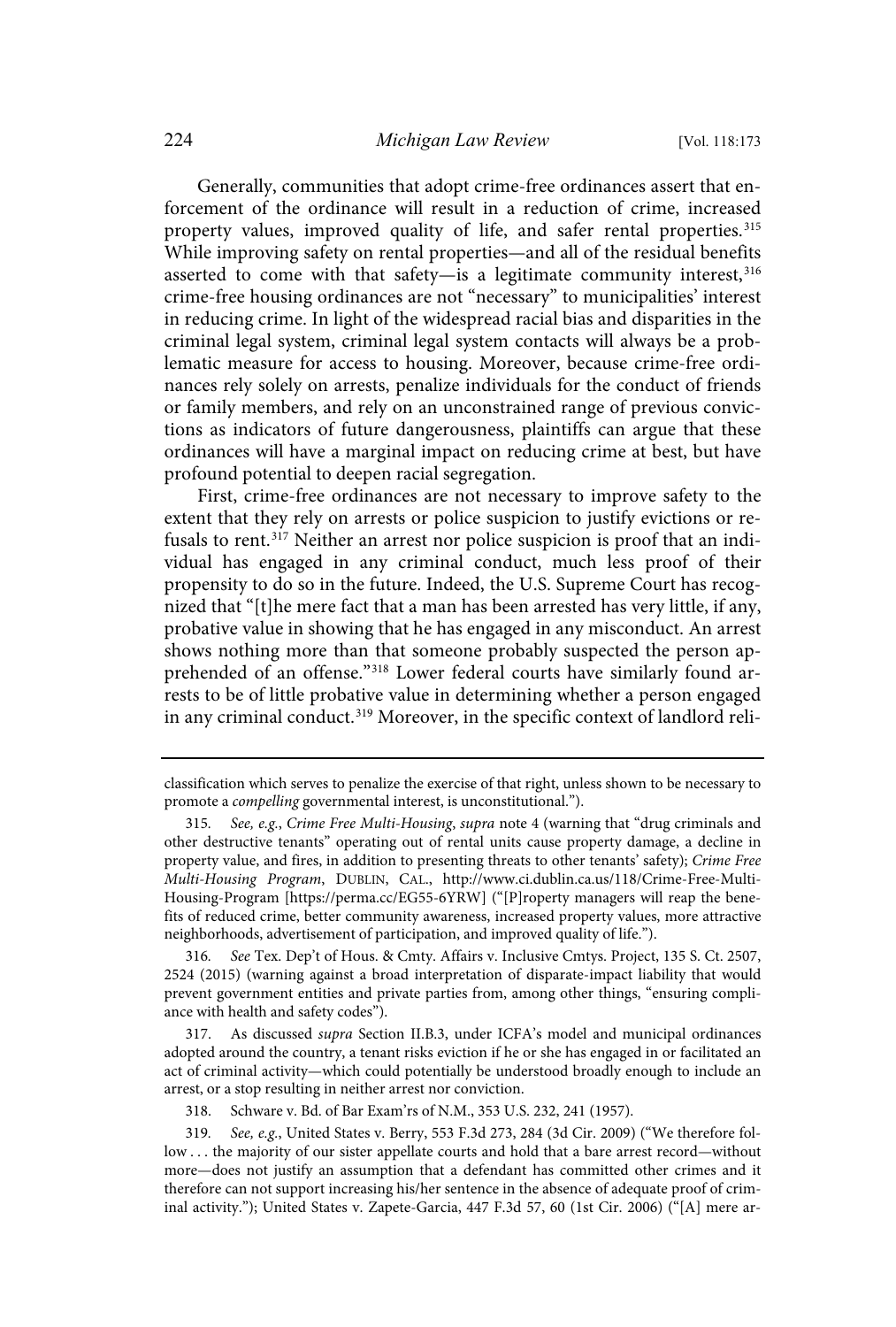ance on arrest records in assessing whether a potential tenant or tenant creates a safety risk to other tenants, HUD has cautioned that

[b]ecause arrest records do not constitute proof of past unlawful conduct and are often incomplete  $(e.g., by failing to indicate whether the individual$ was prosecuted, convicted, or acquitted), the fact of an arrest is not a reliable basis upon which to assess the potential risk to resident safety or property posed by a particular individual. For that reason, a housing provider who denies housing to persons on the basis of arrests not resulting in conviction cannot prove that the exclusion actually assists in protecting resident safety and/or property.<sup>320</sup>

In a parallel context, the EEOC has advised that rejecting employment applicants on the basis of arrest records is inconsistent with the business necessity defense under Title VII of the Civil Rights Act of 1964, again because an arrest alone does not establish that the individual has engaged in any criminal conduct.<sup>321</sup> Courts considering the legality of using arrest records to make hiring decisions have reached a similar conclusion. For example, in Gregory v. Litton Systems, Inc., the California district court held that an employer's policy of excluding people with arrests, but no convictions, from employment discriminated against Black applicants in violation of Title VII because there was "no evidence to support a claim that persons who have suffered no criminal convictions but have been arrested on a number of occasions can be expected, when employed, to perform less efficiently or less honestly than other employees." <sup>322</sup> The court went on to say that a "record of arrests without convictions, is irrelevant to [a person's] suitability or qualification for employment." 323

In communities around the country, Black and Latinx people are arrested at astronomical rates, disproportionate to their rate in the general population and compared to White people.<sup>324</sup> While arrests do not establish any involvement in criminal activity, their use in crime-free housing ordinances

- 322. 316 F. Supp. 401, 402 (C.D. Cal. 1970).
- 323 . Gregory, 316 F. Supp. at 403.

rest, especially a lone arrest, is not evidence that the person arrested actually committed any criminal conduct."); see also U.S. DEP'T OF HOUS. & URBAN DEV., supra note 240, at 5 (noting the Supreme Court's decision in Schware); Anna Roberts, Arrests as Guilt, 70 ALA. L. REV. 987 (2019) (examining how the general, incorrect fusion of arrest and guilt spells out the need for different kinds of criminal justice reform). But see Paul v. Davis, 424 U.S. 693, 713 (1976) (rejecting the claim that there is a constitutional right to privacy in arrest information).

<sup>320.</sup> U.S. DEP'T OF HOUS. & URBAN DEV., supra note 240, at 5 (emphasis added).

<sup>321.</sup> EEOC, supra note 245, at 12, 40 n.103 ("The mere fact that a [person] has been arrested has very little, if any, probative value in showing that he has engaged in any misconduct." (quoting Schware, 353 U.S. at 241)).

<sup>324.</sup> U.S. DEP'T OF HOUS. & URBAN DEV., supra note 240, at 2; HUMAN RIGHTS WATCH, NO SECOND CHANCE: PEOPLE WITH CRIMINAL RECORDS DENIED ACCESS TO PUBLIC HOUSING 84 (2004), https://www.hrw.org/sites/default/files/reports/usa1104.pdf [https://perma.cc/ Z8FD-2SPU] ("Racial disparities among those arrested, sentenced, and incarcerated for criminal offenses in the United States are immense . . . .").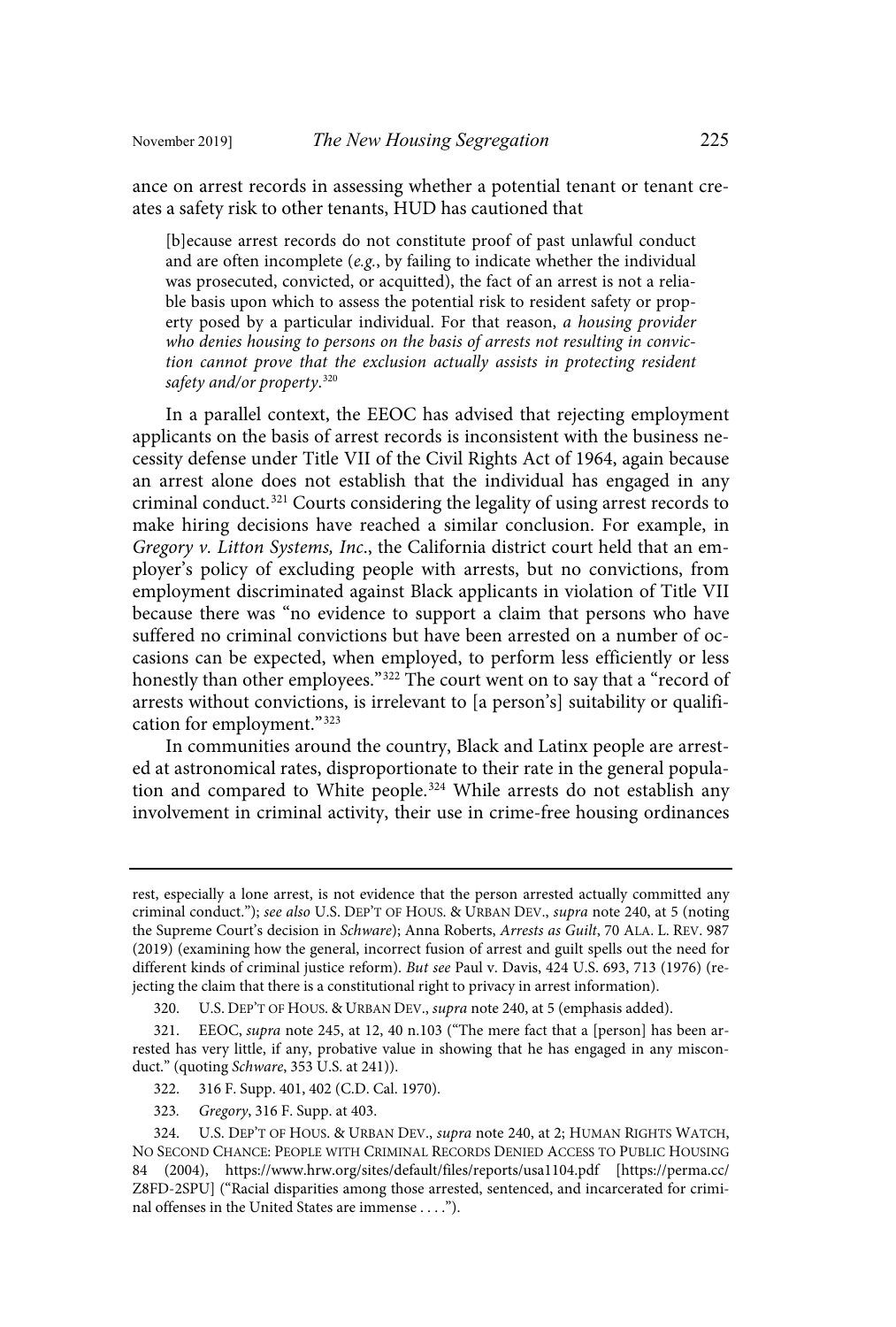contributes substantially to the disproportionate impact on Black and Latinx tenants and housing applicants and to the potential for segregative impact.<sup>325</sup>

Making housing actions based on stops or police suspicion is even more flimsy than those based on arrests, and even more likely to contribute to the perpetuation of racial segregation.<sup>326</sup> Because the Court has set the legal bar justifying a stop so  $low^{327}$  and virtually removed it for police suspicion, these provisions create the opportunity for broad abuse.<sup>328</sup> Essentially, many crime-free housing ordinances allow police officers to pick and choose who may live in their community simply by making the unreviewable assertion that an applicant or tenant is under suspicion of illegal activity.<sup>329</sup>

Unguided and unrestrained reliance on criminal history records also contributes to racial exclusion. Criminal records have become widely available and easily accessible.<sup>330</sup> In light of the relative ease in obtaining criminal

326. See supra Part IV.

See Eisha Jain, Arrests as Regulation, 67 STAN. L. REV. 809, 820 (2015) ("Recent litigation over New York City's stop-and-frisk policy highlights the racial impact that ordermaintenance policing can have. . . . While the vast majority of those subject to Terry stops were not arrested, blacks were thirty percent more likely to be arrested for the same alleged crime than similarly situated whites."); Roberts, supra note 319, at 6-7; Williams, supra note 327, at 569 (detailing the author's father's experience of being arrested by a police officer who told the father, "I'm arresting you on suspicion of burglary, and the law says I can keep your black ass in jail for seven days before I charge you").

See WERTH supra note 1, at 4. Most tenants do not challenge their evictions, making the decision to evict effectively the final decision. See Been & Bozorg, supra note 64, at 1432 (noting that tenants "face considerable challenges in housing court" and have a high rate of default judgments against them). The eviction itself also leads to future problems. "The mark of eviction on one's record often prevents tenants from securing affordable housing in a decent neighborhood, and it disqualifies them from many housing programs." Matthew Desmond & Nicol Valdez, Unpolicing the Urban Poor: Consequences of Third-Party Policing for Inner-City Women, 78 AM. SOC. REV. 117, 137 (2013); see also MATTHEW DESMOND, EVICTED: POVERTY AND PROFIT IN THE AMERICAN CITY (2017) (describing the ways in which eviction can affect people's lives).

330. See James Jacobs & Tamara Crepet, The Expanding Scope, Use, and Availability of Criminal Records, 11 N.Y.U. J. LEGIS. & PUB. POL'Y 177 (2008); see also James B. Jacobs, Mass Incarceration and the Proliferation of Criminal Records, 3 U. ST. THOMAS L.J. 387, 395 (2006) ("At least ten (open-records) states treat criminal conviction records as public documents; at least three states provide that any member of the public may, for a fee, obtain any person's rap

<sup>325</sup> . See Aleksandar Tomic & Jahn K. Hakes, Case Dismissed: Police Discretion and Racial Differences in Dismissals of Felony Charges, 10 AM. L. & ECON. REV. 110 (2008) (finding evidence that Blacks are erroneously arrested on certain felony charges at a higher rate than Whites); see also HUMAN RIGHTS WATCH, supra note 324, at 83 ("African Americans are also disproportionately represented among those who have criminal records, and as such are much more likely to be rejected for public housing on this basis."); *supra* notes 187-202 and accompanying text.

<sup>327</sup> . See Terry v. Ohio, 392 U.S. 1 (1968) (permitting a police officer to conduct a stop and frisk on the basis of reasonable suspicion as opposed to the probable cause standard required for arrests); see also Gregory Howard Williams, The Supreme Court and Broken Promises: The Gradual but Continual Erosion of Terry v. Ohio, 34 HOW. L.J. 567 (1991) (detailing the ways in which cases following Terry have increased police's ability to stop and frisk suspects on the basis of a number of factors, including race).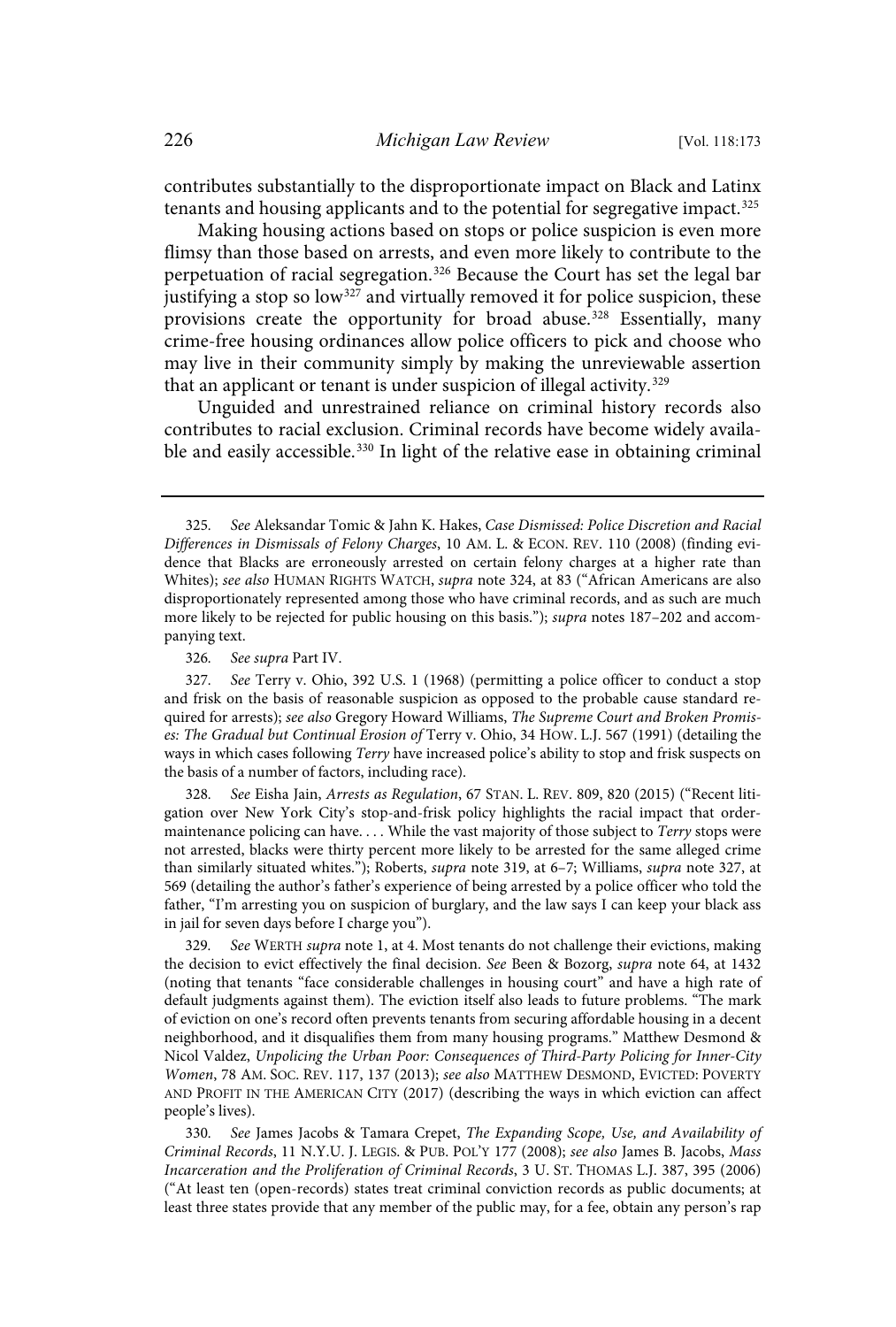records, landlords and other housing providers have embraced them as tools to assess the suitability of potential tenants.<sup>331</sup> The result is an increased likelihood that an individual will be rejected for housing because of his or her criminal record. <sup>332</sup> Although a criminal conviction is evidence that an individual engaged in criminal conduct, municipalities that employ broad or blanket policies requiring or encouraging exclusion or evictions will have difficulty establishing that the ordinance is necessary to achieve its interest in safety.

It is, arguably, understandable that a landlord might have concerns about renting to certain people with criminal convictions; a landlord might worry, for example, that a recently released arsonist may present a future danger to other tenants and his property.<sup>333</sup> But there is an important distinction between landlords making individual determinations about specific applicants and municipalities mandating exclusion through ordinances. The law should not paint all people with criminal convictions with the same brush. <sup>334</sup> Plaintiffs could argue that crime-free housing ordinances are overbroad to the extent that they require landlords to consider prospective tenants' criminal histories without considering the nature of the conviction, when it took place, or its relevance to the other tenants' safety. Crime-free ordinances that exclude people with a conviction regardless of how old the

333. There is evidence that recidivism rates are declining. Adam Gelb & Tracy Velázquez, The Changing State of Recidivism: Fewer People Going Back to Prison, PEW (Aug. 1, 2018), https://www.pewtrusts.org/en/research-and-analysis/articles/2018/08/01/the-changing-stateof-recidivism-fewer-people-going-back-to-prison [https://perma.cc/263N-ZMAH] (reporting

that "[t]he share of people who return to state prison three years after being released . . . dropped by nearly a quarter" between 2005 and 2012). Ironically, the lack of access to safe, affordable housing is among the key contributors to high recidivism rates. See CLEAR, supra note 10, at 58–60 (discussing the cyclical effects of policies targeting people who have been released from prison); Archer & Williams, supra note 171, at 539 ("Denial of subsistence benefits and subsidized housing makes it harder for ex-offenders both to meet the basic needs of their families and to exercise the economic and personal autonomy that many take for granted."); Favors, supra note 171, at 62–63 (discussing reasons why housing poses a problem for individuals reentering their communities after being incarcerated); Thompson, supra note 171, at 278 ("Housing has always presented a problem for individuals returning to their communities following a period of incarceration.").

334. Regardless of whether a landlord may have a legitimate concern about renting to a specific person, as a general matter people with criminal convictions must be able to find a place to live upon returning home. Communities should not be able to ban them from living in private rental housing, especially not without provision of comparable housing elsewhere in the community.

sheet."); Erin Murphy, The Politics of Privacy in the Criminal Justice System: Information Disclosure, the Fourth Amendment, and Statutory Law Enforcement Exemptions, 111 MICH. L. REV. 485, 511 (2013) ("Indeed, federal law has arguably made criminal records more accessible.").

<sup>331.</sup> Jacobs & Crepet, supra note 330, at 177–78.

<sup>332.</sup> See JOAN PETERSILIA, WHEN PRISONERS COME HOME: PAROLE AND PRISONER REENTRY 145–48 (2009) (discussing the obstacles that public housing law and practice present for applicants with criminal records).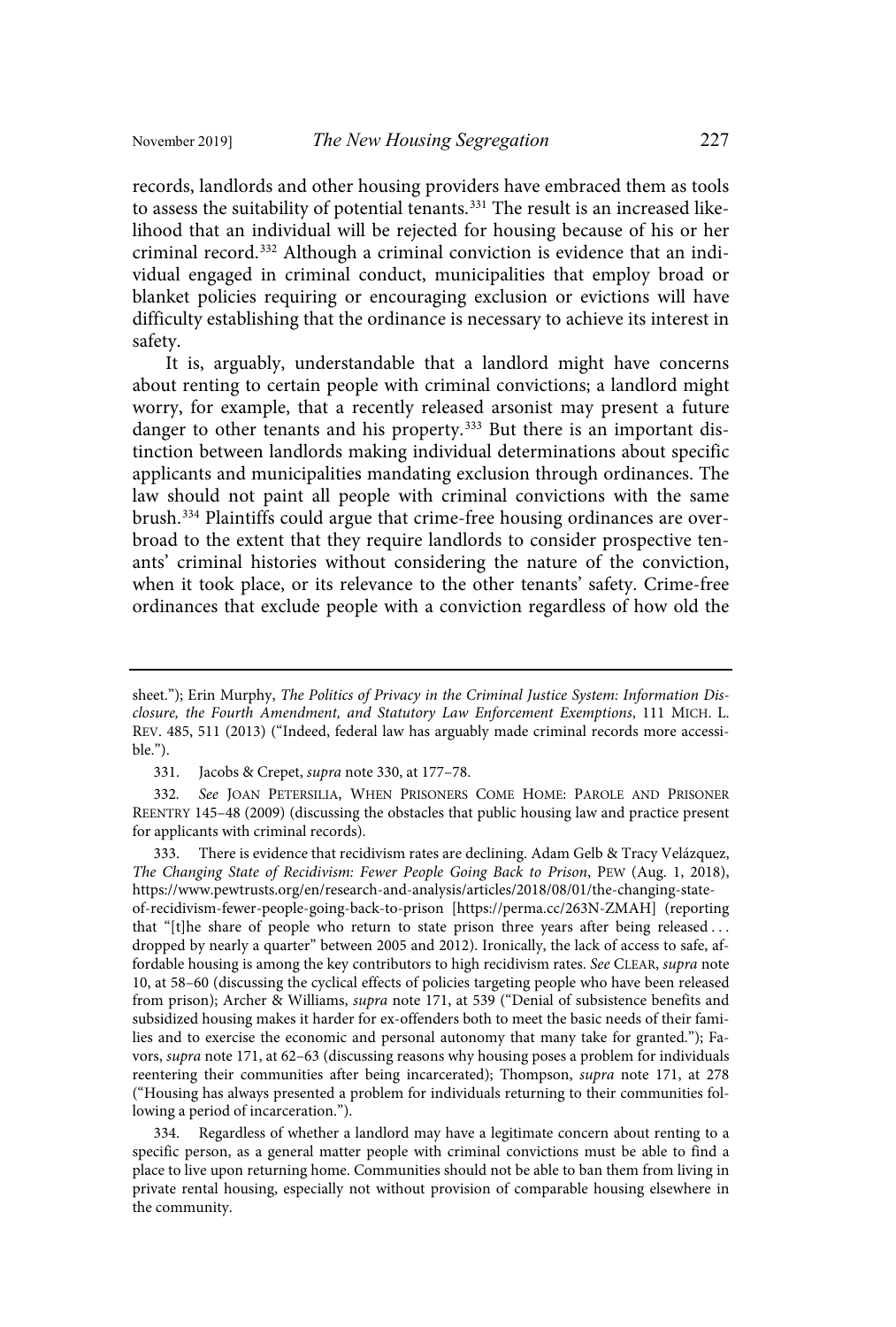conviction is,<sup>335</sup> the nature of the underlying conduct, or the individual's postconviction record cannot meet defendants' heavy burden under the segregative effects clause of serving a "substantial, legitimate, nondiscriminatory interest<sup>[]"</sup> of improving safety.<sup>336</sup>

Here, an analysis under Title VII offers instructive guidance. In Green v. Missouri Pacific Railroad Co., the Eighth Circuit held that a blanket ban on hiring people with a criminal record violated Title VII. The court could "not conceive of any business necessity that would automatically place every individual convicted of any offense, except a minor traffic offense, in the permanent ranks of the unemployed." <sup>337</sup> Similarly, no court can justify a rule that places any individual convicted of any offense in the permanent ranks of the homeless. Municipalities and landlords should be required to show that their crime-free ordinances effectively and accurately "distinguish[] between criminal conduct that indicates a demonstrable risk to resident safety and/or property and criminal conduct that does not."<sup>338</sup> Crime-free ordinances make no such distinction. Rather, ordinances encourage landlords to cast an exceedingly wide net in considering convictions and other criminal legal system contacts.

Reliance on criminal history records is also problematic because of the degree of inaccuracy in commercial databases. These databases and services, particularly those that rely on name-based searches, are often riddled with errors.<sup>339</sup> Specifically, many of these commercial databases report outdated convictions that have been reversed or expunged, report as felonies convictions that were ultimately downgraded to misdemeanors, include criminal records wrongly attributed to innocent individuals (including victims of identity theft), and incorrectly report multiple instances of what was actually a single criminal act.<sup>340</sup> Significantly, "there is no mechanism for correcting

<sup>335.</sup> Passage of time is a particularly important factor given research that shows that "over time, the likelihood that a person with a prior criminal record will engage in additional criminal conduct decreases until it approximates the likelihood that a person with no criminal history will commit an offense." U.S. DEP'T OF HOUS. & URBAN DEV., supra note 240, at 7; see also Alfred Blumstein & Kiminori Nakamura, Redemption in the Presence of Widespread Criminal Background Checks, 47 CRIMINOLOGY 327, 332–33 (2009) (claiming that, as time passes after a person's last criminal act, there is a point at which the risk of their reoffending subsides to the level of the general population).

<sup>336.</sup> 24 C.F.R. § 100.500(c)(2) (2018).

<sup>337.</sup> Green v. Mo. Pac. R.R. Co., 523 F.2d 1290, 1298 (8th Cir. 1975).

<sup>338.</sup> U.S. DEP'T OF HOUS. & URBAN DEV., *supra* note 240, at 6 (citing El v. Se. Pa. Transp. Auth., 479 F.3d 232, 244–45 (3d Cir. 2007) (stating that "Title VII . . . require[s] that the [criminal conviction] policy under review accurately distinguish between applicants that pose an unacceptable level of risk and those that do not")).

<sup>339.</sup> See CRAIG N. WINSTON, NAT'L ASS'N OF PROF'L BACKGROUND SCREENERS, THE NATIONAL CRIME INFORMATION CENTER: A REVIEW AND EVALUATION 14–15 (2005) (finding that "[s]erious problems remain in the process to link dispositional information to the proper case and charge").

<sup>340.</sup> U.S. DEP'T OF HOUS. & URBAN DEV., supra note 240, at 6 n.29 (noting that databases may be outdated and contain errors); PERSIS S. YU & SHARON M. DIETRICH, NAT'L CONSUMER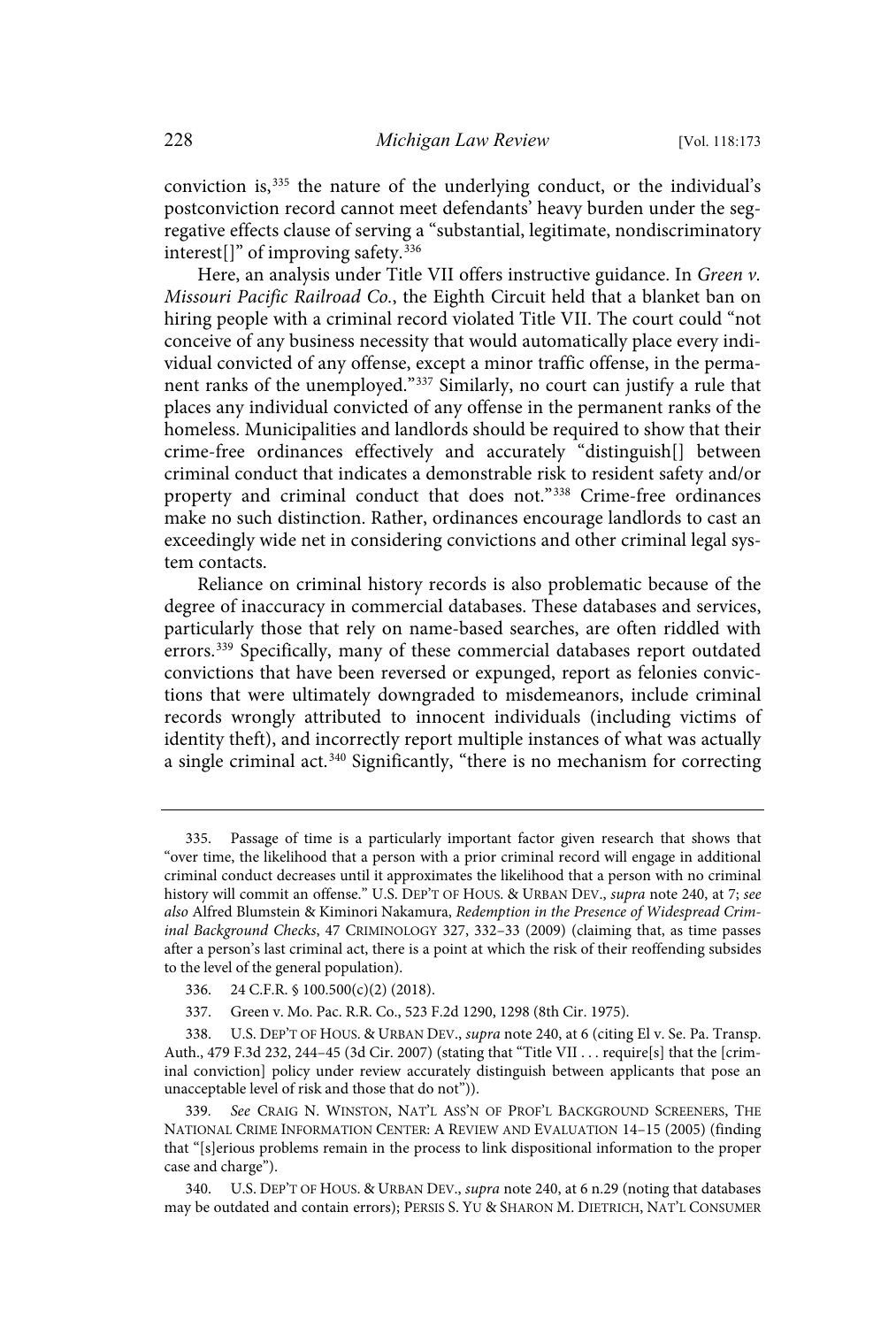or altering" incorrect information reported by online providers.<sup>341</sup> And crime-free housing ordinances fail to require safeguards against erroneous reporting that many employers, licensing bureaus, and financial institutions use when checking criminal history information.<sup>342</sup>

In rebuttal, there is a strong likelihood that a plaintiff could establish that a municipality's interest in improving safety and reducing crime in rental properties can be served through less discriminatory means.<sup>343</sup> To truly minimize the potential for advancing or perpetuating segregation, municipal housing ordinances should not rely on contacts with the criminal legal system as a measure of the danger a tenant poses to his neighbors. At a minimum, the segregative effects of these ordinances could be reduced by significantly narrowing their reach.

First, exclusions and evictions based on arrests and suspicions do little to target actual crime, but their inclusion is a significant driver of racial exclusion. The majority of stops and arrests of people of color are for relatively minor infractions that evince no signs of future dangerousness, and the discretion inherent in a decision to arrest is often employed in racially discriminatory ways.<sup>344</sup> If contacts with the criminal legal system must be a factor, municipalities should require a criminal conviction—arrests and accusations

LAW CTR., BROKEN RECORDS: HOW ERRORS BY CRIMINAL BACKGROUND CHECKING COMPANIES HARM WORKERS AND BUSINESSES 26 (2012), https://www.nclc.org/images/pdf/prreports/broken-records-report.pdf [https://perma.cc/R6A8-YE8A] ("Background screening agencies are also known to report single arrests or incidents multiple times."); Sharon M. Dietrich, Preventing Background Screeners from Reporting Expunged Criminal Cases, SARGENT SHRIVER NAT'L CTR. ON POVERTY L. (Apr. 2015), http://povertylaw.org/clearinghouse/stories /dietrich [https://perma.cc/8JTN-YHZL] ("But around the country the commercial background-screening industry, which runs the lion's share of the background checks obtained by employers and landlords, sometimes reports these expunged cases long after they have been removed from the public record."); Michael Liedtke, This Woman Learned the Hard Way that Background Checks May Contain Huge Errors, BUS. INSIDER (Dec. 17, 2011, 7:46 AM), https:// www.businessinsider.com/this-woman-learned-the-hard-way-that-background-checks-maycontain-huge-errors-2011-12 [https://perma.cc/ST2Q-37KE] (telling the stories of multiple people who lost job offers or suffered other injuries due to erroneous reporting by background check companies).

<sup>341.</sup> Shawn Bushway et al., Private Providers of Criminal History Records: Do You Get What You Pay For?, in BARRIERS TO REENTRY? THE LABOR MARKET FOR RELEASED PRISONERS IN POST-INDUSTRIAL AMERICA 174, 192 (Shawn Bushway et al. eds., 2007) ("An individual who wants to correct an error in the private system would have to deal with each and every company who provides information on background checks, a nearly impossible task.").

<sup>342.</sup> See, e.g., Fair Credit Reporting Act, 15 U.S.C. § 1681(b) (2012) (requiring "that consumer reporting agencies adopt reasonable procedures for meeting the needs of commerce for consumer credit, personnel, insurance, and other information in a manner which is fair and equitable to the consumer, with regard to the confidentiality, accuracy, relevancy, and proper utilization of such information").

<sup>343.</sup> First, it is important to note that in many municipalities there is strong evidence of intentional racial discrimination surrounding the adoption of crime-free housing ordinances. So there may be open questions as to actual motivation.

<sup>344.</sup> See K. Babe Howell, Broken Lives from Broken Windows: The Hidden Costs of Aggressive Order-Maintenance Policing, 33 N.Y.U. REV. L. & SOC. CHANGE 271, 280–92 (2009).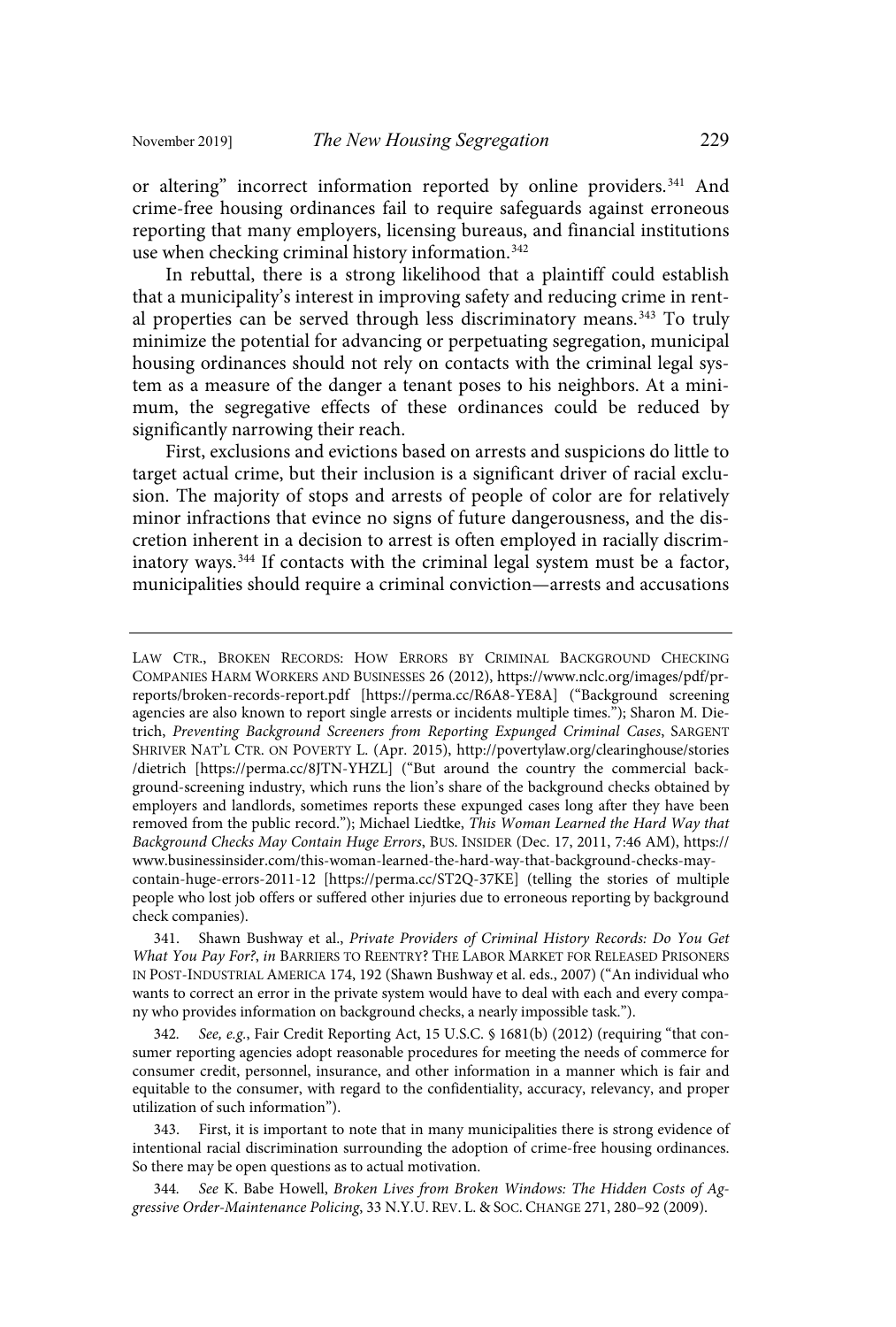should not form the basis to deny a housing application or trigger eviction proceedings.

Municipalities could also stop encouraging or requiring landlords to penalize tenants without regard to their knowledge of or responsibility for the alleged crime at issue. Many crime-free lease addenda seek to hold tenants responsible for crimes or actions they did not commit by virtue of their familial or social relationships.<sup>345</sup> Evicting people without regard to their knowledge of or responsibility for the crime is not a reasonable measure to assess the suitability of a tenant, but will further racial exclusion.

Where convictions are considered, municipalities can require landlords to limit segregative impact by precluding unrestrained reliance on criminal history records. Ordinances could require landlords to focus on convictions for the types of crimes that may be harmful to the community, as supported by empirical evidence.<sup>346</sup> Municipalities that insist on using criminal history should be required to employ reasonable look-back periods and conduct an individualized assessment of relevant mitigating information beyond that contained in an individual's criminal background check. Relevant factors might include the individual's postconviction rental history, the nature of the underlying conduct, the age of the conviction, the age of the individual at the time of conviction, and the individual's postconviction record generally.<sup>347</sup> These measures are analogous to the guidelines the EEOC has endorsed when potential employers choose to rely on criminal history. <sup>348</sup> Finally, municipalities could limit the points at which criminal history may be consid-

<sup>345.</sup> E.g., SCHAUMBURG, ILL., CODE § 99.10.05(F)(3)-(4) (2015) (establishing liability for the tenant whether or not the guest is under their control); FARIBAULT, MINN., CODE § 7-43(1) (2017) ("It shall be the responsibility of the licensee to prevent disorderly conduct by tenants and their guests on the licensed premises."); see also Landlords Sue City, supra note 205 (discussing the Cedar Rapids, Iowa lease addendum that held tenants responsible for acts committed by guests).

<sup>346.</sup> Many categories of institutions must pass a high burden when they seek to increase diversity and take measures to make their institutions more diverse and inclusive. See, e.g., Grutter v. Bollinger, 539 U.S. 306 (2003) (applying strict scrutiny and finding that the law school had a compelling interest in taking race into account in order to improve diversity given the school's highly individualized and comprehensive review of each applicant). Municipalities seeking to exclude or evict individuals using racialized criteria should be required to meet a similar burden and rely on empirical evidence rather than instinct, stereotypes, misperceptions, and bias.

<sup>347.</sup> See U.S. DEP'T OF HOUS. & URBAN DEV., supra note 240, at 7 (suggesting certain factors that may be used to screen applicants, because "individualized assessment of relevant mitigating information beyond that contained in an individual's criminal record is likely to have a less discriminatory effect than categorical exclusions that do not take such additional information into account").

<sup>348.</sup> EEOC, supra note 245, at 2 (advising employers who wish to use criminal history to engage in "a targeted screen considering at least the nature of the crime, the time elapsed, and the nature of the job" and "then provide[] an opportunity for an individualized assessment for people excluded by the screen to determine whether the policy as applied is job related and consistent with business necessity").